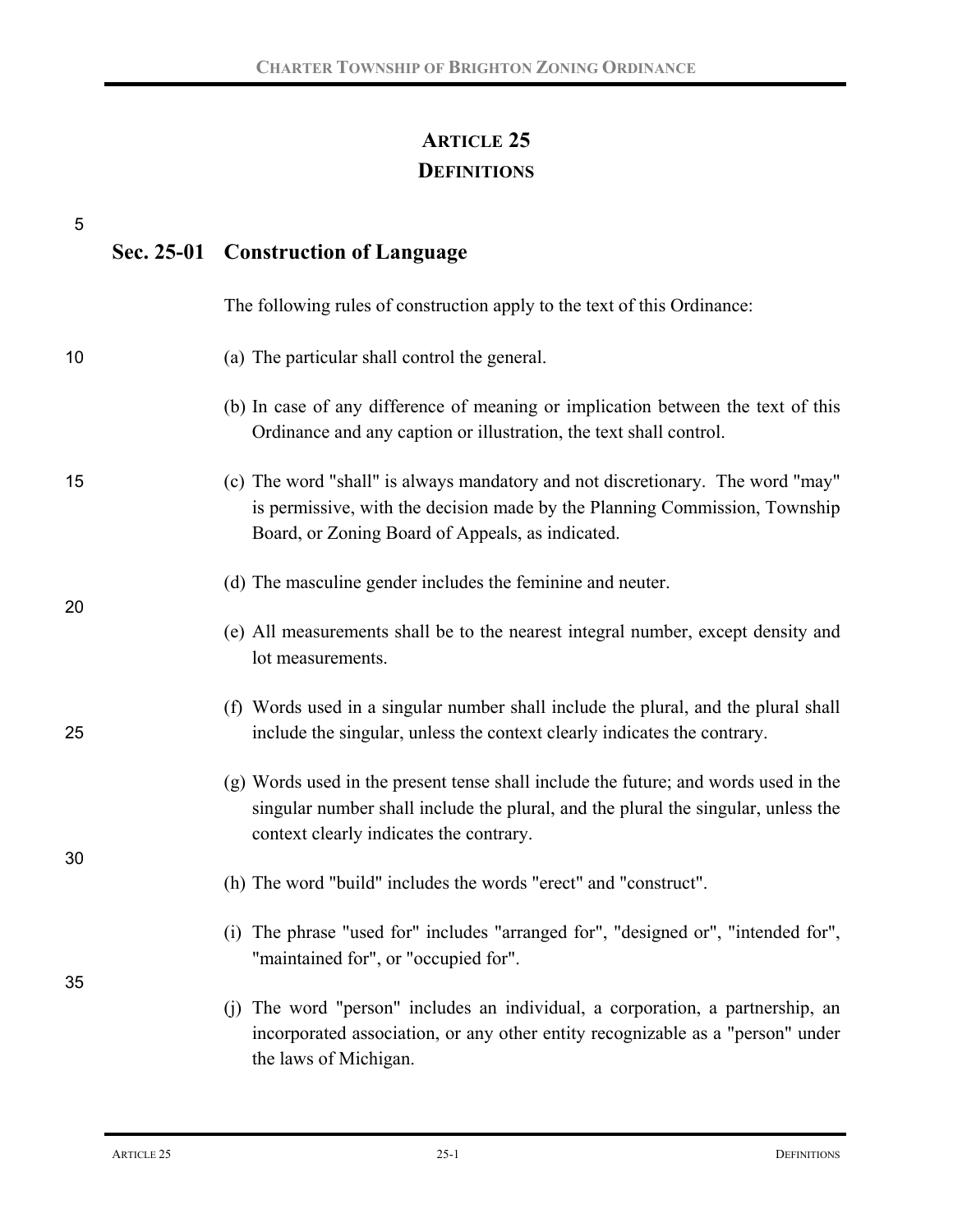| 5  |                                                                                               | (k) In computing a period of days, the first day is excluded and the last day is<br>included. If the last day of any period is a Saturday, Sunday or legal holiday,<br>the period is extended to include the next day which is not a Saturday, Sunday<br>or legal holiday.                                 |
|----|-----------------------------------------------------------------------------------------------|------------------------------------------------------------------------------------------------------------------------------------------------------------------------------------------------------------------------------------------------------------------------------------------------------------|
|    |                                                                                               | (1) Unless the context clearly indicates the contrary, where a regulation involves<br>two or more items, conditions, provisions, or events connected by the<br>conjunction "and", "or", "either/or", the conjunction shall be interpreted as<br>follows:                                                   |
| 10 |                                                                                               | (1) "And" indicates that all the connected items, conditions, provisions, or<br>events shall apply.                                                                                                                                                                                                        |
| 15 |                                                                                               | (2) "Or" indicates that the connected items, conditions, provisions, or events<br>may apply singly or in any combination (i.e., "or" also means "and/or");                                                                                                                                                 |
|    |                                                                                               | (3) "Either/or" indicates that the connected items, conditions, provisions, or<br>events shall apply singly, but not in combination.                                                                                                                                                                       |
| 20 |                                                                                               | (m)All defined terms used in this Ordinance shall have their defined meanings<br>unless otherwise specifically stated.                                                                                                                                                                                     |
| 25 | (n) Words or terms not herein defined shall have the meaning customarily<br>assigned to them. |                                                                                                                                                                                                                                                                                                            |
|    |                                                                                               | Sec. 25-02 Definitions A-B                                                                                                                                                                                                                                                                                 |
| 30 |                                                                                               | <b>Abandonment.</b> The relinquishment of land or cessation of the use of the land by<br>the owner or leasee without any intention of transferring rights to the land to<br>another owner or of resuming use of the land or building (i.e. a discontinuance<br>and an indication of an intent to abandon). |
|    |                                                                                               | Accessory Building. A building on the same lot with the main building or use,<br>but the use of which is clearly incidental to that of the main building or use.                                                                                                                                           |
| 35 |                                                                                               | Accessory Use. A use which is clearly incidental to, customarily found in<br>connection with, and (except in the case of accessory off-street parking spaces or<br>loading) located on the same zoning lot as, the principal use to which it is related.                                                   |

An accessory use includes, but is not limited to, the following: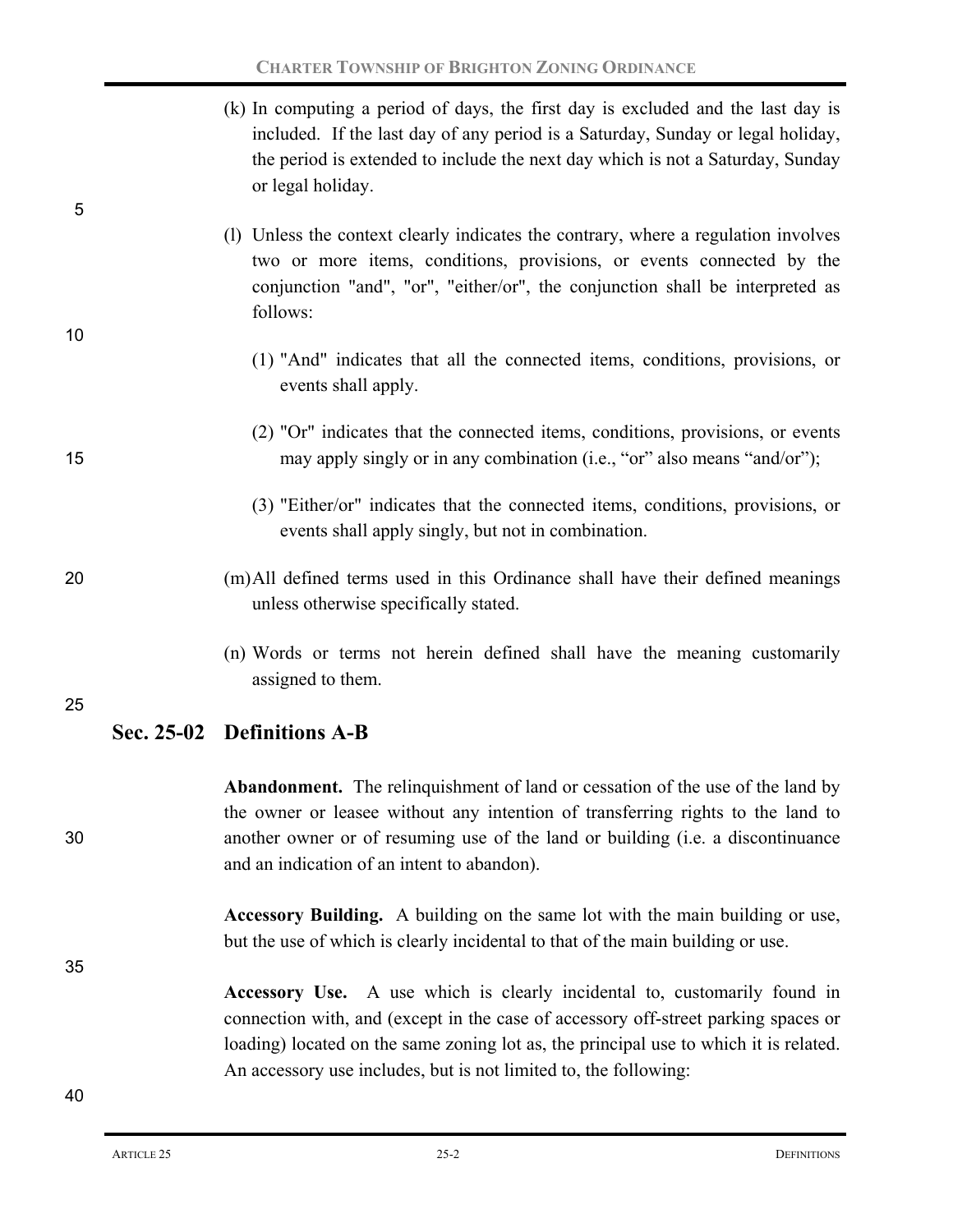|    | (a) Residential accommodations for servants and/or caretakers.                                                                                                                                                                                                                                                                         |  |  |
|----|----------------------------------------------------------------------------------------------------------------------------------------------------------------------------------------------------------------------------------------------------------------------------------------------------------------------------------------|--|--|
|    | (b) Swimming pools for the use of the occupants of a residence or their guests.                                                                                                                                                                                                                                                        |  |  |
| 5  | (c) Domestic or agricultural storage in a barn, shed, tool room, or similar<br>accessory building or other structure.                                                                                                                                                                                                                  |  |  |
| 10 | (d) Storage of merchandise normally carried in stock in connection with a<br>business or industrial use, unless such storage is excluded in the applicable<br>district regulations.                                                                                                                                                    |  |  |
|    | (e) Storage of goods used in or produced by industrial uses or related activities,<br>unless such storage is excluded in the applicable district regulations.                                                                                                                                                                          |  |  |
| 15 | (f) Accessory off-street parking spaces, open or enclosed, subject to the accessory<br>off-street parking regulations for the district in which the zoning lot is located.                                                                                                                                                             |  |  |
| 20 | (g) Uses clearly incidental to a main use such as, but not limited to, offices of an<br>industrial or commercial complex located on the site of the commercial or<br>industrial complex.                                                                                                                                               |  |  |
|    | (h) Accessory off-street loading, subject to the off-street loading regulations for<br>the district in which the zoning lot is located.                                                                                                                                                                                                |  |  |
| 25 | (i) Accessory signs, subject to the sign regulations for the district in which the<br>zoning lot is located.                                                                                                                                                                                                                           |  |  |
| 30 | (i) Boat houses used for the accessory storage of boats of any principal use on a<br>zoning lot or parcel.                                                                                                                                                                                                                             |  |  |
|    | (k) A use or structure shall only be considered an accessory use where it is built,<br>located, or otherwise placed on a zoning lot with a principal use to which it is<br>accessory thereto and which is permitted in the zoning district in which it is<br>located.                                                                  |  |  |
| 35 |                                                                                                                                                                                                                                                                                                                                        |  |  |
|    | Activity. Any use, operation, development, or action involving a change in, on or<br>to uplands or bottomlands caused by any person, including, but not limited to,<br>constructing, operating, or maintaining any use or development; erecting<br>buildings or other structures; depositing or removing material; dredging; ditching; |  |  |
| 40 | land balancing; draining or diverting water; pumping or discharge of surface                                                                                                                                                                                                                                                           |  |  |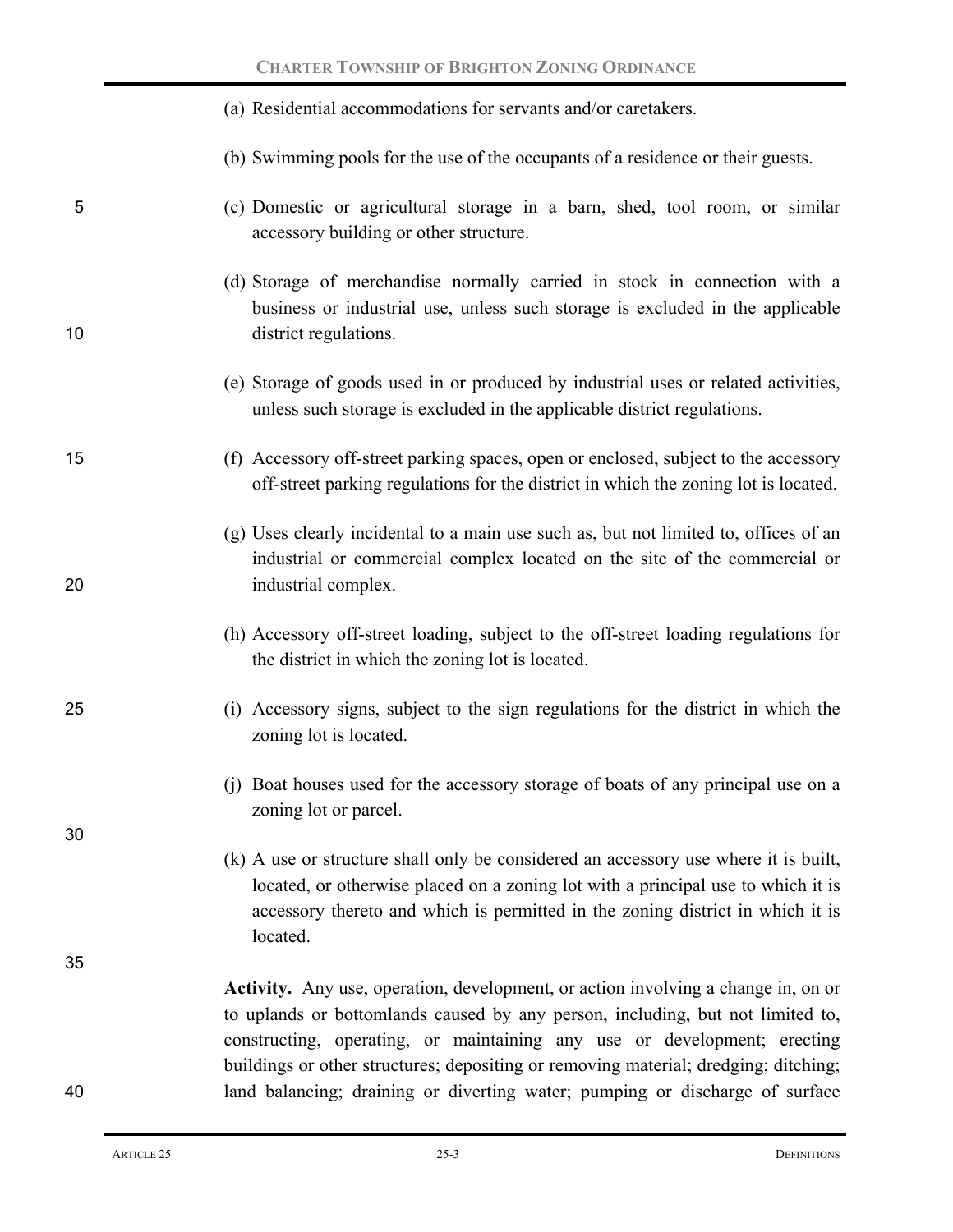water; grading; paving; vegetative clearing or excavation, mining or drilling operations.

**Adult Entertainment Uses.**Adult entertainment uses shall include, but not be 5 limited to, any of the following defined establishments:

- (a) **Adult Book or Supply Store.**An establishment having a significant portion of content devoted to the distribution, display or storage of books, magazines, and other periodicals and/or photographs, drawings, slides, films, video tapes, 10 recording tapes, and/or novelty items which are distinguished or characterized by their emphasis on matters depicting, describing or relating to "specified sexual activities" or "specified anatomical areas" (as defined herein), or an establishment with a segment or section devoted to the sale or display of such material. Such establishment or the segment or section devoted to the sale or 15 display of such material in an establishment is customarily not open to the public generally, but only to one (1) or more classes of the public, excluding any minor by reason of age.
- 20 gratuity, models who display "specified anatomical areas" (as defined herein)
- 25
- 

are presented to be observed, sketched, drawn, painted, sculptured, photographed or similarly depicted by persons who pay some form of consideration or gratuity. This definition shall not apply to an accredited art school or similar educational institution. (c) **Adult Motion Picture Arcade.**Any place to which the public is permitted or

(b) **Adult Model Studio.** Any place where, for any form of consideration or

- invited wherein coin or slug operated or electronically or mechanically controlled still or motion picture machines, projectors, video tape equipment or other image producing devices are maintained to show images to five (5) or 30 fewer persons per machine at any one (1) time, and where the images displayed depict, describe or relate to "specified sexual activities" or "specified anatomical areas" (as defined herein).
- (d) **Adult Motion Picture Theater.**An enclosed building wherein still or motion 35 pictures, video tapes or similar material is presented or viewed which is distinguished or characterized by an emphasis on matter depicting, describing or relating to "specified sexual activities" or "specified anatomical areas" (as defined herein) for observation by patrons therein. Such an establishment is customarily not open to the public generally, but only to one (1) or more 40 classes of the public, excluding any minor by reason of age.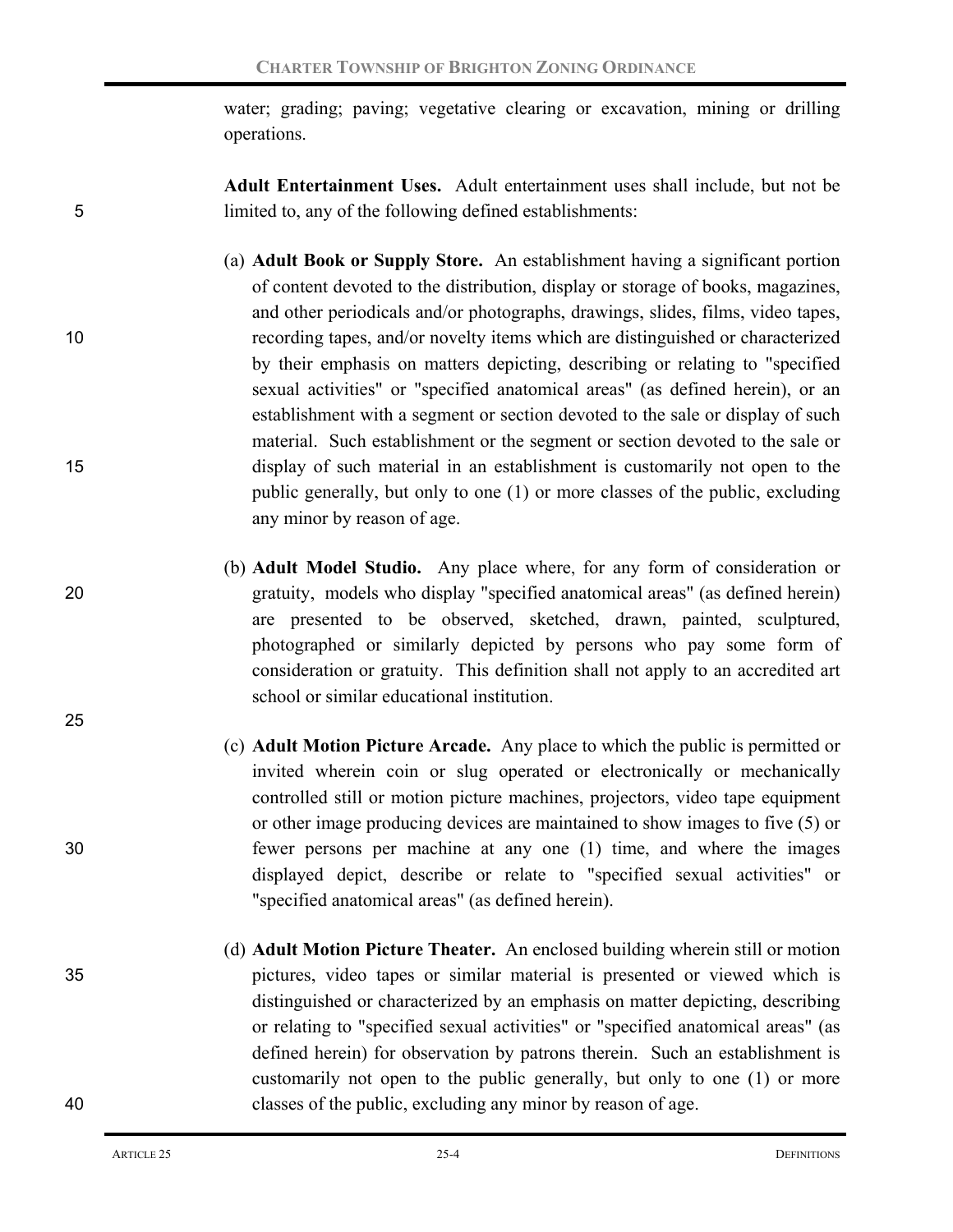|    | (e) Adult Physical Culture Establishment. Any establishment, club, or<br>business by whatever name designated, which offers or advertises, or is<br>equipped or arranged so as to provide any of the following as part of its<br>services:                                                                                                                                                                      |
|----|-----------------------------------------------------------------------------------------------------------------------------------------------------------------------------------------------------------------------------------------------------------------------------------------------------------------------------------------------------------------------------------------------------------------|
| 5  | (1) Massages.                                                                                                                                                                                                                                                                                                                                                                                                   |
|    | $(2)$ Body rubs.                                                                                                                                                                                                                                                                                                                                                                                                |
| 10 | (3) Alcohol rubs.                                                                                                                                                                                                                                                                                                                                                                                               |
|    | (4) Physical stimulation.                                                                                                                                                                                                                                                                                                                                                                                       |
| 15 | (5) Baths or showers.                                                                                                                                                                                                                                                                                                                                                                                           |
|    | (6) Other similar treatment by any person.                                                                                                                                                                                                                                                                                                                                                                      |
| 20 | The following uses shall not be included within the definition of an adult<br>physical culture establishment:                                                                                                                                                                                                                                                                                                   |
| 25 | (1) Establishments which routinely provide such services by a licensed<br>physician, a licensed chiropractor, a licensed osteopath, a licensed<br>physical therapist, a licensed practical nurse, or any other similarly<br>licensed medical professional.                                                                                                                                                      |
|    | (2) Electrolysis treatment by a licensed operator of electrolysis equipment.                                                                                                                                                                                                                                                                                                                                    |
| 30 | (3) Continuing instruction in martial or performing arts, or in organized<br>athletic activities.                                                                                                                                                                                                                                                                                                               |
|    | (4) Hospitals, nursing homes, medical clinics, or medical offices.                                                                                                                                                                                                                                                                                                                                              |
| 35 | (5) Barber shops or beauty parlors and salons which offer massages at the<br>scalp, the face, the neck or shoulders only.                                                                                                                                                                                                                                                                                       |
|    | (6) Photography studios whose principal business does not include the taking<br>of photographs of specified human anatomical areas.                                                                                                                                                                                                                                                                             |
| 40 | (f) Cabaret. An establishment where live entertainment such as, but not limited<br>to, comedy or theater is provided, presented, permitted or performed, which<br>performances are distinguished or characterized by an emphasis on or<br>relationship to "specified sexual activities" or "specified anatomical areas" (as<br>defined herein) for observation by or participation of patrons therein. Also, an |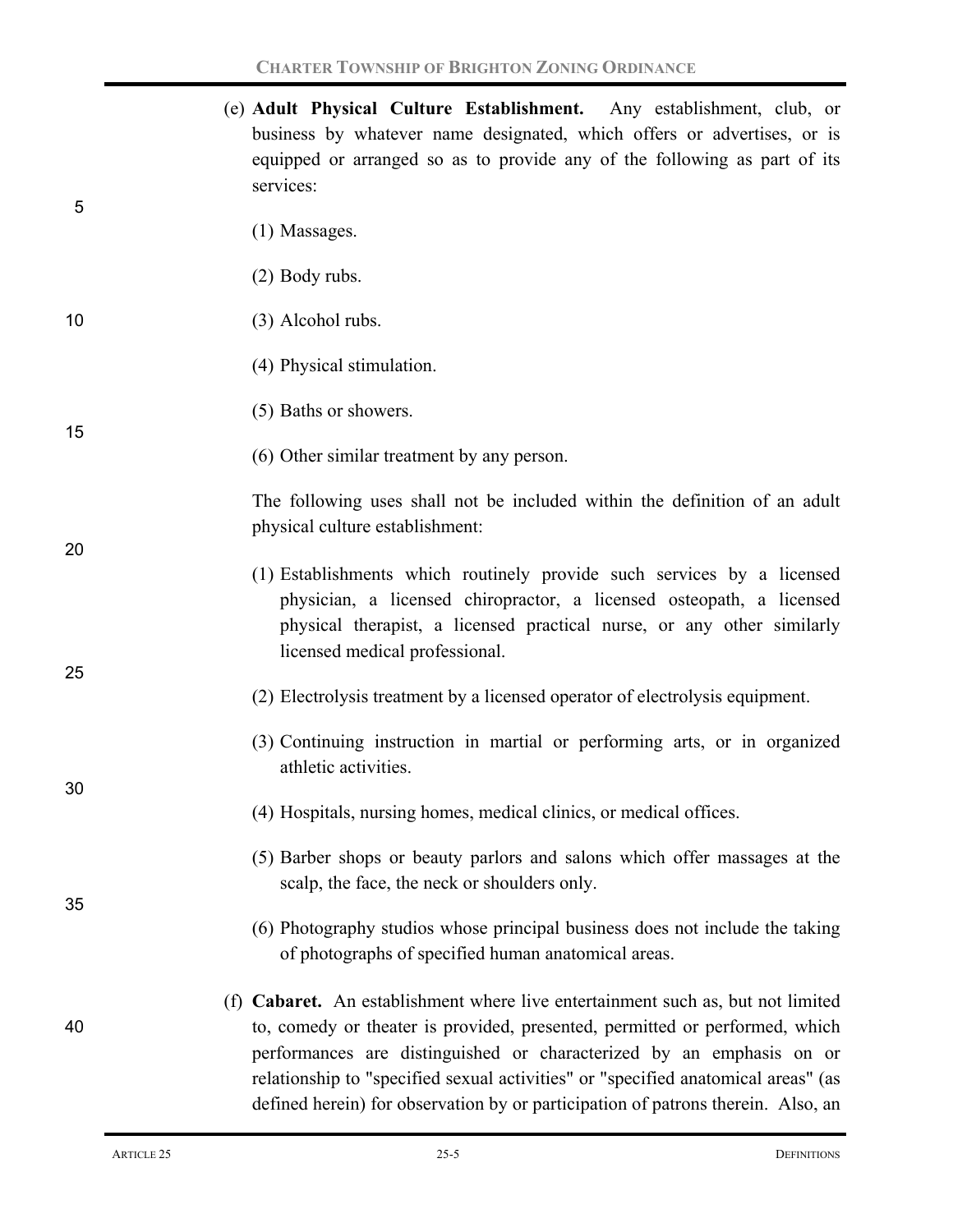establishment which features any of the following: topless dancers and/or bottomless dancers, go-go dancers, exotic dancers, strippers, male and/or female impersonators or similar entertainers, topless and/or bottomless waiters, waitresses and/or employees.

- (g) **Massage Parlor or Massage Establishment.**A place where, for any form of consideration or gratuity, manipulated massage or manipulated exercises are practiced for pay upon the human body by anyone using mechanical, therapeutic, or bathing devices or techniques, or any other treatment or 10 manipulation of the human body occurs as part of or in connection with "specified sexual activities" or where any person providing such treatment, manipulation, or service related thereto exposes "specified anatomical areas" other than the following: a duly licensed physician, osteopath or chiropractor; a registered or practical nurse operating under a physician's directions; or 15 registered physical or occupational therapists or speech pathologists who treat patients referred by a licensed physician and operate only under such physician's direction. A massage establishment may include, but is not limited to, establishments commonly known as massage parlors, health spas, sauna baths, Turkish bathhouses, and steam baths. Massage establishments, 20 as defined herein, shall not include properly licensed hospitals, medical clinics, or nursing homes, or beauty salons or barber shops in which massages are administered only to the scalp, the face, the neck or the shoulders.
	- (h) **Specific Anatomical Areas.** Portions of the human body defined as follows:
		- (1) Less than completely and opaquely covered human genitals, pubic region; buttock; or female breast below the point immediately above the top of the areola.
- 30 (2) Human male genitals in a discernible turgid state, even if completely and opaquely covered.
	- (i) **Specific Sexual Activities:** The explicit display of any one (1) or more of the following:
		- (1) Human genitals in a state of sexual stimulation or arousal.
		- (2) Acts of human masturbation, sexual intercourse, or sodomy.
- 40 (3) Fondling or other erotic touching of human genitals, pubic region, buttock or female breast.

5

25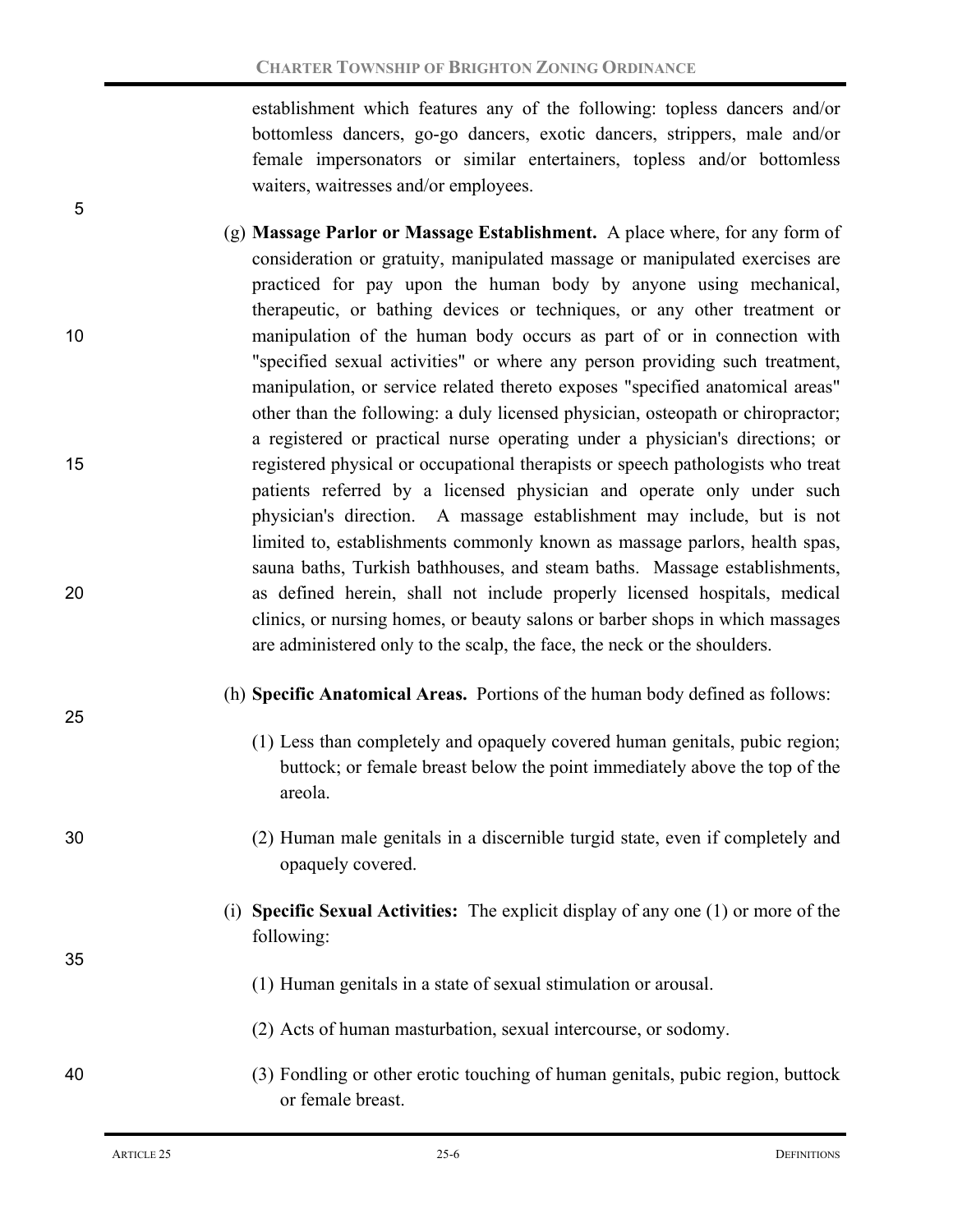**Adult Care Facilities.** A facility for the care of adults, over eighteen (18) years of age, as licensed and regulated by the state under Michigan Public Act 218 of 1979, and rules promulgated by the State Department of Consumer and Industry Services. Such organizations shall be defined as follows:

- (a) **Adult Foster Care Facility.** A governmental or nongovernmental establishment subject to state licensing procedures as may be required having as its principal function the receiving of adults for foster care. It includes facilities and foster care family homes for adults who are aged, emotionally 10 disturbed, developmentally disabled, or physically handicapped who require supervision on an on-going basis but who do not require continuous nursing care. An adult foster care facility does not include a nursing home, a home for the aged, an alcohol or substance abuse rehabilitation center, a hospital for the mentally ill, or similar facilities.
- (b) **Adult Foster Care Large Group Home.** Facility with the approved capacity to receive at least thirteen (13), but not more than twenty (20) adults who shall be provided supervision, personal care, and protection in addition to room and board, for twenty-four (24) hours a day, five (5) or more days a week, and for 20 two (2) or more consecutive weeks for compensation.
- (c) **Adult Foster Care Small Group Home.** Facility with the approved capacity of not more than twelve (12) adults who shall be provided supervision, personal care, and protection in addition to room and board, for twenty-four 25 (24) hours a day, five (5) or more days a week, and for two (2) or more consecutive weeks for compensation.
- (d) **Adult Foster Care Family Home.**A private residence with the approved capacity to receive not more than six (6) adults who shall be provided foster 30 care for five (5) or more days a week and for two (2) or more consecutive weeks. The adult foster care family home licensee shall be a member of the household and an occupant of the residence.
- (e) **Adult Foster Care Congregate Facility.** A foster care facility with the 35 approved capacity to receive more than twenty (20) adults to be provided with foster care.

**Adult Day Care Facility.** An unlicensed facility which provides care for elderly and/or functionally impaired adults in a protective setting for a portion of a 24 40 hour day.

5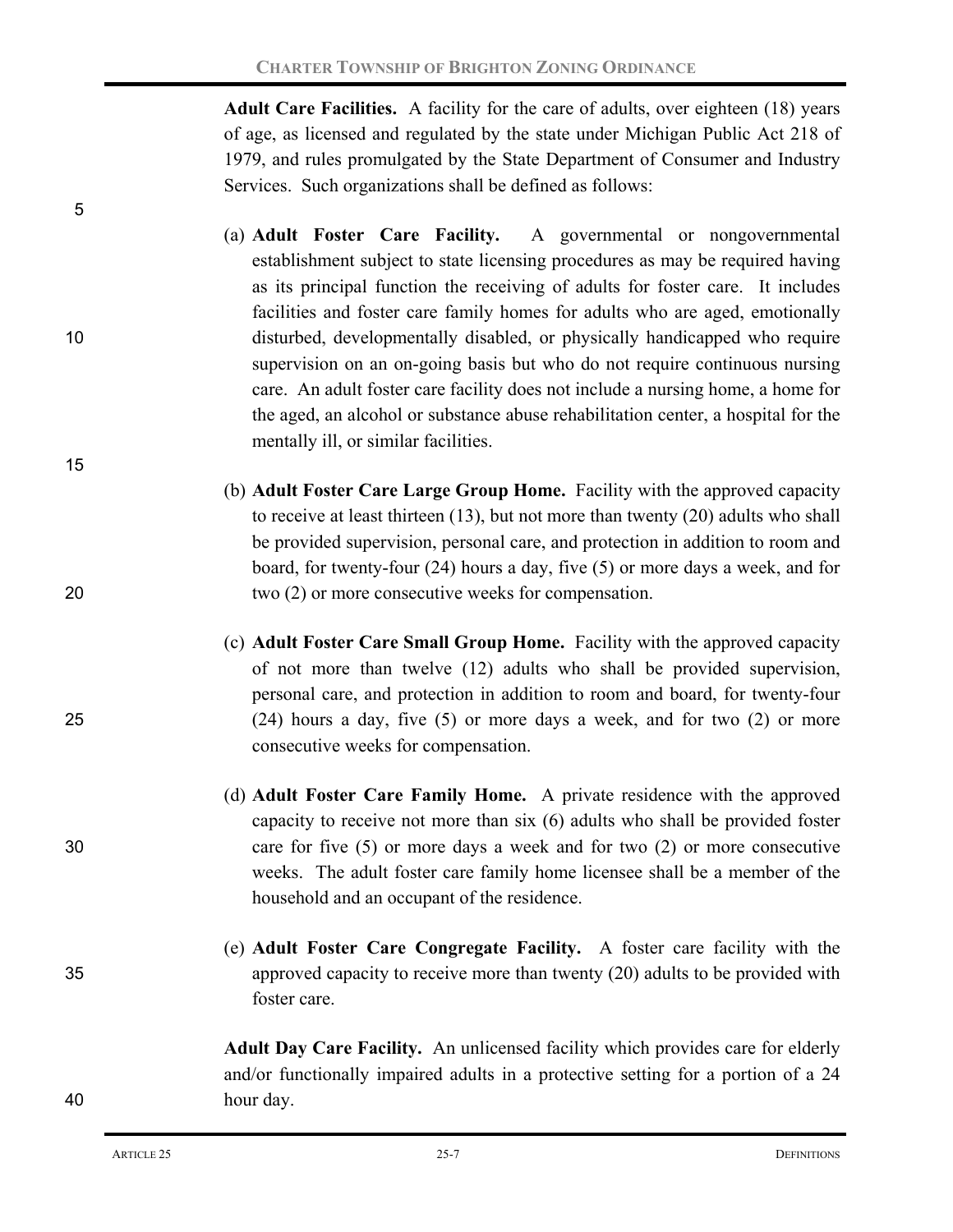| 5  | Agriculture. The carrying on of any farming activity or the raising of livestock<br>or small animals. Agricultural use of land shall include the raising, maintaining,<br>keeping, possession, and/or selling of bees, goats, donkeys, rabbits, chickens,<br>mink, and similar type animals or fowl, and vegetables, fruit, and grains.                                                                                                                                  |  |  |  |
|----|--------------------------------------------------------------------------------------------------------------------------------------------------------------------------------------------------------------------------------------------------------------------------------------------------------------------------------------------------------------------------------------------------------------------------------------------------------------------------|--|--|--|
| 10 | Airports and Related Uses. Airports, landing fields and platforms, hangers,<br>masts, and other facilities for the operation of aircraft may be permitted in the R-2<br>District and shall be subject to the conditions outlined in Sec. 3-02.                                                                                                                                                                                                                           |  |  |  |
|    | Alterations. Any change, addition, or modification in construction or type of<br>occupancy, or in the structural means of a building.                                                                                                                                                                                                                                                                                                                                    |  |  |  |
| 15 | Animal, Domestic/Household. Animals shall mean a domesticated animal that is<br>typically found in residential dwellings such as domesticated dogs and cats.                                                                                                                                                                                                                                                                                                             |  |  |  |
| 20 | Architectural Features. Ornamental or decorative features that are an integrated<br>part of a structure or attached to a structure and constitute a portion of the exterior<br>design, including, but not limited to: arches, transoms, windows, moldings,<br>columns, capitals, dentils, lintels, parapets, pilasters, sills, cornices, cupolas,<br>awnings, and canopies.                                                                                              |  |  |  |
| 25 | Automotive Repair Shops, Major. A place where the following services may be<br>carried out: General repair, engine rebuilding, rebuilding or reconditioning of<br>motor vehicles, collision service, such as body, frame, or fender straightening and<br>repair, overall painting and undercoating of automobiles.                                                                                                                                                       |  |  |  |
| 30 | Automotive Repair Shop, Minor. A place for the sale of minor accessories for<br>motor vehicles and minor automobile repairs, but not including the dispensing,<br>sale, or offering for sale of motor fuels directly to users of motor vehicles or<br>major automobile repairs such as, but not limited to, vehicle body repair, painting,<br>engine rebuilding, auto dismantling, upholstering, glass work, undercoating,<br>steam cleaning, and other such activities. |  |  |  |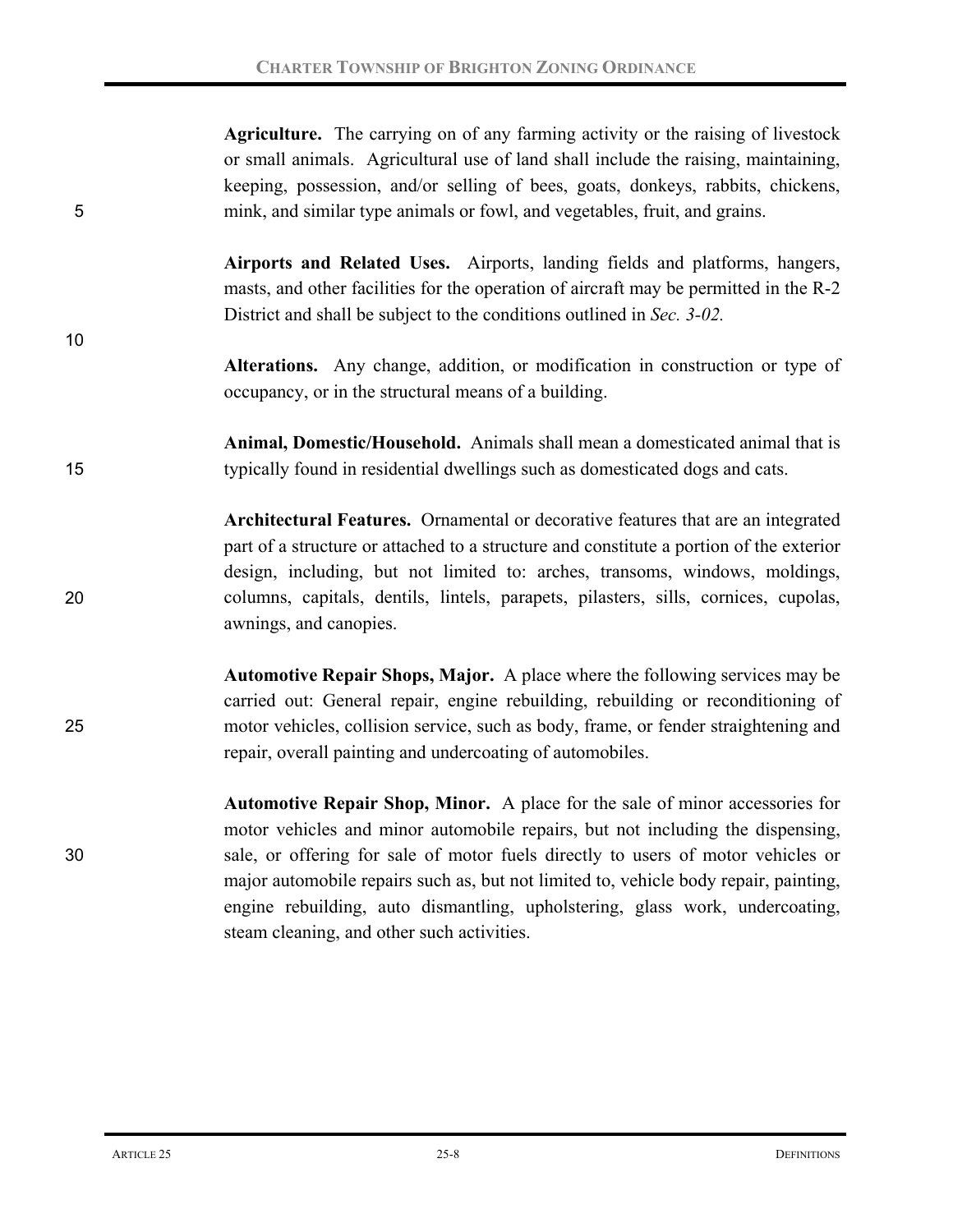### **Average Shoreline Setback.** See "shoreline setback."

**Basement.** That portion of a building which is partly or wholly below grade but 5 so located that the vertical distance from the average grade to the floor is greater than the vertical distance from the average grade to the ceiling. A basement shall not be counted as a story.

**Bed and Breakfast Establishment.** Any dwelling in which overnight 10 accommodations are provided or offered for transient guests for compensation, including provision for a morning meal only for the overnight guest.

**Berm.**A landscaped earth mound used to cause transition between residential and nonresidential development, and residential development and major or 15 secondary thoroughfares.

**Block.** The property abutting one side of a road and lying between the two nearest intersecting roads, (crossing or terminating) or between the nearest such road and railroad right-of-way, unsubdivided acreage, lake, river or live stream; or 20 between any of the foregoing and any other barrier to the continuity of development, or corporate boundary lines of the municipality.

**Boat.** A watercraft longer than ten (10) feet and/or having a motor, engine or other machinery of more than five (5) horsepower or the equivalent, a "personal 25 watercraft" as defined in the Marine Safety Act, Act 303 of the Public Acts of 1967, as amended.

**Boat Access.** Boat launching, mooring 30 and docking, and overnight accommodation within fifty (50) feet of the shore from or 35 incidental to a single private riparian property, private



road end abutting an inland lake, and/or a public or private boat access site.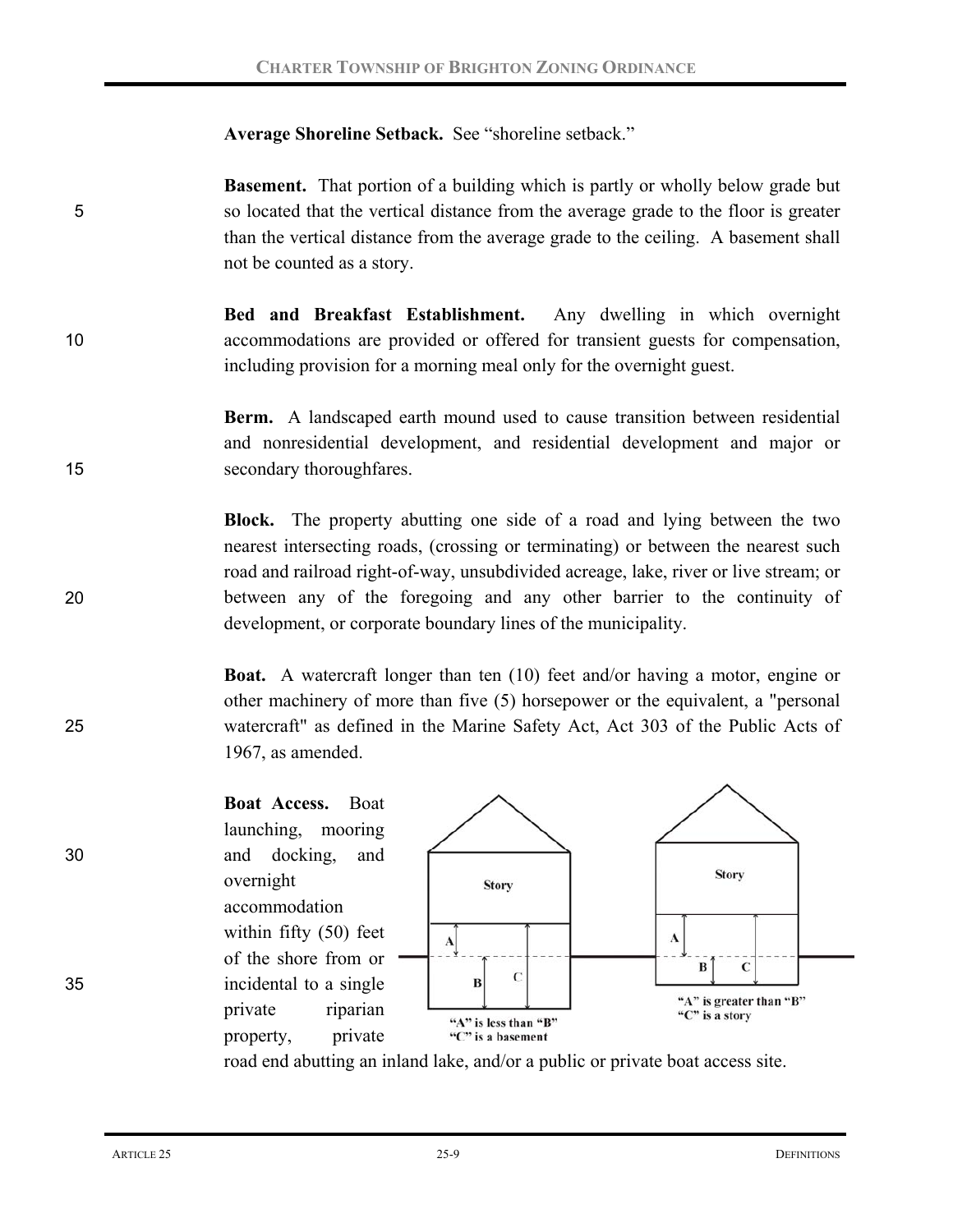

**Boat Dock.** A structure built over or floating upon the water and used as a landing place for watercraft.

**Boat Slip.** A space extending from a dock or shoreline designed for the docking of a single watercraft.

**Building.** Any structure, either temporary or permanent, having a room support by columns or walls, and intended for the shelter, or enclosure of persons, animals, chattels, or property of any kind.

**Building Envelope.** The area of a lot which is defined by the minimum setback and spacing requirements within which building construction is permitted by this Ordinance.

**Building Height.** The vertical distance measured from the established grade to the highest point of the roof surface for flat roofs; to the deckline of mansard roofs; and to the average height between eaves and ridge for gable, hip, and 25 gambrel roofs. Where a building is located on sloping terrain, the height may be measured from the average ground level of the grade at the building wall.

> **Building Line***.* A line formed by the face of the building or an average line that is created by the aggregate setback of buildings along a block.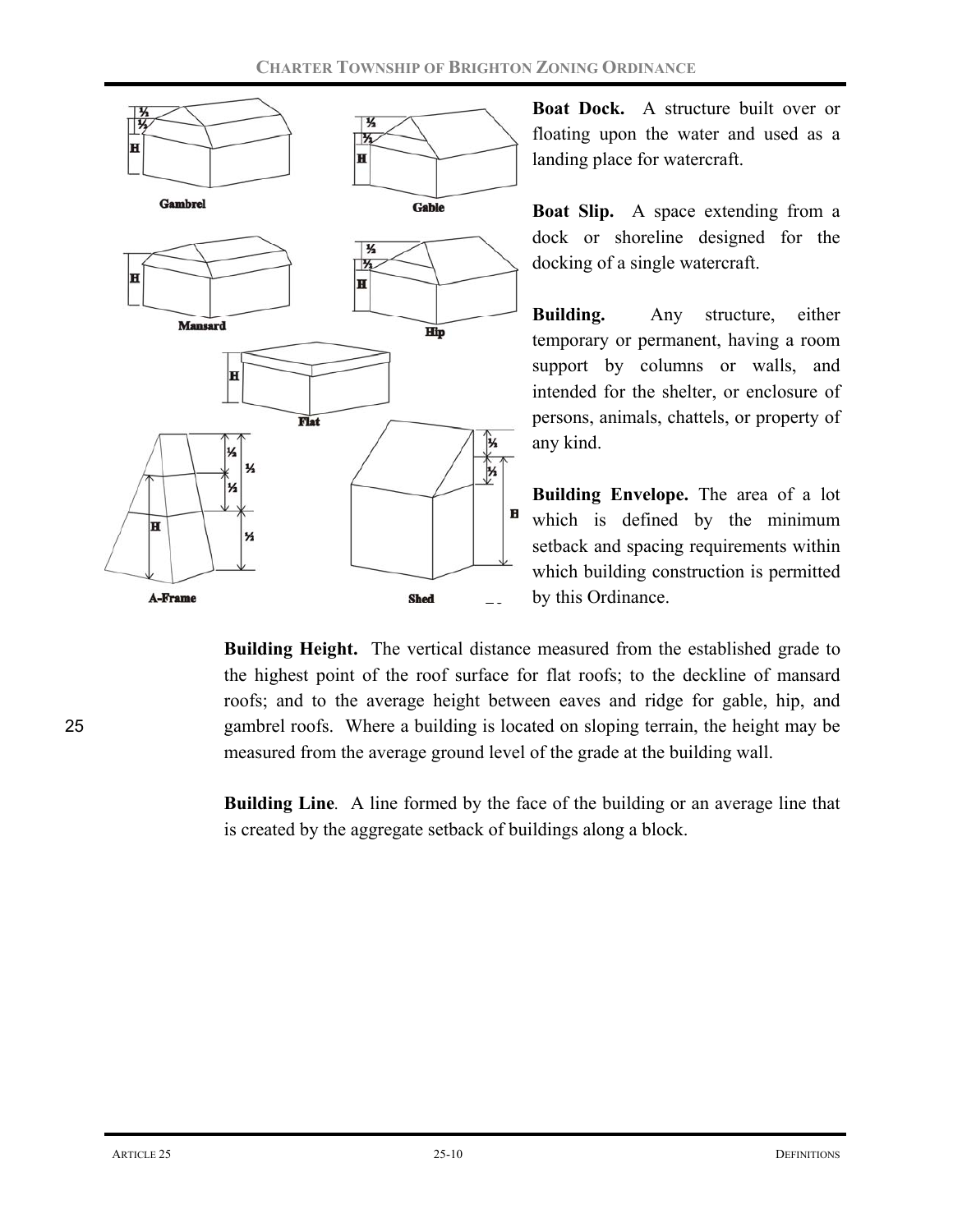**Business Center.** Any group of six (6) or more commercial establishments having a development area of not less than two (2) acres that also meets one (1) of the following land uses:

- (a) Under one (1) common ownership or management.
- (b) Have a common arrangement for the maintenance of the grounds and are connected by party walls, partitions, covered canopies or other structural 10 members to form one continuous structure.
	- (c) Share a common parking area.
	- (d) Otherwise present the appearance of one (1) continuous commercial area.

15

5



(Ord. #243, 8/1/08)

## 20 **Sec. 25-03 Definitions C-D**

**Canopy.**Any overhead protective structure which is constructed in such a manner as to allow pedestrians/vehicles to pass under.

25 **Cemetery**. Land used for the burial of the dead, including crematoriums, mausoleums, and mortuaries.

> **Change in Use—Major.** Any change in use which results in a new use or additional use of any land, building, or structure, and/or which would cause or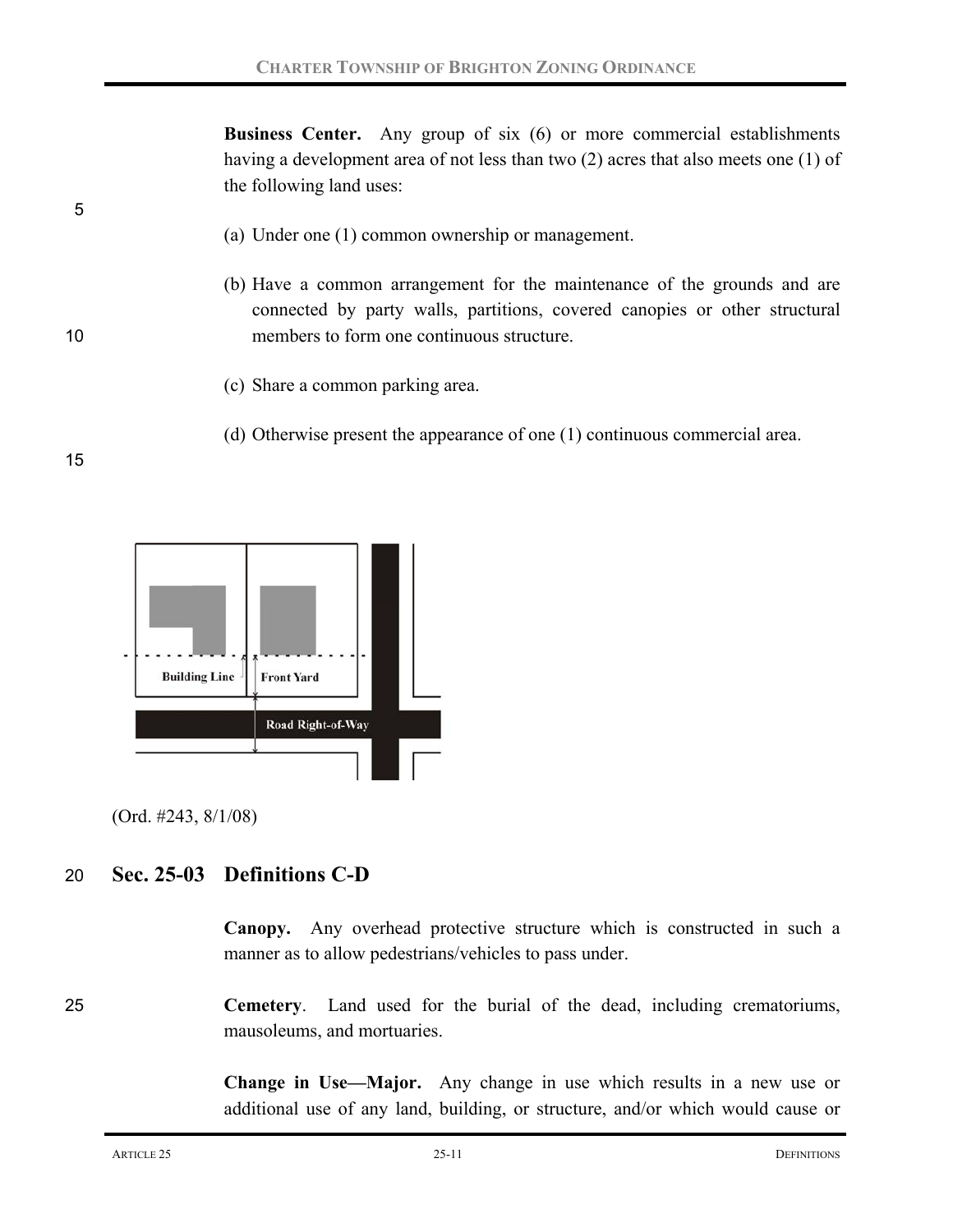allow any change in the amount of required parking, and/or which would cause or allow any change in driveway width or location, and/or which would cause or allow any change in the area or bulk requirements, and/or all instances of special uses.

**Change in Use—Minor.** Any permitted use within a zoning district, which does not require an increase in parking or driveway width or location, does not require any increase in bulk or area of any building or structure, and/or does not require a special use approval.

- **Child Care Facilities.** A facility for the care of children under 18 years of age, as licensed and regulated by the state under Act No. 116 of the Public Acts of 1973 and the associated rules promulgated by the State Department of Social Services. Such care facilities are classified below:
- (a) **Child Day Care Center.** A facility other than a private residence, receiving more than six (6) preschool or school age children for group day care for periods of less than twenty four (24) hours a day, and where the parents or guardians are not immediately available to the child. It includes a facility 20 which provides care for not less than two (2) consecutive weeks, regardless of the number of hours of care per day.
- (b) **Foster Family Home.** A private home in which at least one (1) but not more than four (4) minor children, who are not related to an adult member of the 25 household by blood, marriage, or adoption, are given care and supervision for twenty four (24) hours a day, for four (4) or more days a week, for two (2) or more consecutive weeks, unattended by a parent or legal guardian.
- (c) **Foster Family Group Home.** A private home in which more than four (4) 30 but less than seven (7) children, who are not related to an adult member of the household by blood, marriage, or adoption, are provided care for twenty four (24) hours a day, for four (4) or more days a week, for two (2) or more consecutive weeks, unattended by a parent or legal guardian.
- 35 (d) **Family Day Care Home.** A private home in which one (1) but less than seven (7) minor children are received for care and supervision for periods of less than twenty four (24) hours a day, unattended by a parent or legal guardian, except children related to an adult member of the family by blood, marriage, or adoption. It includes a home that gives care to an unrelated child 40 for more than (4) weeks during a calendar year.

5

10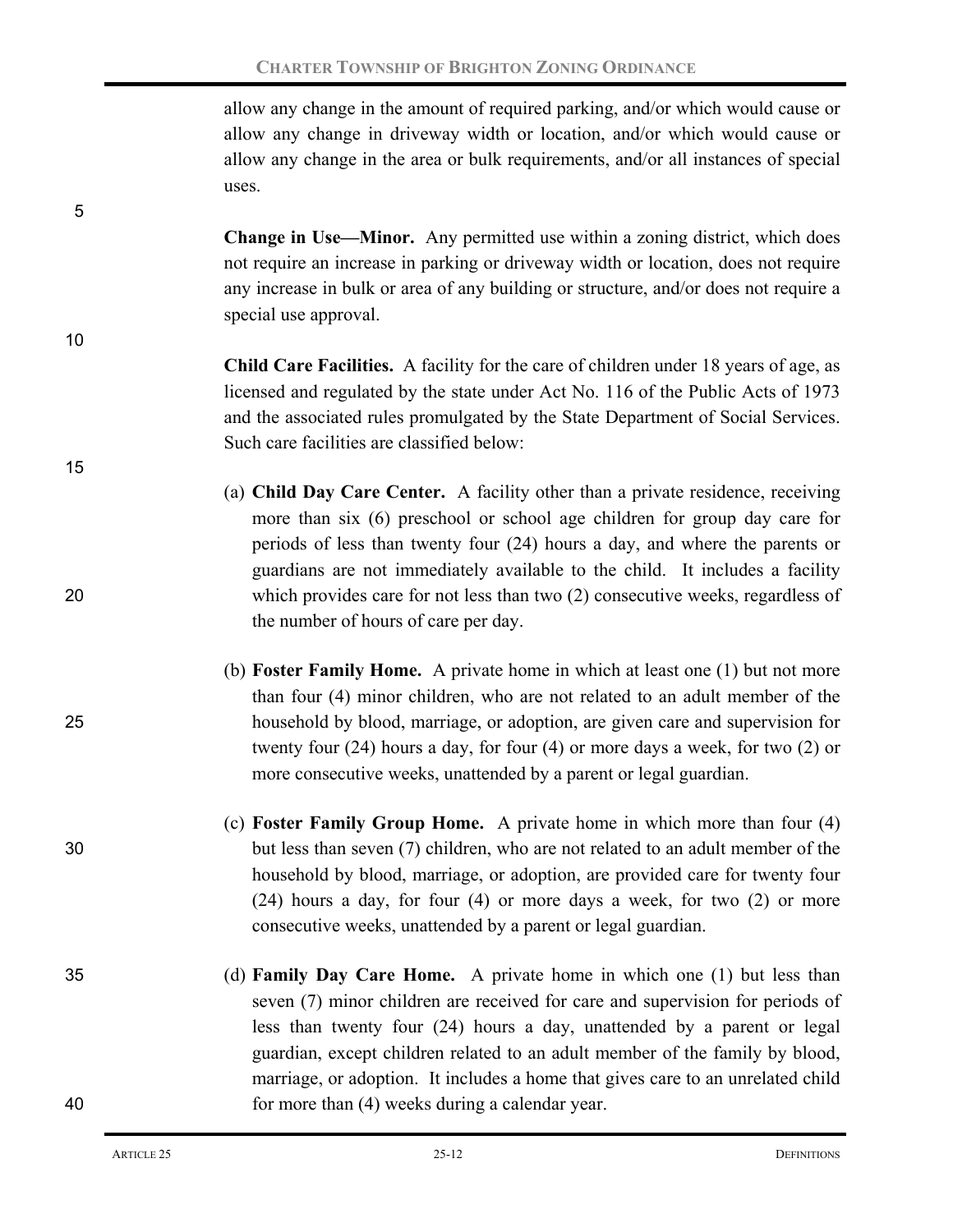| 5  | (e) Group Day Care Home. A private home in which more than $six(6)$ but not<br>more than twelve (12) children are given care and supervision for periods of<br>less than twenty four (24) hours a day unattended by a parent or legal guardian<br>except children related to an adult member of the family by blood, marriage,<br>or adoption. It includes a home that gives care to an unrelated child for more<br>than four (4) weeks during a calendar year. |
|----|-----------------------------------------------------------------------------------------------------------------------------------------------------------------------------------------------------------------------------------------------------------------------------------------------------------------------------------------------------------------------------------------------------------------------------------------------------------------|
| 10 | <b>Club.</b> An organization of persons for special purposes or for the promulgation of<br>sports, arts, sciences, literature, politics, or the like, but not operated for profit.                                                                                                                                                                                                                                                                              |
|    | <b>Commercial Vehicle.</b> Any vehicle bearing or required to bear commercial<br>license plates and which falls into one (1) or more of the categories listed below:                                                                                                                                                                                                                                                                                            |
| 15 | (a) Truck tractor.                                                                                                                                                                                                                                                                                                                                                                                                                                              |
|    | (b) Semi-trailer, which shall include flat beds, stake beds, roll-off containers,<br>tanker bodies, dump bodies, and full or partial box-type enclosures.                                                                                                                                                                                                                                                                                                       |
| 20 | (c) Vehicles of a type that are commonly used for the delivery of ice cream, milk,<br>bread, fruit, or similar vending supply or delivery trucks. This category shall<br>include vehicles of a similar nature which are also of a type commonly used<br>by electrical, plumbing, heating and cooling, and other construction oriented<br>contractors.                                                                                                           |
| 25 | (d) Commercial hauling, vehicle repair service, snow plowing, or tow trucks.                                                                                                                                                                                                                                                                                                                                                                                    |
| 30 | (e) Any other vehicle with a commercial license plate having a gross vehicle<br>weight in excess of ten thousand $(10,000)$ pounds or a total length in excess of<br>twenty-two (22) feet.                                                                                                                                                                                                                                                                      |
|    | Condominium Common Elements. Both general common area and limited<br>common area.                                                                                                                                                                                                                                                                                                                                                                               |
| 35 | (a) General Common Area                                                                                                                                                                                                                                                                                                                                                                                                                                         |
|    | (1) Land. All land described in the Site Condominium Project not identified                                                                                                                                                                                                                                                                                                                                                                                     |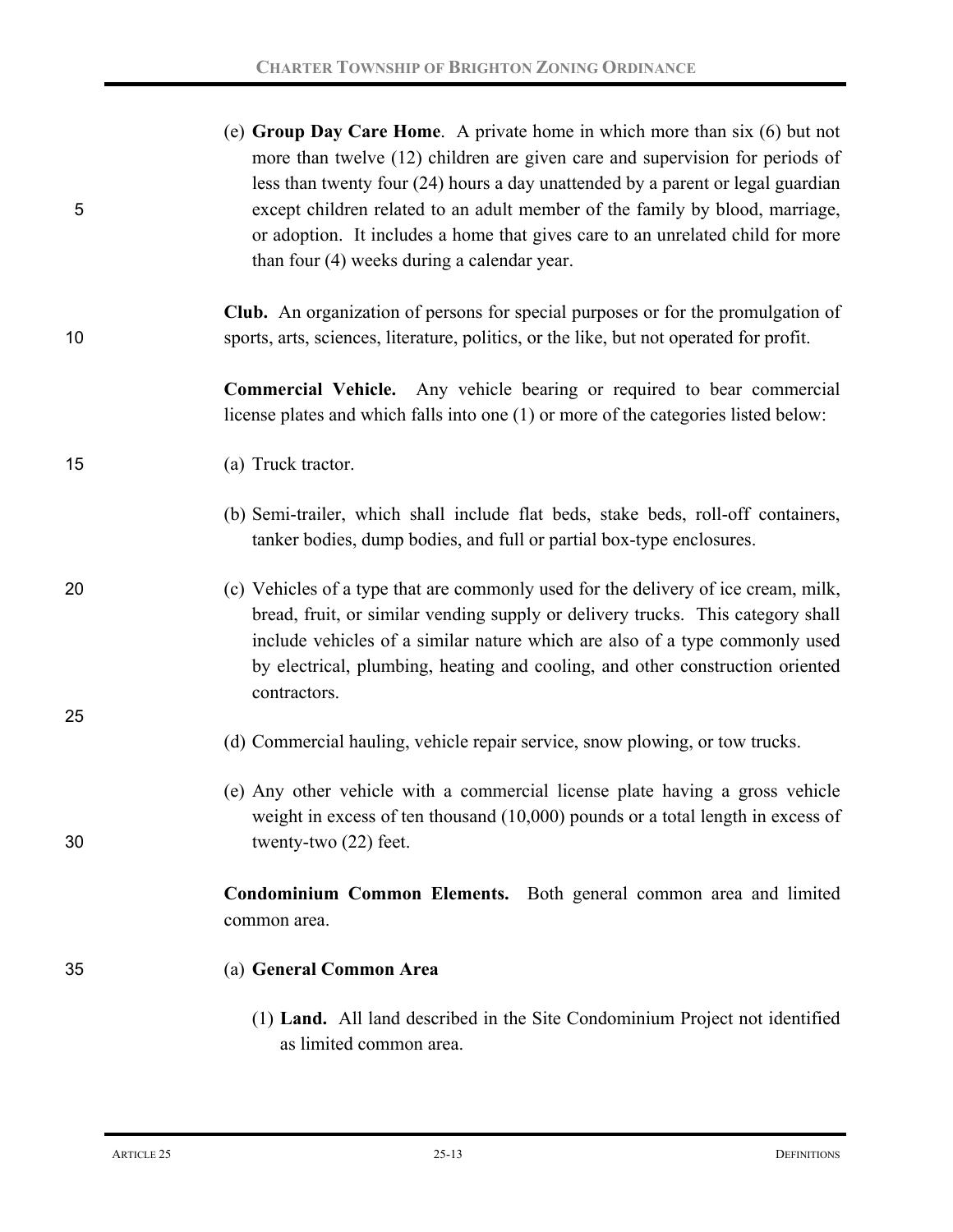- (2) **Roads.** All internal roads and drives designated in the Site Condominium Project.
- (3) **Easements.** All beneficial ingress, egress and utility easements.
- (4) **Electrical.** The electrical transmission mains throughout the Site Condominium Project, up to the point of lateral connections for building envelope service.
- 10 (5) **Telephone.** The telephone system throughout the Site Condominium Project, up to the point of lateral connections for building envelope service.
- (6) **Gas.** The gas distribution system, if and when installed, throughout the 15 Site Condominium Project, up to the point of lateral connections for building envelope service.
- (7) **Telecommunications.** The telecommunications system, if and when installed, throughout the Site Condominium Project, up to the point of 20 lateral connections for building envelope service.
	- (8) **Retention Basis System and Storm Drainage System.** The retention basis system and storm drainage system throughout the Site Condominium Project.
- (9) **Other.** Such other general common area of the Site Condominium Project, not designated as a common element or limited common area, which are not enclosed within the boundaries of a building envelope, and which are intended for common use or are necessary to the existence, 30 upkeep, appearance, utility or safety of the Site Condominium Project.
	- (b) **Limited Common Area.**Subject to the exclusive use and enjoyment of the owner of the condominium unit to which the limited common areas are appurtenant and consist of, but are not limited to, the following:
		- (1) **Yard Area.** Each limited common area immediately surrounding a building envelope, as designated on the Site Condominium Plan, is a yard area limited in use to the building envelope which it immediately surrounds.

5

25

35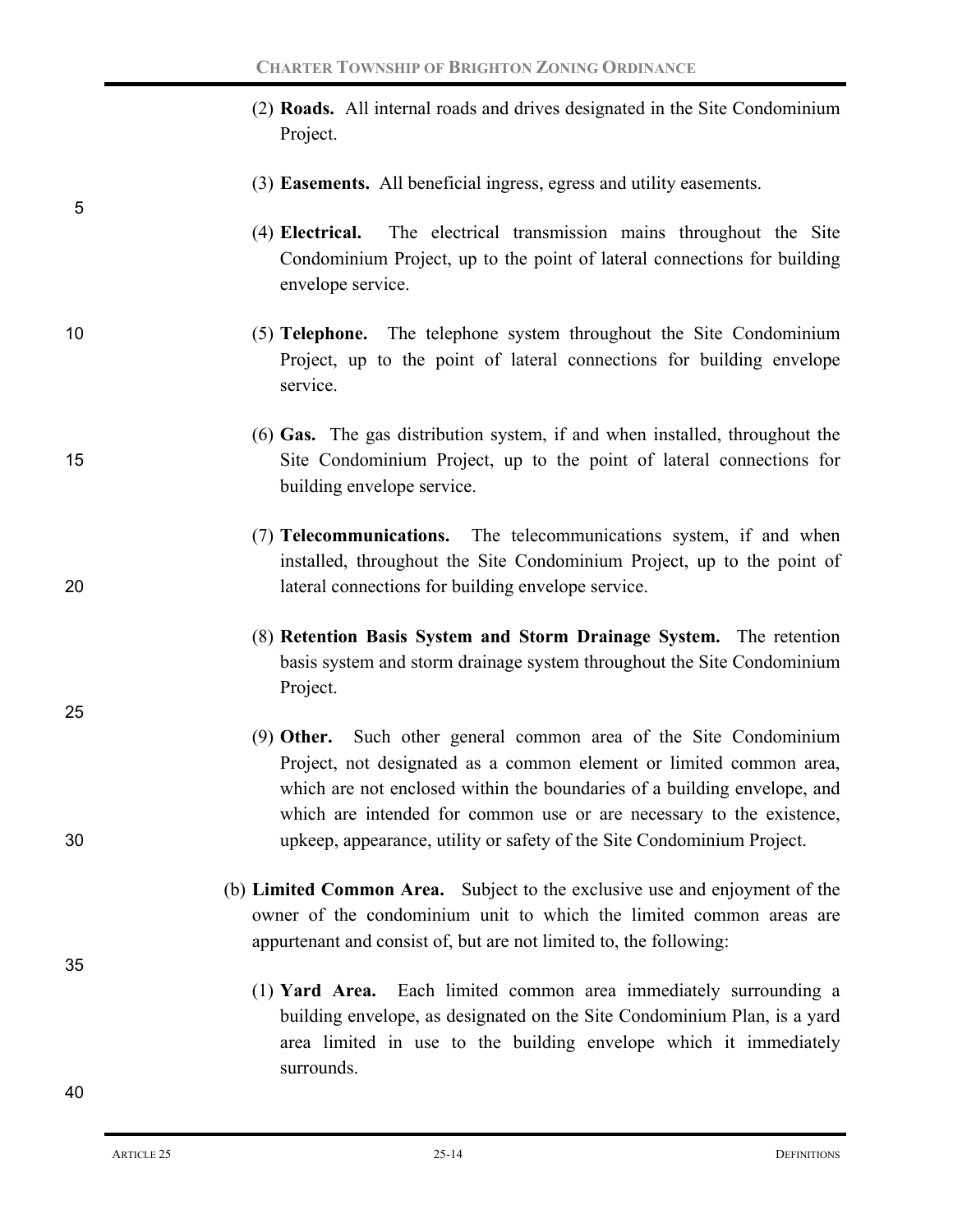(2) **Electrical Transformer.** Each electrical transformer shall be a limited common area appurtenant to the building envelope(s) which it services. (3) **Wells.** Each water well within the individual building envelope is limited 5 in use to the building envelope served thereby. (4) **Sanitary Disposal System.** Each sanitary disposal system within the individual building envelope is limited in use to the building envelope served thereby. 10 **Condominium Act.** Public Act 59 of 1978, as amended, MCLA 559.101 et. seq. **Condominium, Conversion.** A condominium project in which some or all of the proposed condominium units were occupied before the issuance of the notice of 15 proposed action as required by Section 71 of the Condominium Act, PA 59 of 1978. **Condominium Co-Owner.** A person, firm, corporation, partnership, association, trust, or other legal entity or combination thereof, who owns a condominium unit 20 within a condominium project. Co-owner may include a land contract vendee if the condominium documents or land contract so provides. **Condominium, Detached.** A residential condominium project designed to be similar in appearance to a conventional single family subdivision, except that the 25 limited common areas are arranged in a manner such that clearly defined condominium lots are not created. **Condominium Documents.** The master deed, recorded pursuant to the Condominium Act, the association bylaws and any other instrument referenced in 30 the master deed or bylaws which affect the rights and obligations of ownership of a co-owner in the condominium. **Condominium, Expendable.** A condominium project to which additional land may be added pursuant to expressed provisions of the condominium documents 35 and in accordance this Ordinance and the Condominium Act, Act 59 of 1978. **Condominium Lot or Unit Lot.** That portion of the land area of a site condominium project designed and intended to function similar to a platted subdivision lot for purposes of determining minimum yard setback requirements 40 and other requirements set forth in this Ordinance.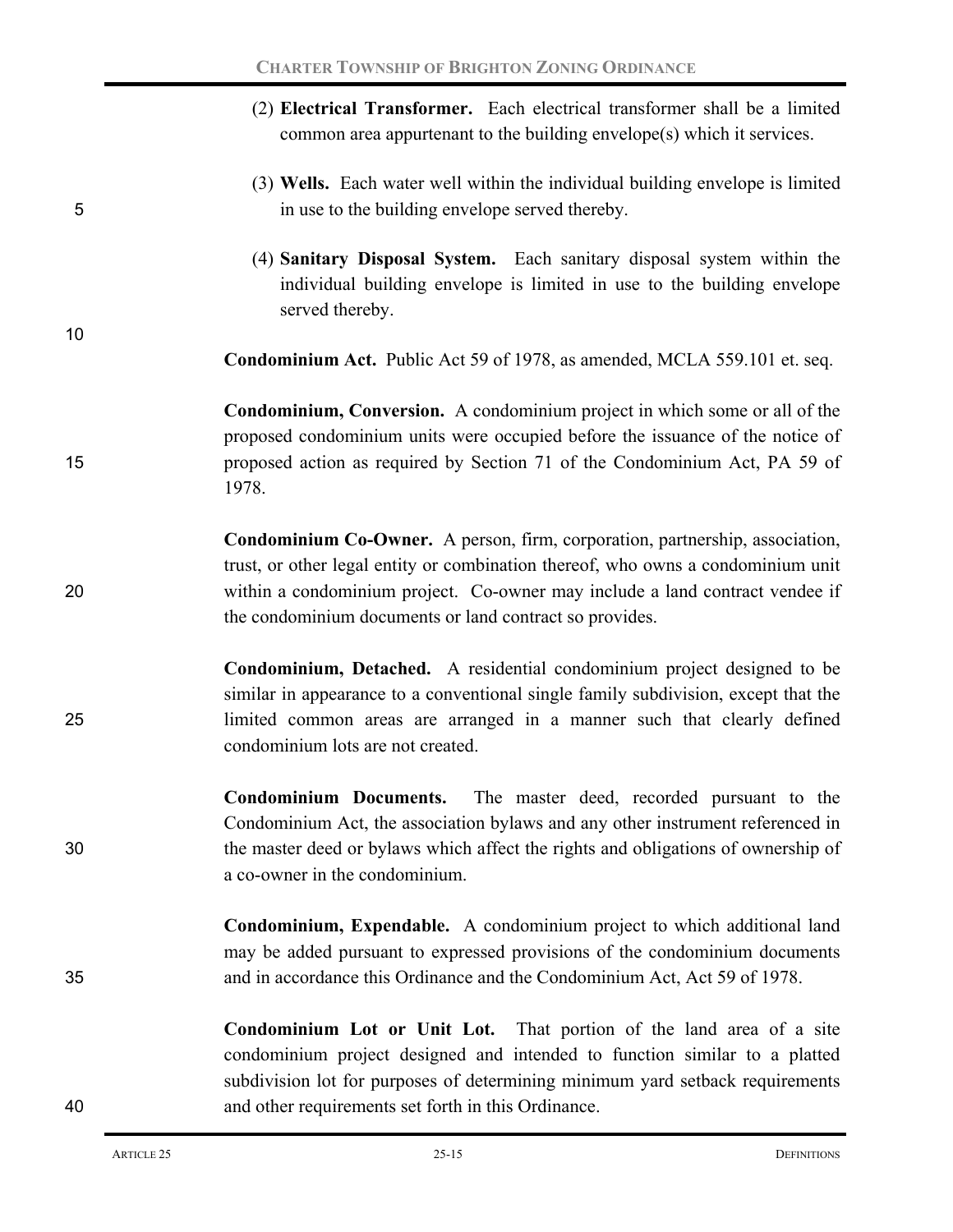**Condominium Master Deed.** The condominium document recording the condominium project, as approved by the Township Attorney, to which is attached by-laws for the project and approved condominium subdivision plan for 5 the project.

> **Condominium Project.** A plan or project consisting of not less than two (2) condominium units established in conformance with Public Act 59 of 1978, as amended, MCLA 559.101 et seq.

**Condominium, Site.** A condominium project containing or designed to contain structures or other improvements for residential, commercial, office, business, or other uses permitted in the zoning district in which it is located and in which each co-owner owns exclusive rights to a volume of space within which a structure or 15 structures may be constructed as a condominium unit as described in a master deed. A site condominium, when constructed as an alternative to a platted subdivision, may be also be referred to as a "condominium subdivision" and shall be considered as equivalent to a platted subdivision for the purpose of regulation by this Ordinance and other Ordinances of the Township.

**Condominium Site Plan.** The drawings and related information which pertain to a condominium project and which are required by this Ordinance for the review of the Township.

25 **Condominium Subdivision Plan.** The drawings and related information prepared in accordance with Section 66 of the Condominium Act, PA 59 of 1978.

**Condominium Unit.** That portion of the condominium project designed and intended for separate ownership and use, as described in the master deed for the 30 condominium project.

**Contractible Condominium.** A condominium project from which any portion of the submitted land or buildings may be withdrawn pursuant to express provisions in the condominium documents and in accordance with this Ordinance and the 35 Condominium Act.

> **Convalescent or Nursing Home.** A structure with sleeping rooms, where persons are housed or lodged and are furnished with meals, nursing, and medical care.

10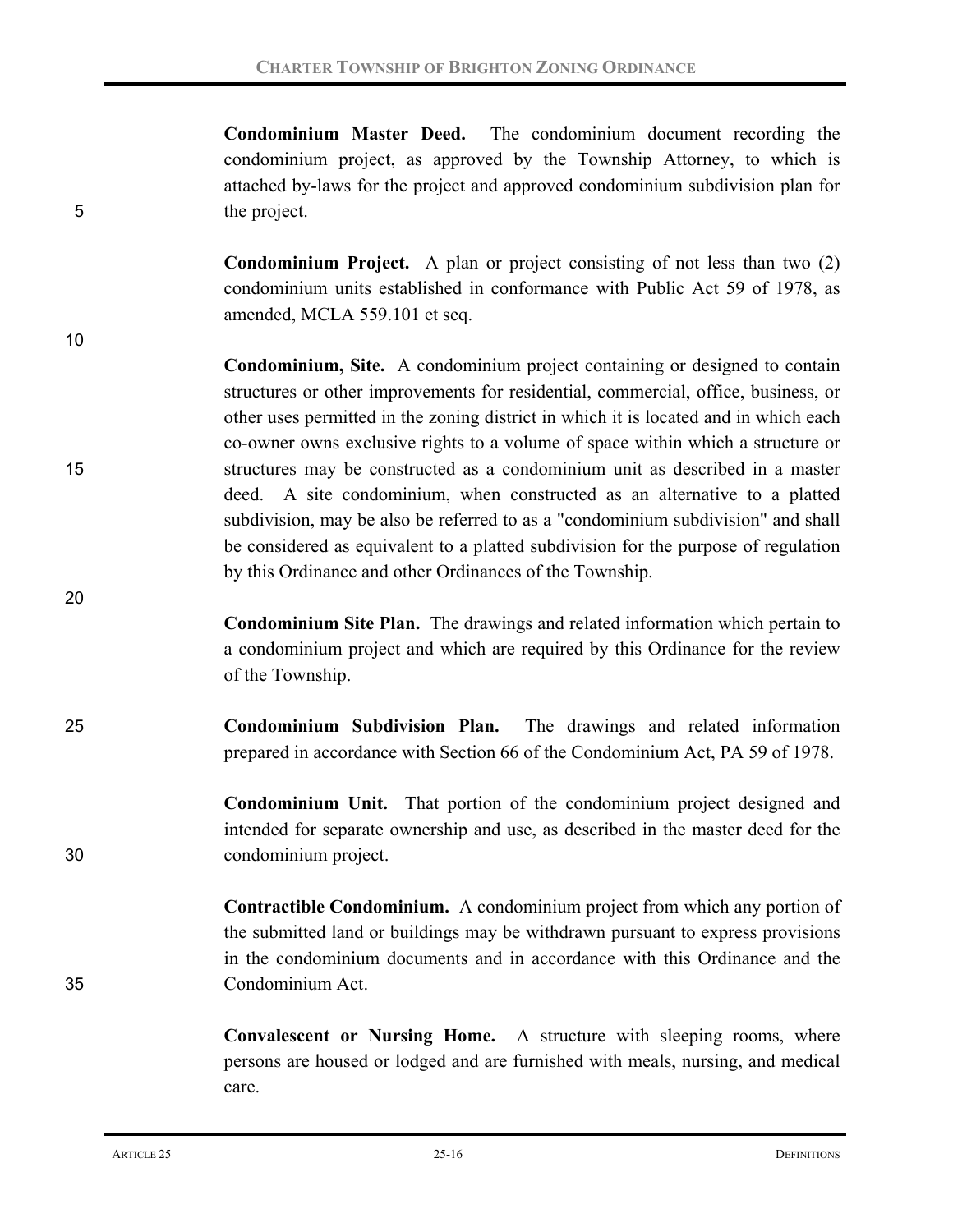**Convertible Area.** A unit or portion of the common elements of the condominium project, referred to in the condominium units or general or limited common elements, may be created pursuant to the expressed provision of the 5 condominium documents and in accordance with this Ordinance and the Condominium Act.

**Density.** The number of dwelling units situated on or to be developed per net acre of land. The following calculation shall be utilized in determining maximum 10 density:

- (a) The acreage exclusive of paragraphs (b) and (c) below shall be calculated at one hundred percent (100%) toward the total site acreage.
- 15 (b) The acreage comprised of land within the 100-year floodplain elevation, or wetlands protected by the Goemaere-Anderson Wetland Protection Act, PA 203 of 1979, shall be calculated at twenty-five percent (25%) toward the total site acreage.
- 20 (c) All open bodies of water and public right-of-ways are excluded from density calculation.

**Design Standards.** A set of guidelines regarding the appearance and quality of building materials, landscaping, signs, or overall site layout.

- **Development.** The construction of a new building or other structure on a zoning lot, the relocation of an existing building on another zoning lot, or the use of open land for a new use.
- 30 **Discontinuance.** A vacation of a lot, building or structure; or a ceasing of the activities related to the nonconforming situation.

## **District, or Zoning District.** A portion of the Township within which, on a uniform basis, certain uses of land and buildings are permitted and within which 35 certain yards, open spaces, lot areas, and other requirements are established.

**Drainageway.** Any drainage course, watercourse, drain, pipe, natural stream, creek, or swale which serves to transport storm water runoff.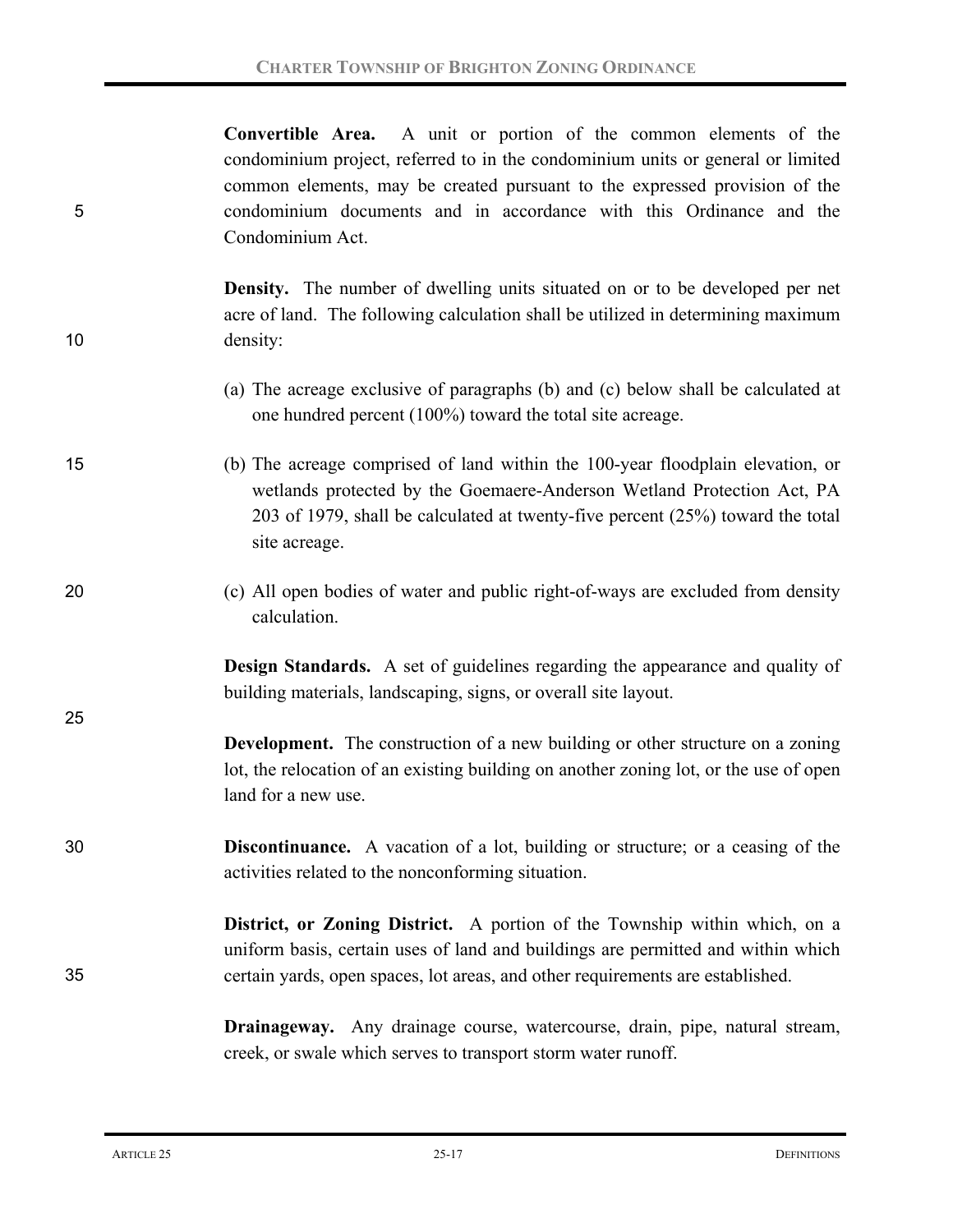| <b>Drive-In.</b> A business establishment so designed that its operation involves |
|-----------------------------------------------------------------------------------|
| providing a service or a product to patrons located within a vehicle, rather than |
| within a building or structure.                                                   |

- 5 **Drive-Through.** A business establishment whose method of operation involves the delivery of a product or service directly to customer inside a vehicle, typically through a window or other appurtenance to a building, where vehicles are queued within a stacking area or approach to the service window or facility.
- 10 **Dwelling Unit.** Any building, or part thereof, containing one or more rooms, along with bathroom and kitchen facilities, designed as a self contained unit for occupancy by one family for living, cooking, and sleeping purposes, either continuously, permanently, temporarily, or transiently.
- 15 **Dwelling, Single Family.** An independent residential building designed exclusively for and occupied exclusively by one (1) family.

**Dwelling, Two Family.** A residential building designed exclusively for occupancy by two (2) families living independently of each other.

- **Dwelling, Multiple Family.** A residential building, or a portion thereof, designed exclusively for occupancy by three (3) or more families living independently of each other, with separate housekeeping, cooking, and bathroom facilities for each. Examples of multiple family dwellings include dwellings commonly known as 25 apartments and townhouses, which are defined as follows:
- (a) **Townhouse.** An attached dwelling unit with common walls, its own front door which opens to the outdoors, and typically, with its own utility connections and front and rear yards. Townhouses are also commonly known 30 as terrace dwellings or row houses.
	- (b) **Apartment.** An apartment is an attached dwelling unit with common walls, contained in a building with other apartment units which are commonly reached off of a common stair landing or walkway.

35

20

## **Sec. 25-04 Definitions E-F**

**Easement.** A right-of-way granted, but not dedicated, for the limited use of private land for private, public or quasi-public purposes, such as for franchised 40 utilities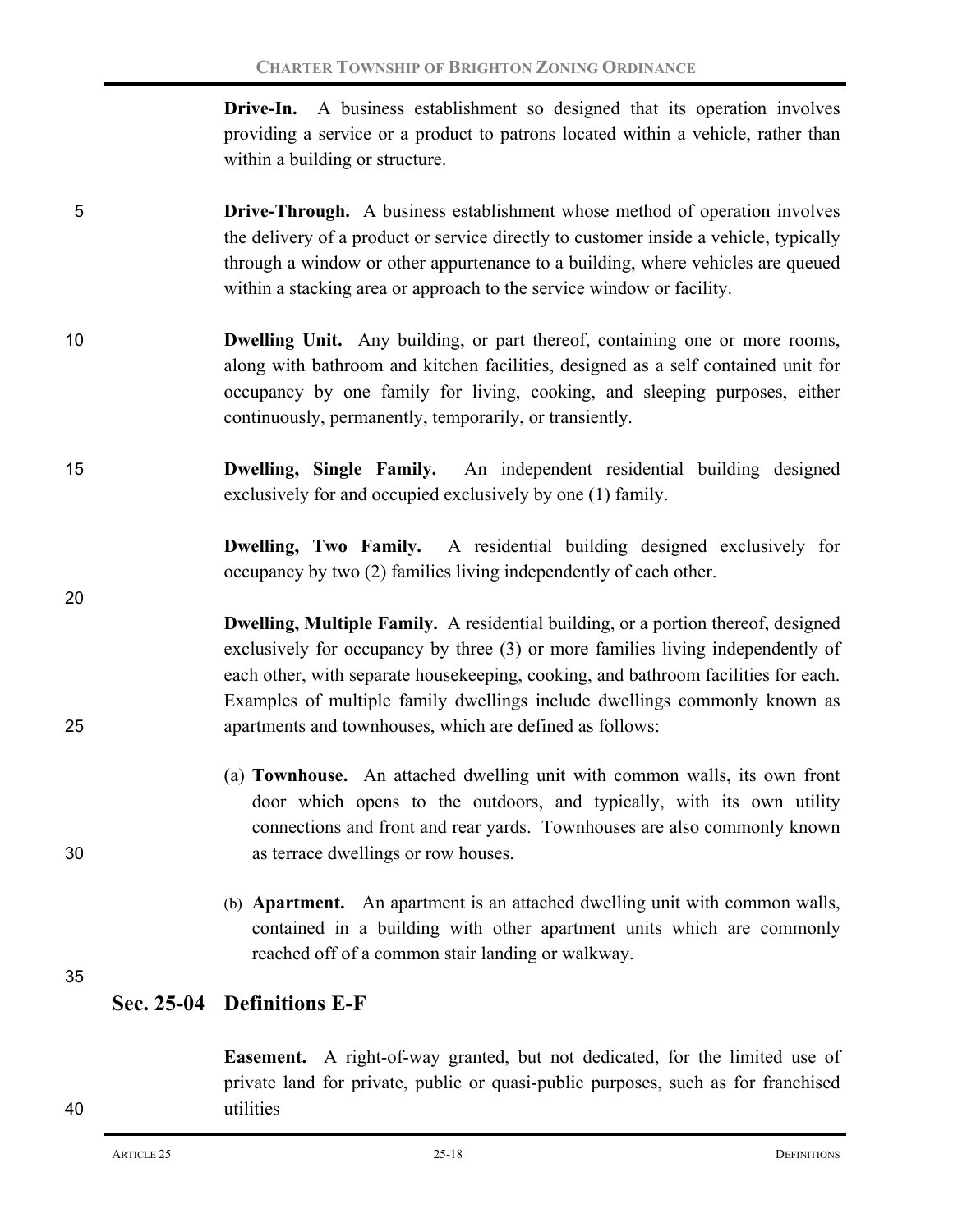**Educational Facilities.** The following words, terms, and phrases related to educational facilities, when used in this Ordinance, shall have the following meanings ascribed:

- (a) **College, University, or other such Institutions of Higher Learning.** A postsecondary institution of higher learning that grants associate, bachelor, master, and/or doctoral degrees. This may also include business schools that issue degrees or certificates of completion of the course of study.
	- (b) **Primary School.** A public, private, or parochial school offering instruction at the elementary and/or intermediate levels, most commonly grades nine through twelve.
- 15 (c) **Secondary School.** A public, private, or parochial school offering instruction at the senior high school levels, most commonly grades kindergarten through eight.
- (d) **Vocational/Trade School.** A specialized instructional establishment that 20 provides on-site training of trade skills such as welding, tool and die, and auto mechanics.

**Entrance Ramp.** A roadway connecting a feeder road with a limited access highway and used for access onto such limited highway.

- **Erected.** Built, constructed, altered, reconstructed, moved upon, or any physical operations on the premises which are required for construction, excavation, fill, drainage, and the like, shall be considered a part of [the] erection.
- 30 **Essential Public Services.** The erection, construction, alteration, or maintenance by public utilities or municipal departments of underground, surface, or overhead gas, electrical, steam, fuel, or water transmission or distribution system, collection, communication, supply or disposal systems, including towers, poles, wires, mains, drains, sewers, pipes, conduits, cables, fire alarm and police call 35 boxes, traffic signals, hydrants, and similar equipment in connection herewith, but not including buildings, which are necessary for the furnishing of adequate service by such utilities or municipal departments for the general health, safety, or welfare. This definition includes sewer sub stations and water towers but does not include wireless communication towers or antennas.

5

10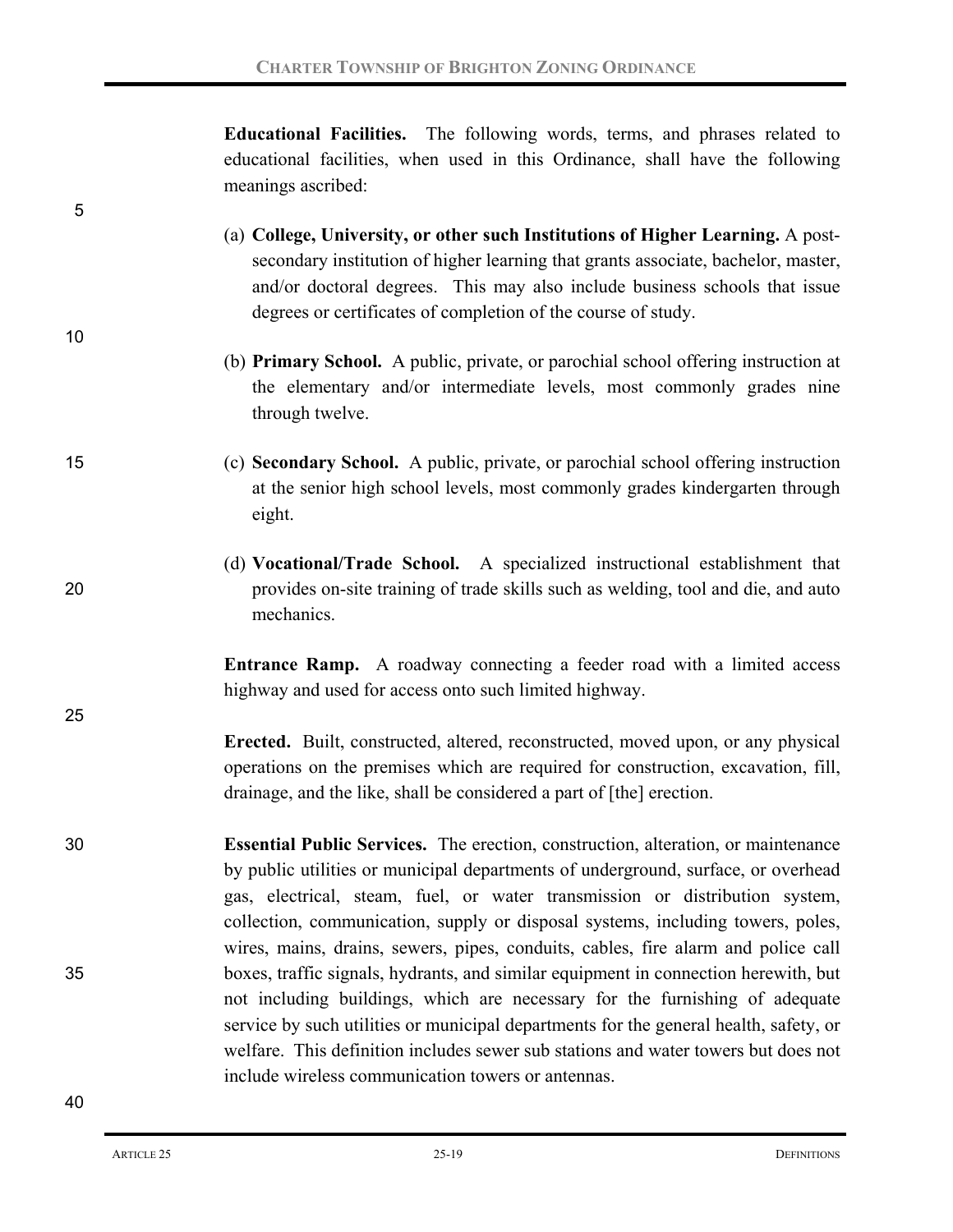**Essential Public Service/Utility Buildings.** The erection, construction, alteration, or maintenance by public utilities or municipal departments of buildings or structures which are necessary for the furnishing of adequate service by such utilities or municipal departments for the general health, safety, or 5 welfare including water supply and sewage plants, electrical transformer stations, and telephone exchange buildings.

> **Excavation.** Any breaking of ground, except common household gardening and ground care.

- **Exit Ramp.** A roadway connecting a limited access highway with a feeder road and used for access from such limited access highway to a feeder road.
	- **Family.** Either of the following:
	- (a) A domestic family which is one (1) or more persons related by blood, marriage or adoption occupying a dwelling unit and living as a single housekeeping unit in a dwelling.
- 20 (b) The functional equivalent of the domestic family which is persons living together in a dwelling unit whose relationship is of a permanent and distinct domestic character, and is the functional equivalent of a domestic family with a demonstrable and recognizable bond which constitutes the functional equivalent of the bonds which render the domestic family a cohesive unit. All 25 persons of the functional equivalent of the domestic family must be cooking and otherwise operating as a single housekeeping unit. This definition shall not include any society, club, fraternity, sorority, association, lodge, combine, federation, or group, coterie, or organization, which is not a recognized religious order, nor include a group of individuals whose association is 30 temporary and resort-seasonal in character. There shall be a rebuttable presumption enforceable by the Township Planner in the first instance that the number of persons who may reside as a functional equivalent family shall be limited to six (6).
- 35 **Farm.** All of the contiguous neighbors or associated land operated as a single unit in which bona fide farming is carried on directly by the owner, operator, manager or tenant farmer, by his own labor or with the assistance of members of his household or hired employees provided, however, that land to be a farm hereunder shall include a continuous parcel of five (5) acres or more in area; 40 provided, further, farms may be considered as including establishments operated

10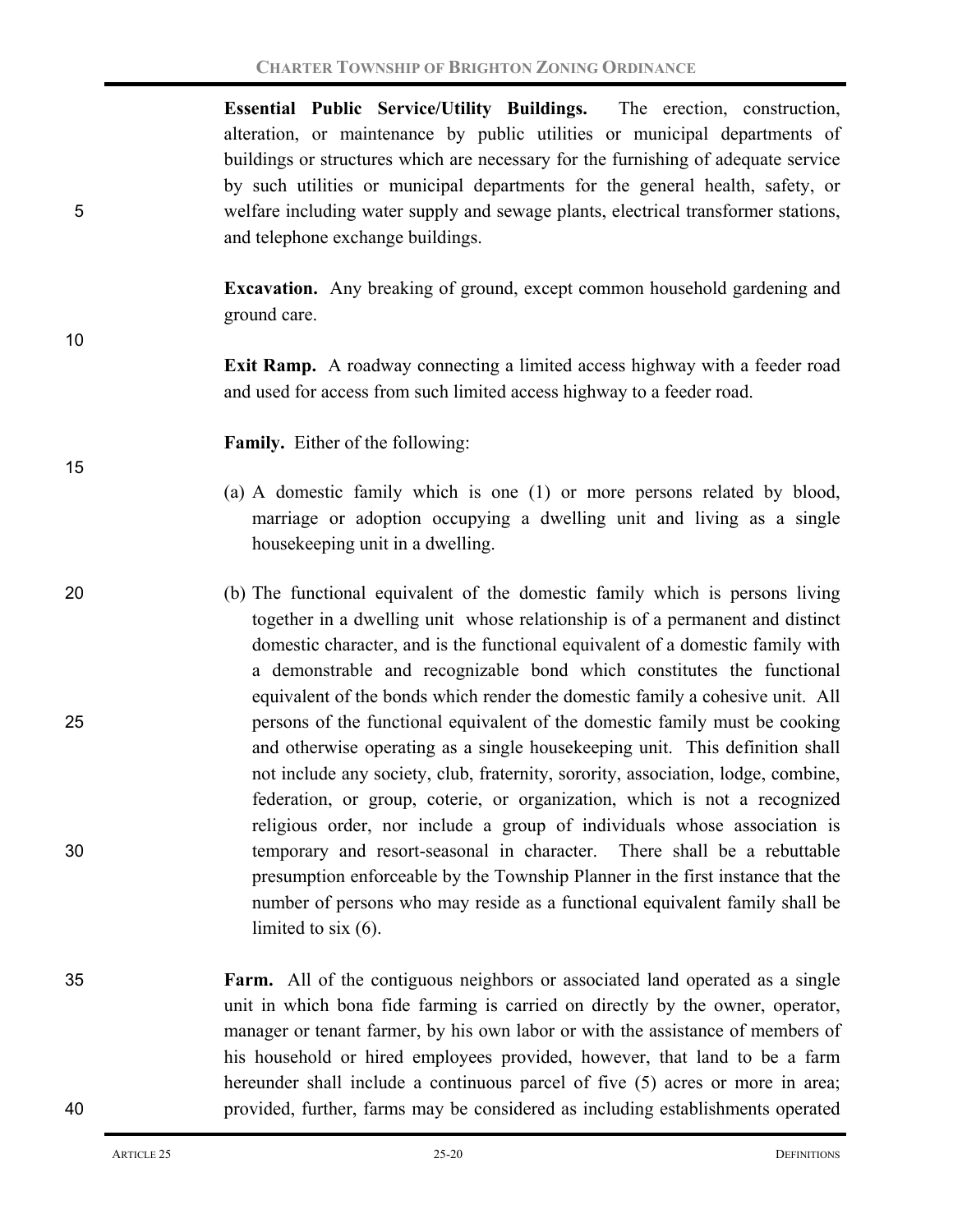as bona fide greenhouses, nurseries, orchards, poultry farms, and apiaries; but stone quarries or gravel or sand pits shall not be considered farms hereunder.

**Farm Buildings.** Any building or structure other than a dwelling, moved upon, maintained, used or built on a farm, which is essential and customarily used 10 on farms of that type, for the pursuit of their agricultural activities, in accordance with the rules and regulations of the Michigan State Construction Code.



15 **Feeder Road.** A road intersecting with a limited access highway and having traffic interchange facilities with such limited access highway.

**Floodplain.** That area which would be inundated by storm runoff or flood water 20 equivalent to that which would occur with a rainfall or flood of one hundred (100) year recurrence frequency after total development of the watershed.

**Floodway.** The channel of a river or other watercourse and the adjacent land areas that must be reserved in order to discharge the base flood without 25 cumulatively increasing the water surface elevation more than one (1) foot.

**Floor Area, Gross.** The sum of all gross horizontal areas of all floors of a building or buildings, measured from the outside dimensions of the outside face of the outside wall. Unenclosed courtyards or patios shall not be considered as 30 part of the gross floor area except where they are utilized for commercial purposes, such as the outdoor sale of merchandise.

**Floor Area, Residential.** For the purpose of computing the minimum allowable floor area in a residential dwelling unit, the sum of the horizontal areas of each 35 story of the building shall be measured from the exterior faces of the exterior walls or from the centerline of walls separating two buildings. The floor area measurement is exclusive of areas of basements, unfinished attics, attached garages, breezeways, and enclosed and unenclosed porches.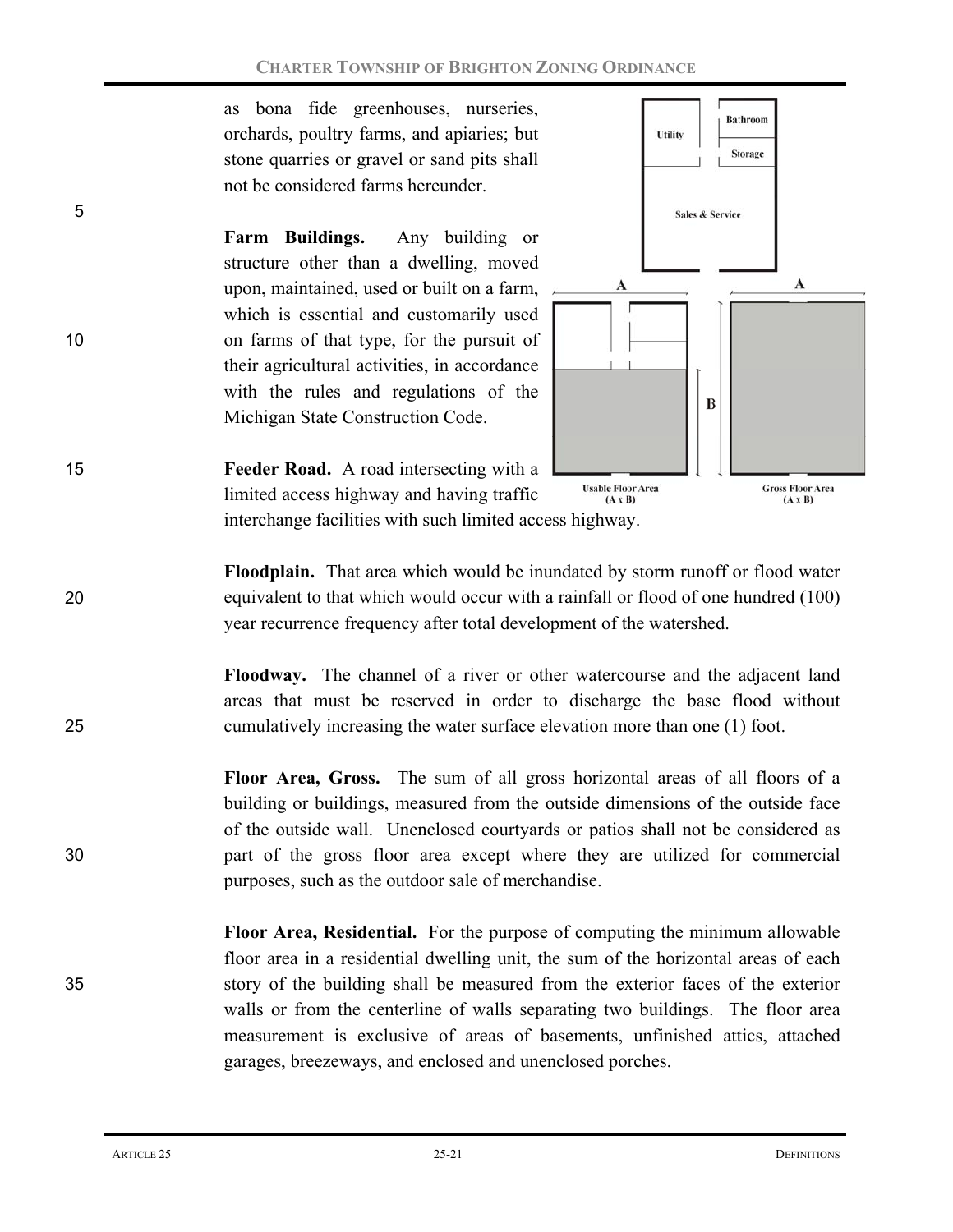**Floor Area, Useable.** The area used for or intended to be used for the sale of merchandise or services, or for use to serve patrons, clients, 5 or customers. Measurement of usable floor area shall be the sum of the horizontal areas of the several floors of the building, measured from the interior faces of the 10 exterior walls. Floor area used or



intended to be used principally for the storage or processing of merchandise, hallways, stairways, and elevator shafts, or for utilities or sanitary facilities, shall be excluded from this computation of usable floor area. Where usable floor area is not established it shall be considered to be eighty-five (85%) of the gross floor 15 area.

> **Floor Area Ratio.** The floor area ratio shall be calculated as the ratio of the building floor area as a percentage of the lot area. Principal building floor area shall not include uninhabited attic space, basement, garage or accessory buildings.

> **Frontage.** The linear dimension of a lot measured along the public road right-ofway line, private road access easement, or shared driveway.

**Frontage, Riparian.** The linear dimension of a lot measured along the shoreline 25 of a lake, river, or stream.

# **Sec. 25-05 Definitions G-H**

**Garage, Service.** Any premises used for the storage or care of motor-driven 30 vehicles, or where any such vehicles are equipped for operation, repaired, or kept for remuneration, hire or sale.

**Grade.** The ground elevation established for the purpose of regulating the number of stories and the height of buildings. The building grade shall be the 35 level of the ground adjacent to the walls of the building if the finished grade is level. If the ground is not entirely level, the grade shall be determined by averaging the elevation of the ground for each face of the building.

**Habitable Space.** Space in a structure for living, sleeping, eating or cooking.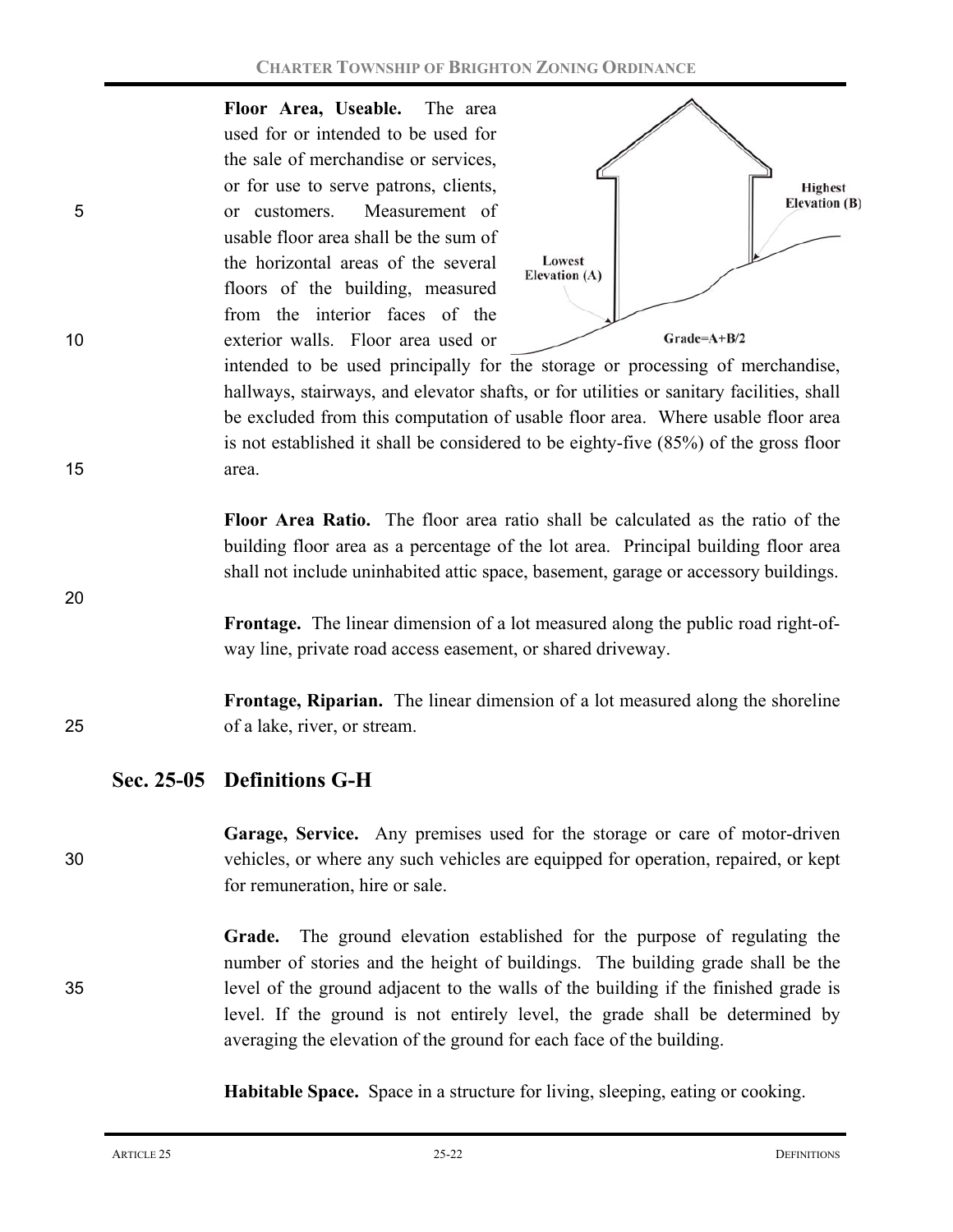**Home Occupation.** An occupation or profession conducted entirely within a dwelling by the inhabitants thereof, there such use is clearly incidental to the principal use of the dwelling as a residence and meets the requirements of *Article*  5 *3 and 5*.

> **Hospital.** An establishment where human patients are admitted for examination and treatment by a group of physicians, dentists, or similar professions and may be lodged overnight.

#### 10

## **Sec. 25-06 Definitions I-J**

**Impervious Surface.** Man-made material which covers the surface of land and substantially reduces the infiltration of storm water to a rate of five percent (5%) 15 or less. Impervious surface shall include pavement, buildings, and structures. **Institutional Premises and Uses.** A site or portions thereof occupied by any one (1) of the following land uses: 20 (a) A public utility. (b) A government owned, operated, or administered facility. (c) A public school operated by a State of Michigan school district. 25 (d) A private or commercial-vocational school licensed by the State of Michigan. (e) A public owned cultural facility, such as a museum, art gallery, library or auditorium. 30 (f) A religious facility. **Junk Yard.** An open area where waste, used or secondhand materials are bought and sold, exchanged, stored, baled, packed, disassembled, or handled including, 35 but not limited to, scrap iron and other metals, paper, rags, rubber tires and bottles. A "junk yard" includes automobile wrecking yards and includes any area of more than two hundred (200) square feet for storage, keeping or abandonment of junk, but does not include uses established entirely within enclosed buildings.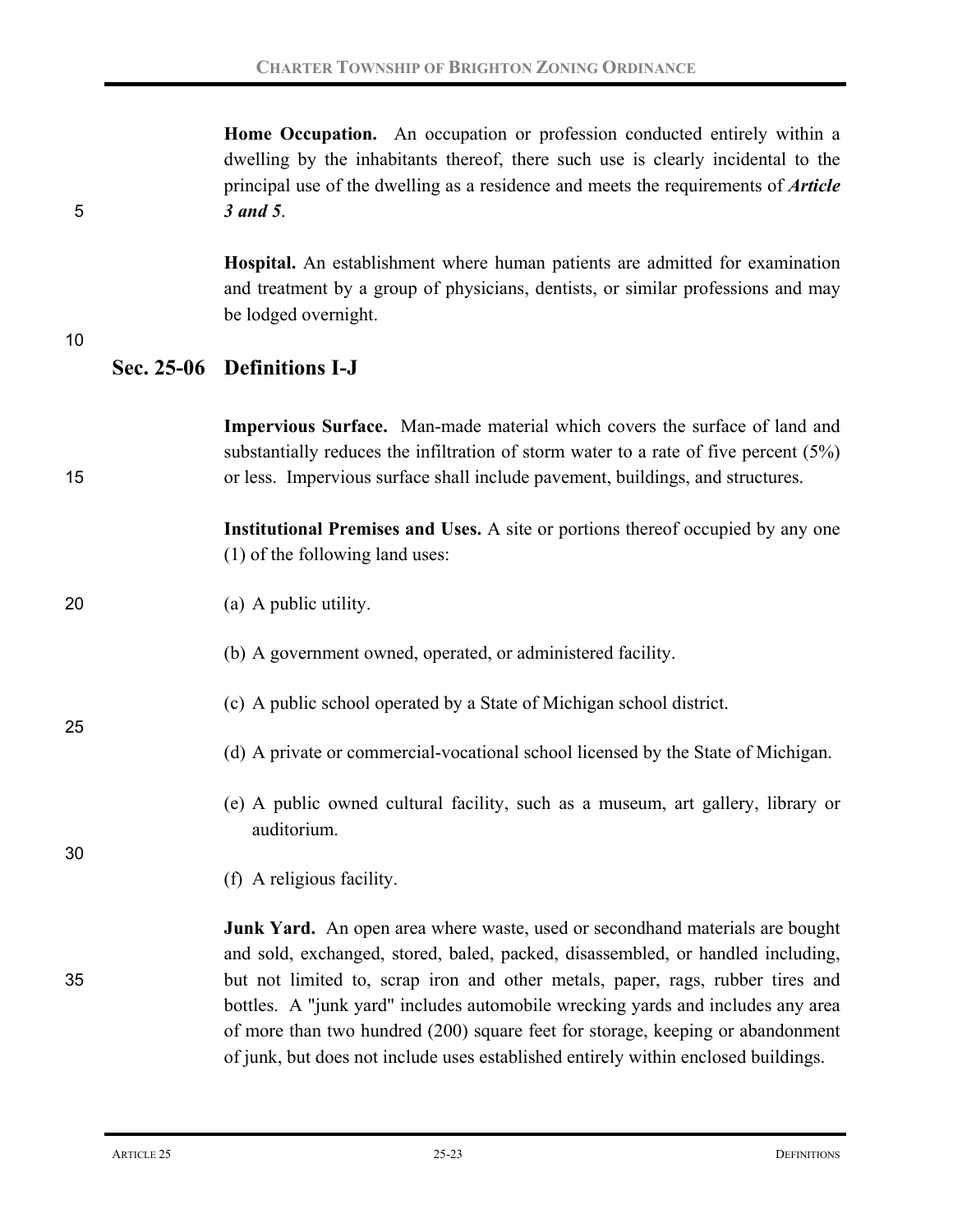## **Sec. 25-07 Definitions K-L**

**Kennel***.* Any lot or premises on which four (4) or more dogs, cats, or other domestic animals three (3) months or older are kept, either permanently or 5 temporarily boarded, either for sale, breeding, boarding, training, hobby, protection, or pets.

**Lake or Inland Lake.** A permanent water body that has definite banks, a bed, visible evidence of a continued occurrence of water, and a surface area of water 10 that is five (5) acres or more in size or of any size with a stream outlet.

**Landscaping**. The treatment of the ground surface with live plant materials such as, but not limited to, grass, ground cover, trees, shrubs, vines and other live plant material. In addition, a landscape design may include other decorative natural 15 materials, such as wood chips, boulders or mulch. Structural features such as fountains, pools, statues and benches shall also be considered a part of landscaping if provided in combination with live plant material. The following are applicable definitions related to landscaping:

- 20 (a) **Berm.** A continuous, raised earthen mound comprised of non-toxic materials with a flattened top and sloped sides, capable of supporting live landscaping materials.
- (b) **Buffer Zone.** A strip of land with landscaping, berms or walls singularly or 25 in combination required along mutual lot lines between certain zoning districts based on the landscaping standards of this Ordinance. The intent of the required buffer zones is to lessen the impact to less-intensive uses from the noise, light, traffic, clutter and litter of adjacent land uses.
- 30 (c) **Caliper**. The diameter of a tree trunk measured six (6) inches above ground level up to and including four (4) inch caliper size and twelve (12) inches above ground level for larger sizes.
- (d) **Diameter at Breast Height.** The diameter in inches of a tree measured in 35 inches at four and one half (4½) feet above the existing grade.
	- (e) **Drip Line**. An imaginary vertical line that extends downward from the outermost tips of the tree branches to the ground.

40 (f) **Grass.** Any family of plants with narrow leaves normally grown as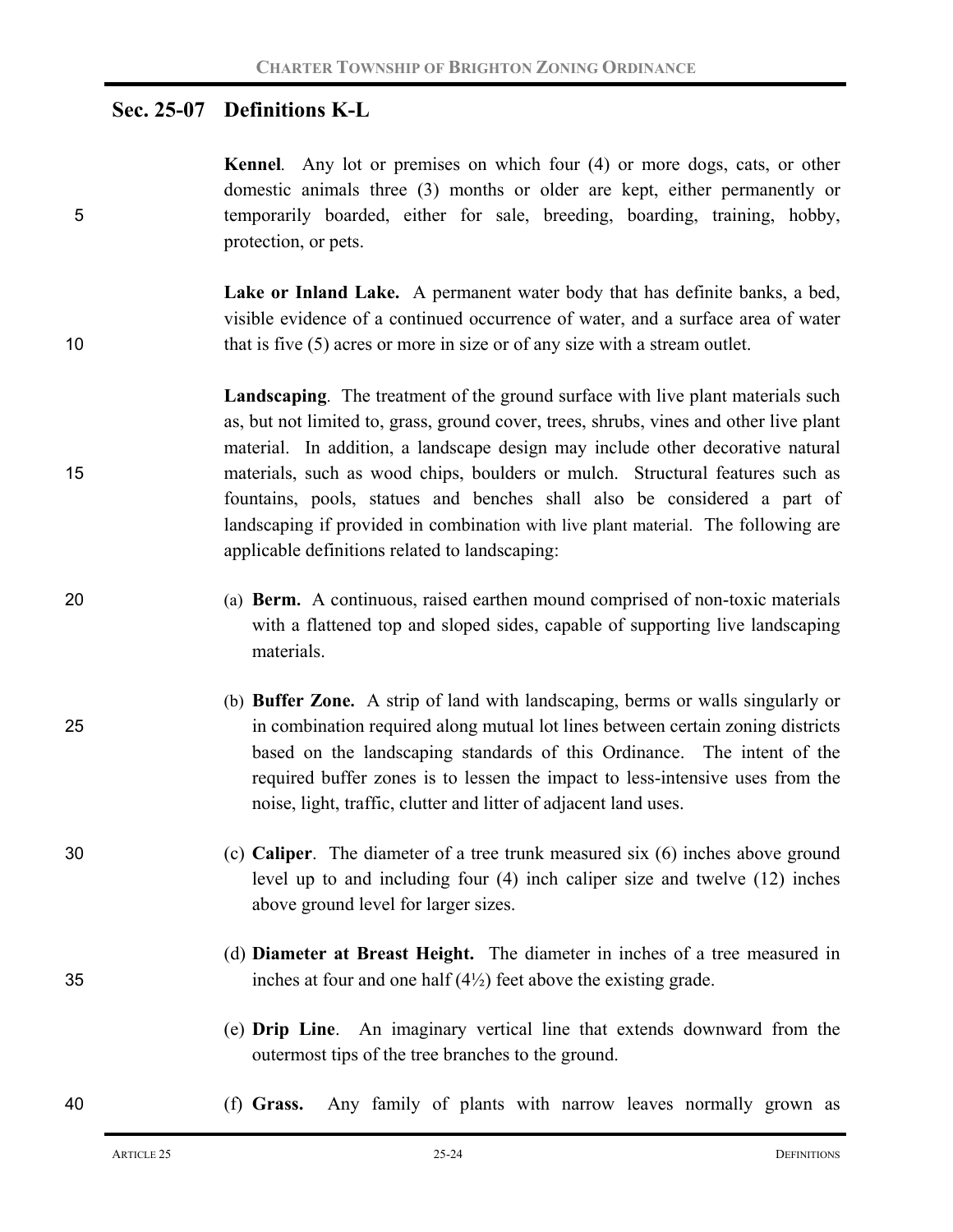permanent lawns in southern Michigan.

| 5  | (g) Greenbelt. A strip of land of definite width and location along a public road<br>right-of-way or private road easement reserved as a landscaped area to serve<br>as an obscuring screen, noise abatement and visual enhancement along<br>roadway corridors.                                                                                      |
|----|------------------------------------------------------------------------------------------------------------------------------------------------------------------------------------------------------------------------------------------------------------------------------------------------------------------------------------------------------|
| 10 | (h) Ground Cover. Low-growing plants, including grass, that forms a dense,<br>extensive growth after one (1) complete growing season and tend to prevent<br>weeds and soil erosion.                                                                                                                                                                  |
|    | (i) Native Vegetation, Trees, or Landscape. Plant species that are native to<br>southeastern Michigan and characteristic of a pre-settlement landscape.                                                                                                                                                                                              |
| 15 | (j) Parking Lot Landscaping. Landscaped areas located in and around (within<br>eighteen (18) feet of the edge of the parking lot) a parking lot in specified<br>quantities to improve the safety of pedestrian and vehicular traffic, guide<br>traffic movement, improve the environment and improve the appearance of<br>the parking area and site. |
| 20 | (k) <b>Planting.</b> A young tree, vine or shrub that would be placed on or in the<br>ground.                                                                                                                                                                                                                                                        |
| 25 | (1) Screen or Screening. A wall, wood fencing or combination of plantings of<br>sufficient height, length, and opacity to form a visual barrier. If the screen is<br>composed of non-living material, such material shall be compatible with<br>materials used in construction of the main building, but in no case shall<br>include wire fencing.   |
| 30 | (m) Shrub. A self-supporting, deciduous or evergreen woody plant generally less<br>than fifteen (15) feet in height with several erect, spreading or prostrate stems<br>and having a general bushy appearance.                                                                                                                                       |
| 35 | (n) Tree. A self-supporting woody, deciduous, or evergreen plant which at<br>maturity is fifteen (15) feet or more in height with an erect perennial trunk and<br>having a definite crown of foliage.                                                                                                                                                |
| 40 | (1) <b>Deciduous Tree</b> . A tree that sheds its foliage at the end of the growing<br>season.                                                                                                                                                                                                                                                       |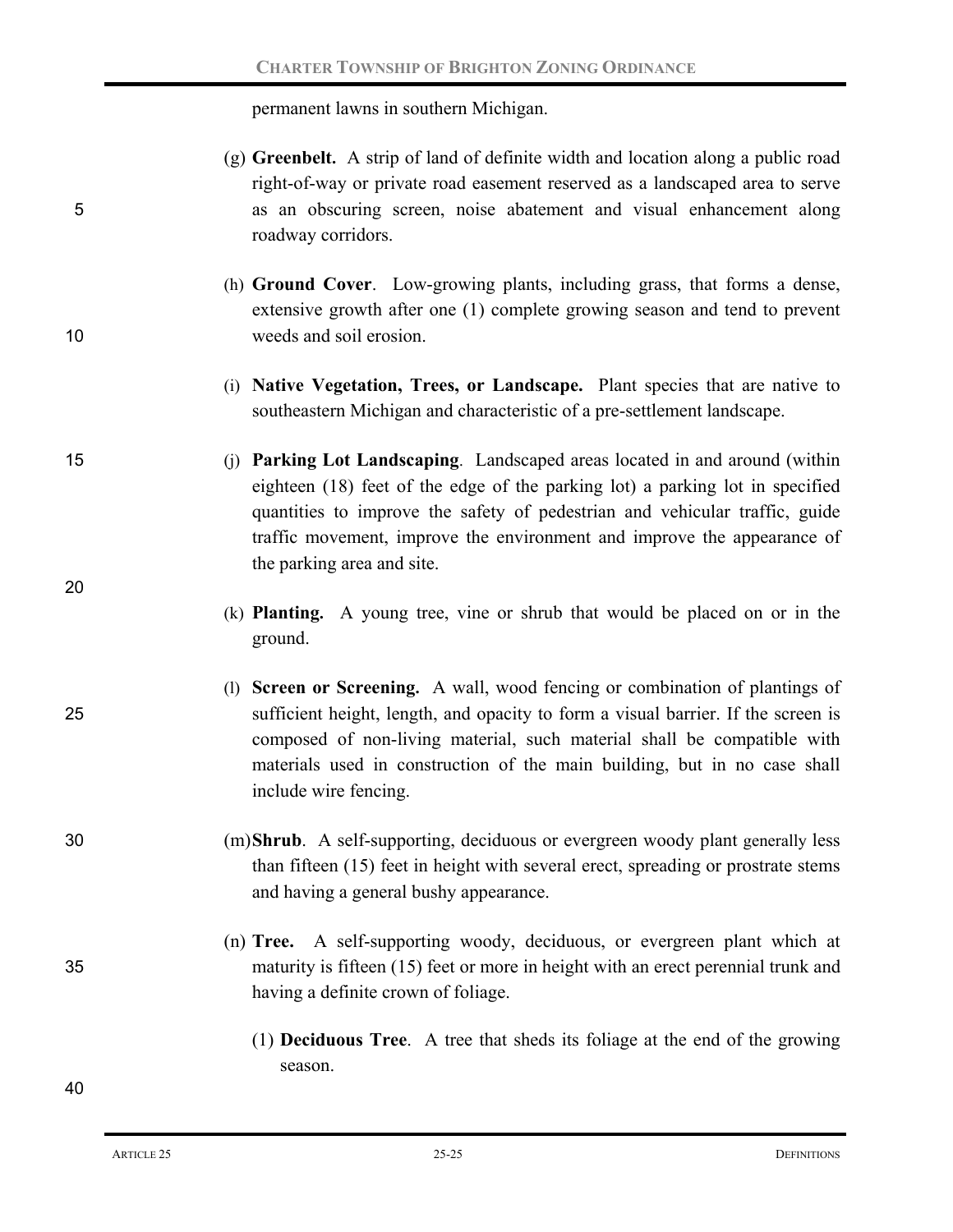|           | (2) <b>Deciduous Canopy Tree.</b> A deciduous tree which has a height of twenty-    |
|-----------|-------------------------------------------------------------------------------------|
|           | five $(25)$ feet or more and a trunk with at least five $(5)$ feet of clear stem at |
| maturity. |                                                                                     |

## 5 (3) **Deciduous Ornamental Tree**. A deciduous tree that is typically grown because of its shape, flowering characteristics or other attractive features and typically grows to a mature height of twenty-five (25) feet or less.

(4) **Evergreen Tree**. A tree that has foliage that persists and remains green 10 throughout the year.

> **Lighting.** The following words, terms, and phrases related to lighting, when used in this Ordinance, shall have the following meanings ascribed:

- 15 (a) **Canopy Structure.** Any overhead protective structure which is constructed in such a manner as to allow pedestrians/vehicles to pass under.
	- (b) **Direct Light.** Light emitted directly by a lamp, off a reflector, or through a refractor of a luminaire.
	- (c) **Fixture.** The assembly that holds a lamp and may include an assembly housing, a mounting bracket or pole socket, a lamp holder, a ballast, a reflector or mirror, and a refractor or lens.
- 25 (d) **Flood or Spot Light.** Any light fixture or lamp that incorporates a reflector or refractor to concentrate the light output into a directed beam in a particular direction.
- (e) **Footcandle.** A unit of illumination produced on a surface, all points of which 30 are one (1) foot from a uniform point source of one (1) candle.
	- (f) **Glare.** Direct light emitted by a lamp, luminous tube lighting or other light source.

## 35 (g) **Illuminance.** The level of light measured at a surface.

(h) **Lamp.**The component of a luminaire that produces the actual light including luminous tube lighting.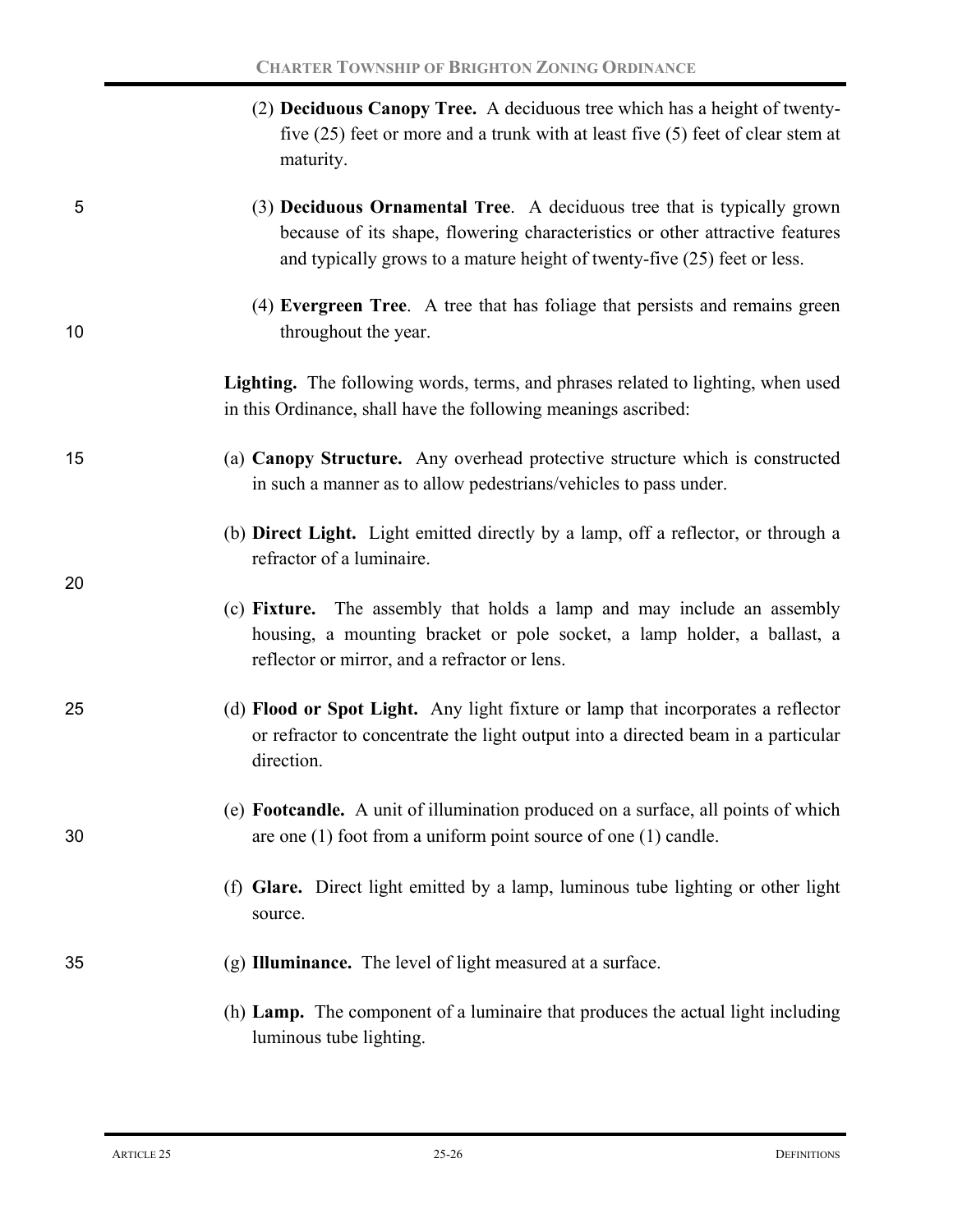|             | (i) Light Emitting Surface. Any part of a fixture (lamp, diffusor) which emits |  |
|-------------|--------------------------------------------------------------------------------|--|
| light rays. |                                                                                |  |

- (j) **Light Fixture.** The assembly that holds a lamp and may include an assembly 5 housing, mounting bracket or pole socket, lamp holder, ballast, reflector or mirror, and a refractor or lens. A light fixture also includes the assembly for luminous tube and fluorescent lighting.
- (k) **Light Pollution.** Artificial light which causes a detrimental effect on the 10 environment, enjoyment of the night sky or causes undesirable glare or unnecessary illumination of adjacent properties or uses.
	- (l) **Light Shield.** Any attachment which interrupts and blocks the path of light emitted from a luminaire or fixture.
	- (m)**Light Trespass.** Light emitted by a luminaire that shines beyond the boundaries of the property on which the luminaire is located.
	- (n) **Lumen***.* A unit of measurement of luminous flux.
	- (o) **Luminaire.** The complete lighting system, including the lamp and the fixture.
	- (p) **Luminaire, Full Cutoff.** A luminaire that allows no direct light emissions above a horizontal plane through the luminaire's lowest light-emitting part.
	- (q) **Luminaire, Permanent Outdoor.** Any fixed luminaire or system of luminaries that is outdoors and this is intended to be used for seven (7) days or longer.
- 30 (r) **Luminous Tube Lighting.** Gas filled tubing which, when subjected to high voltage, becomes luminescent in a color characteristic of the particular gas used, e.g., neon, argon, etc.
- (s) **Outdoor Light Fixtures.** Outdoor artificial illuminating devices, outdoor 35 fixtures, lamps and other similar devices, permanently installed or portable, used for floodlighting, general illumination, or advertisement.
	- (t) **Roadway Lighting.**Permanent outdoor luminaries that are specifically intended to illuminate roadways for automotive vehicles.

15

20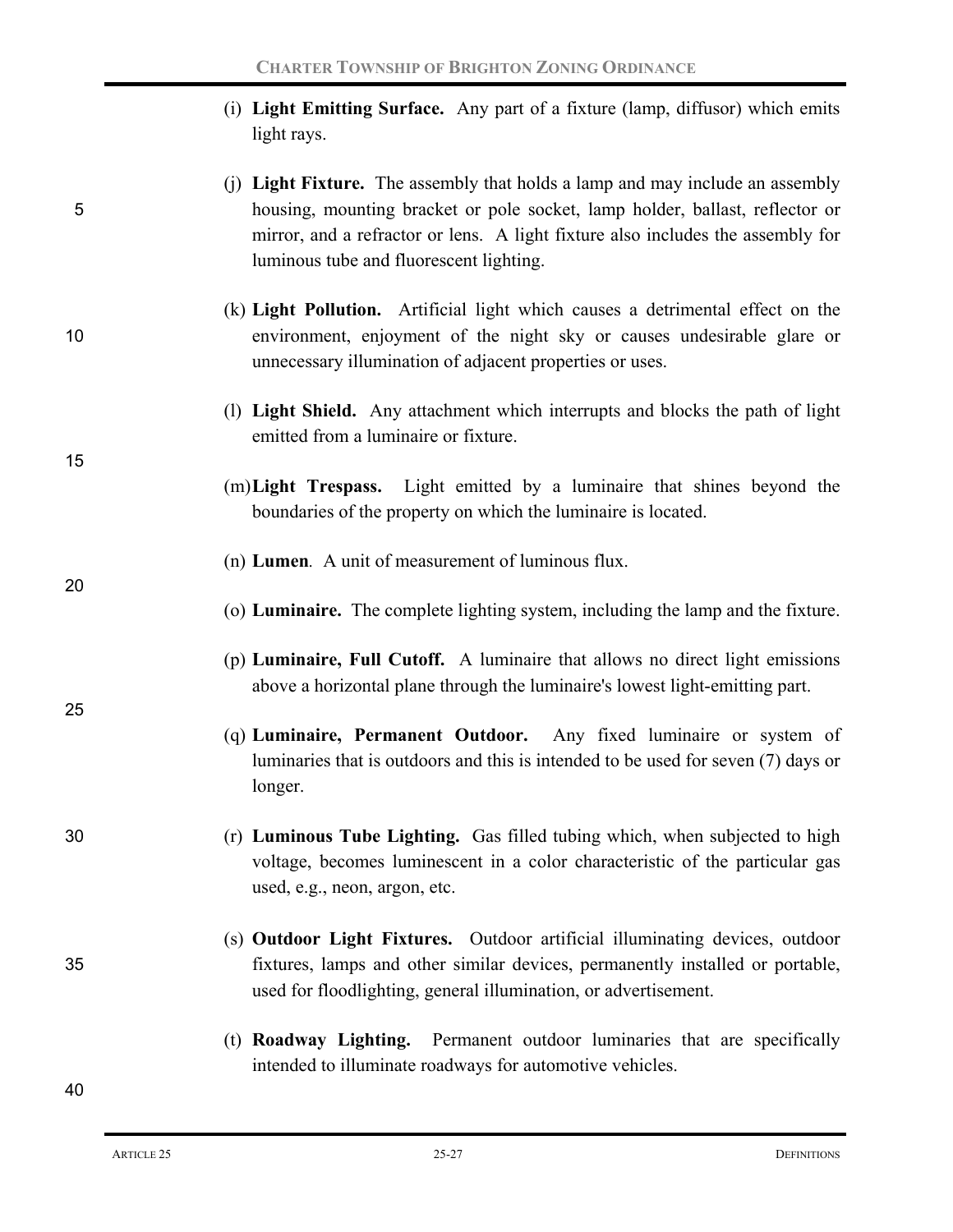(u) **Shielded Fixture.** Outdoor light fixtures shielded or constructed so that light rays emitted by the fixture are projected below the horizontal plane passing through the lowest point on the fixture from which light is emitted, e.g. shoebox-type fixtures. A luminaire mounted in a recessed fashion under a 5 canopy or other structure such that the surrounding structure effectively shields the light in the same manner is also considered fully shielded for the purposes of this Ordinance. **Loading Area.** An off-street area that is safely and conveniently located for 10 pickups and deliveries, scaled to the delivery vehicles expected to be used. **Lot.** A parcel of land occupied, or intended to be occupied, by a main building or a group of such buildings and accessory buildings, or utilized for the principal use and uses accessory thereto, together with such yards and open spaces as are 15 required under the provisions of this Ordinance. A lot may or may not be specifically designated as such on public records. Lot Area. The total horizontal area within the lot lines of the lot exclusive of any abutting public right-of-way. Any submerged area of a lake, river, pond, or stream 20 at the shoreline or high water mark shall not count towards meeting the minimum lot area. Regulated wetlands may be included within the area of a lot, provided at least seventy-five percent (75%) of the minimum required lot area shall be buildable upland area. 25 **Lot, Corner.** A lot where the interior angle of two (2) adjacent sides at the intersection of two (2) roads is less than one hundred and thirty-five (135) degrees. A lot abutting upon a curve road or roads shall be considered a corner lot for the purposes of this Ordinance if the arc is of less radius than one hundred fifty (150) feet and the tangents to the curve, at the two (2) points where the lot 30 lines meet the curve or the straight road line extended, form an interior angle of less than one hundred thirty-five (135) degrees. **Lot Coverage**. The part or percentage of the lot occupied by a building including accessory buildings. 35 Lot Depth. The horizontal distance between the front and rear lot lines, measured along the median between the side lot lines. In no case will the lot depth be less than its width. 40 **Lot, Interior.** Any lot other than a corner lot.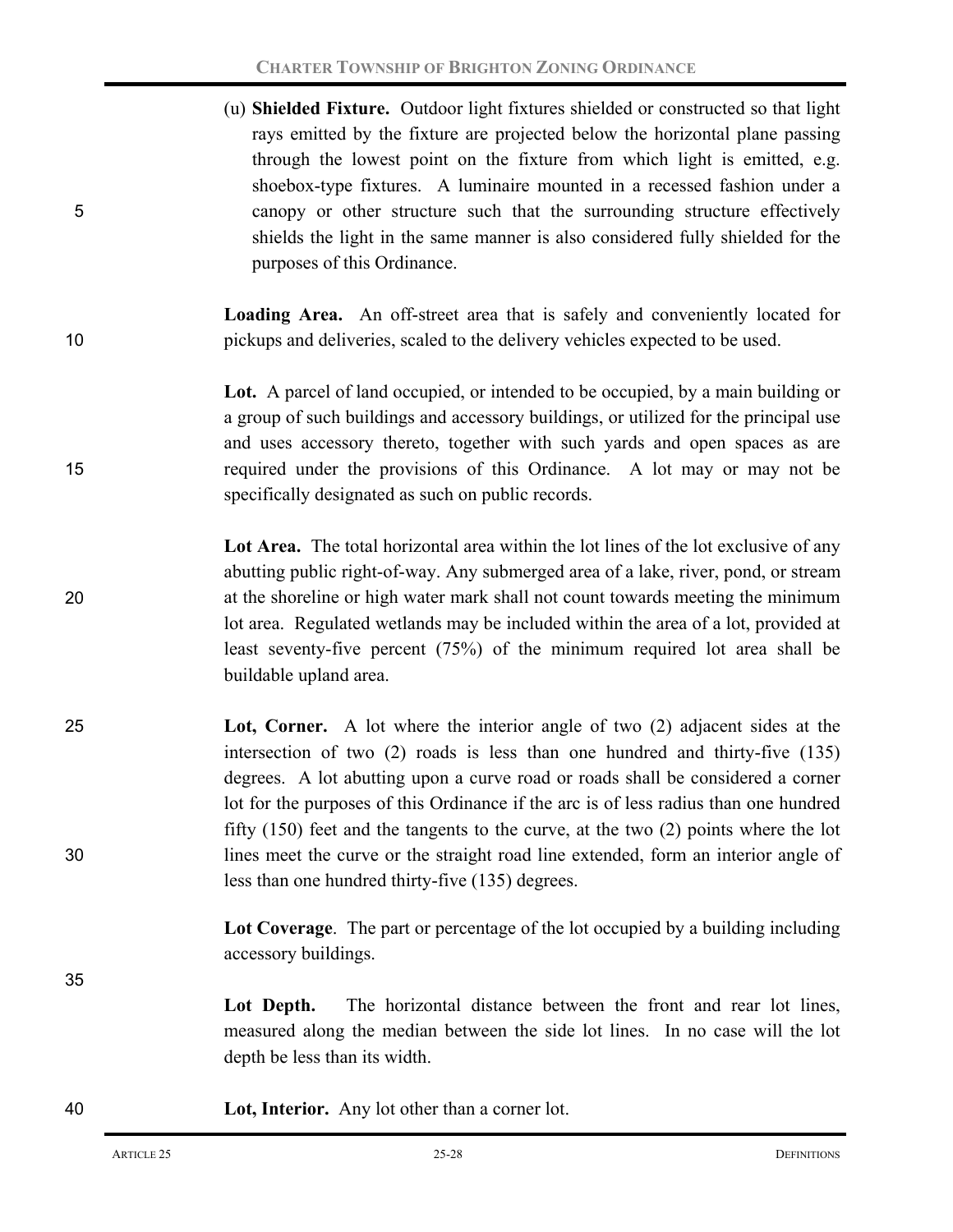**Lot Lines.** The lines bounding a lot as defined herein:

- (a) **Front Lot Line.** In the case of an interior lot, shall be that line separating said 5 lot from the road or shared driveway. On a corner lot, the shorter road line shall be considered the front lot line. On a double frontage lot the line that separates said lot from the road which is designated on the plat as the front shall be considered the front lot line. On a lot that abuts a lake, the line abutting the road shall be considered the front lot line.
	- (b) **Rear Lot Line.** That lot line opposite the front lot line. On a corner lot the line opposite the shorter front lot line shall be considered the rear lot line. In the case of a lot pointed at the rear, the rear lot line shall be an imaginary line parallel to the front lot line, not less than ten (10) feet long lying farthest from



15 the front lot line and wholly within the lot.

- (c) **Side Lot Line.** Any lot line other than the front lot line or rear lot line. A side lot line separating a lot from a road is a side road lot line. A side lot line separating a lot from another lot or lots is an interior side lot line.
- (d) In the case where the above definitions are not sufficient to designate lot lines, the Township Planner shall designate the front, rear and side lot lines in consideration of the orientation of the building(s) on the lot, the address of the lot, the orientation of other buildings along the block, and natural features 25 affecting site design.

20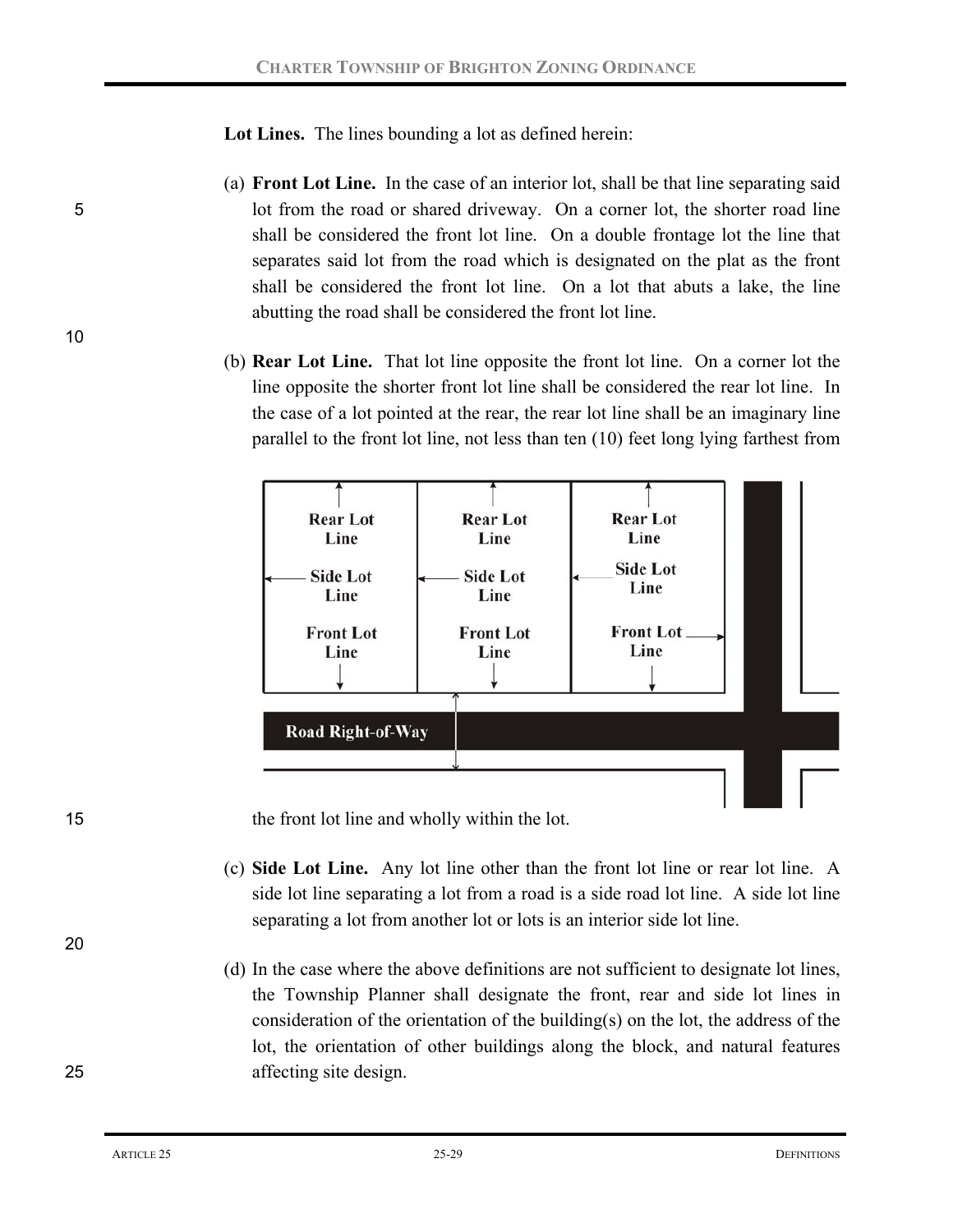Lot of Record. A parcel of land, the dimensions of which are shown on a document or map on file with the County Register of Deeds or in common use by Municipal or County Officials, and which actually exists as so shown, or any part of such parcel held in a record ownership separate from that of the remainder 5 thereof.

Lot, Through. Any interior lot having frontage on two (2) more or less parallel roads as distinguished from a corner lot. In the case of a row of double frontage lots, all yards of said lots adjacent to roads shall be considered frontage, and front 10 yard setbacks shall be provided as required.

> Lot Width. The straight line horizontal distance between the side lot lines, measured at the two points where the minimum building line, or minimum setback line intersects the side lot lines.

> **Lot, Zoning.** A single tract of land, located within a single block which at the

time of filing for a building permit, is designated by its 20 owner or developer as a tract to be used, developed, or built upon as a unit, under single ownership or 25 control.

> A zoning lot shall satisfy this Ordinance with

**Required Front Yard Setback** d Right-of-Wa  $\rightarrow$  = Lot Width

30 respect to area, size, dimensions, and frontage as required in the district in which the zoning lot is located. A zoning lot, therefore, may not coincide with a lot of record as filed with the County Register of Deeds, but may include one (1) or more lots of record.

35 (Ord. 231, 12/27/05)

# **Sec. 25-08 Definitions M-N**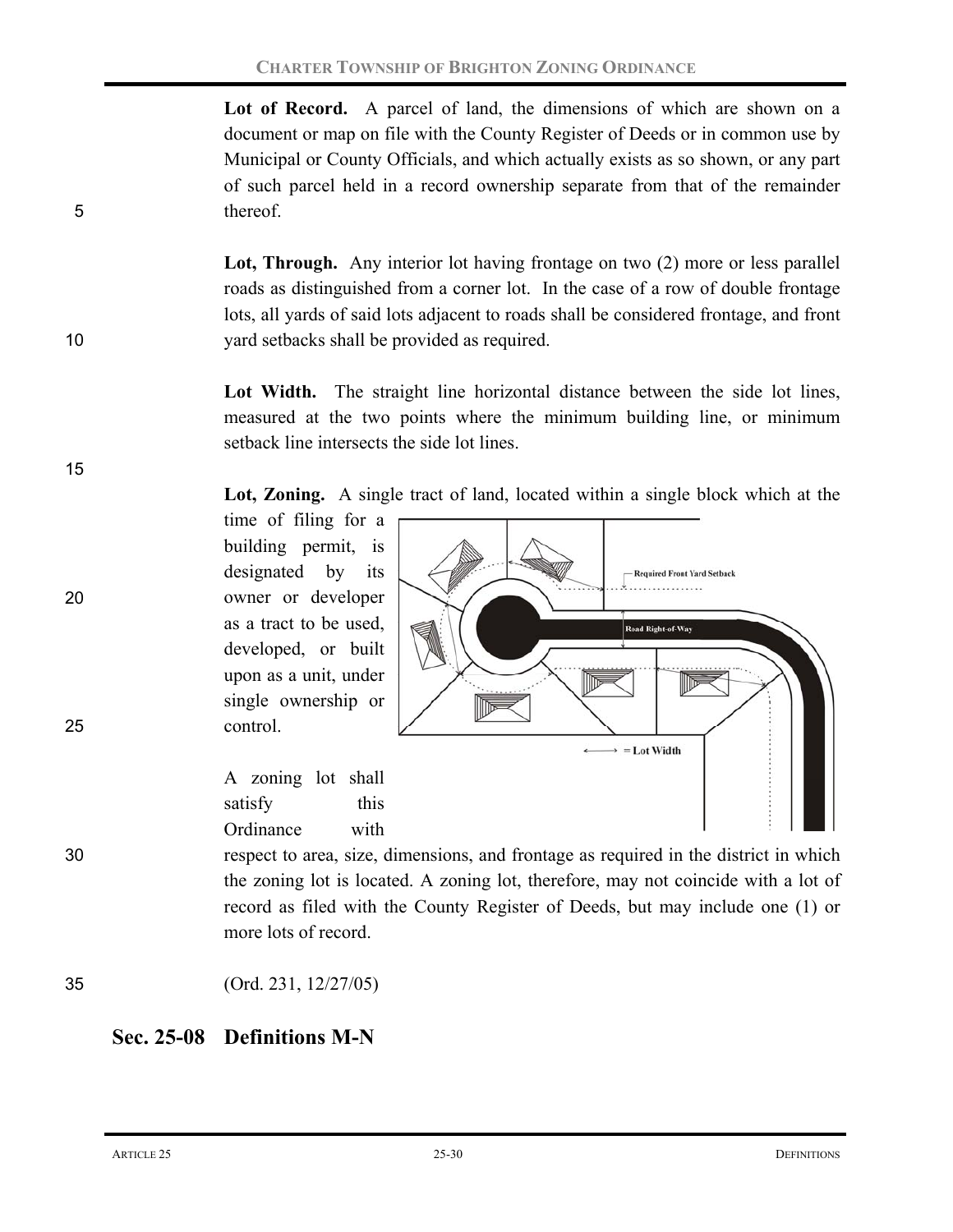**Main Building.**A building in which is conducted the principal use of the lot upon which it is situated.

**Mansard.** A sloped roof or roof-like facade. A sign mounted on the face of a 5 mansard roof shall be considered a wall sign.

**Manufactured Home.** A structure, transportable in one (1) or more sections, which is built on a chassis and designed to be used as a dwelling with or without permanent foundation, when connected to the required utilities, and includes the 10 plumbing, heating, air conditioning, and electrical systems contained in the structure. Manufactured home does not include a recreational vehicle. (See Act 419, P.S. 1976.)

- **Manufactured Home Condominium Project.** A condominium project in which 15 manufactured homes are intended to be located upon separate sites which constitute individual condominium units.
- **Manufactured Home Park.**A parcel or tract of land under the control of a person upon which three (3) or more manufactured homes are located on a 20 continual non-recreational basis and which is offered to the public for that purpose regardless of whether or not charge is made therefore, together with any building, structure, enclosure, road, equipment, or facility used or intended for use incidental to the occupancy of a manufactured home and which is not intended for use as a temporary trailer park. (See Act 419, P.A. 1976.) Manufactured housing 25 developments are regulated by the Michigan Manufactured Housing Commission.

**Marginal Access Road.** A service roadway parallel to a major thoroughfare and which provides access to abutting properties and protection from through traffic.

30 **Marina.** A facility which extends into or over waterways in the Township and provides docking for four (4) or more boats, or offers service to the public or members of the marina for docking, storing, loading, or fueling of boats. A marina shall include a common lot within a subdivision, a common area within a condominium or any other parcel of land held in common by a subdivision, 35 association, similar agency or group of individuals which provides docking, storing, loading, or fueling for four (4) or more recreational watercraft.

#### **Massage Therapy/Massage Therapy.**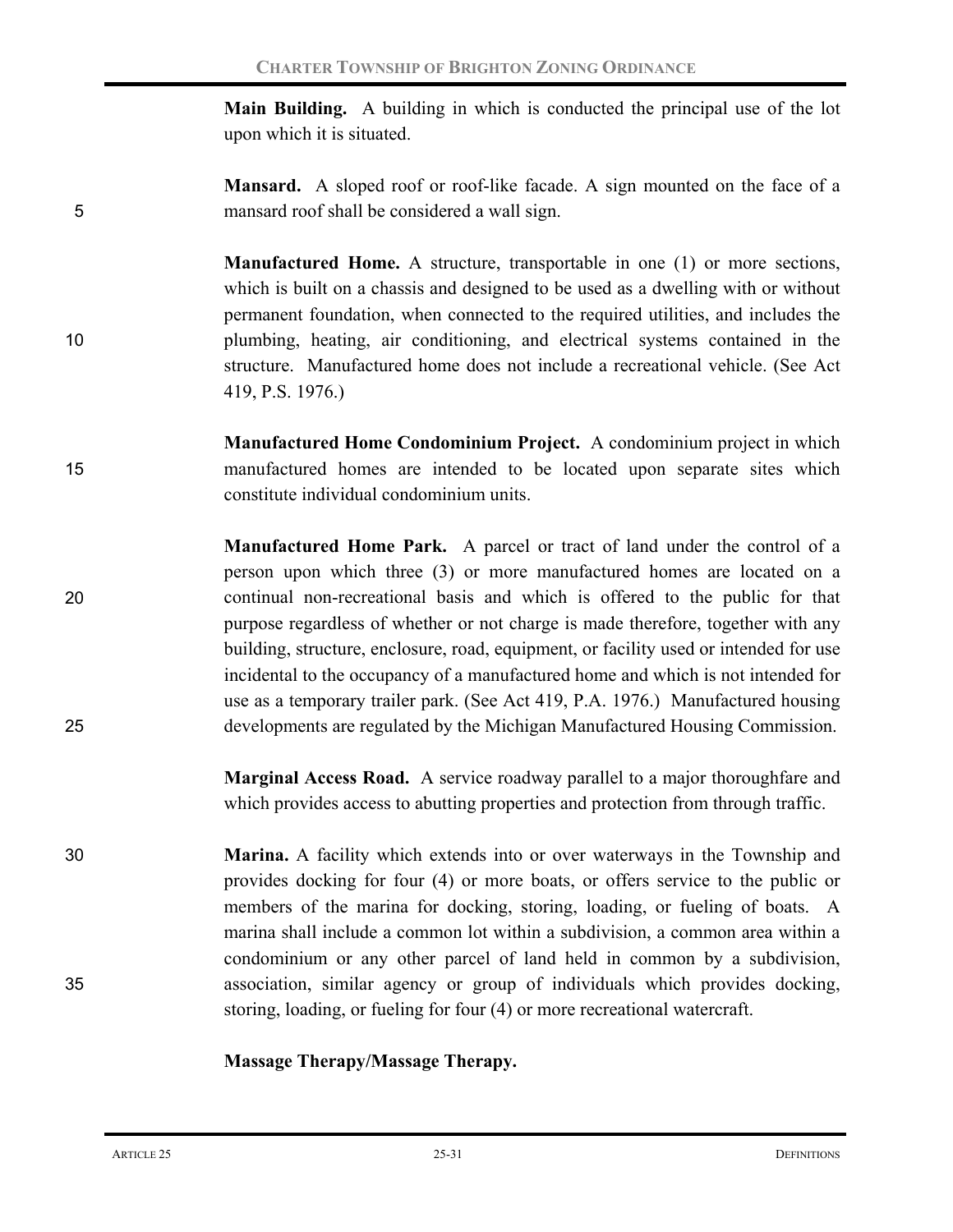a. **Massage therapy.** A scientific or skillful manipulation of soft tissue for therapeutic or remedial purposes, specifically for improving muscle tone and circulation and promoting health and physical well-being. The term includes, but is not limited to, manual and mechanical procedures for the purpose of treating 5 soft tissue only, the use of supplementary aids such as rubbing alcohol, liniments, oils, antiseptics, powders, herbal preparations, creams or lotions, procedures such as oil rubs, salt glows and hot or cold packs or other similar procedures or preparations commonly used in this practice. This term specifically excludes manipulation of the spine or articulations and excludes sexual contact.

> b. **Massage therapy clinic.** Any establishment having its place of business where any person engages in or carries on, or permits to be engaged in or carried on, massage therapy (not including doctor's offices and chiropractic offices having these services).

**Master Plan.** The Master Plan for Brighton Township including graphic and written proposals indicating general location for roads, parks, schools, public buildings, and all physical development of the municipality, and includes any unit or part of such plan, and any amendment to such plan or parts thereof. Such plan 20 may or may not be adopted by the Planning Commission and/or the Township Board.

**Medical Center.** An establishment where human patients who are not lodged overnight are admitted for examination and treatment by a group of physicians, 25 dentists, or similar professions.

**Motel.** A series of attached, semi-detached or detached rental units containing a bedroom, bathroom and closet space. Units shall provide transient occupancy and are offered to the public for compensation, and shall cater primarily to the public 30 traveling by motor vehicle.

**Multi-Boat Access Site.** A pier, a wharf or other structure that extends into or over a lake, providing space for mooring or docking of boats for use during boating season. A facility for the mooring or docking of a boat or boats owned 35 and operated exclusively by a single-family residing in one (1) dwelling unit shall not be included within the definition and meaning of multi-boat access site where the docking or mooring facility is on the property that is owned exclusively by such family and that is a contiguous part of the property on which the dwelling is situated.

10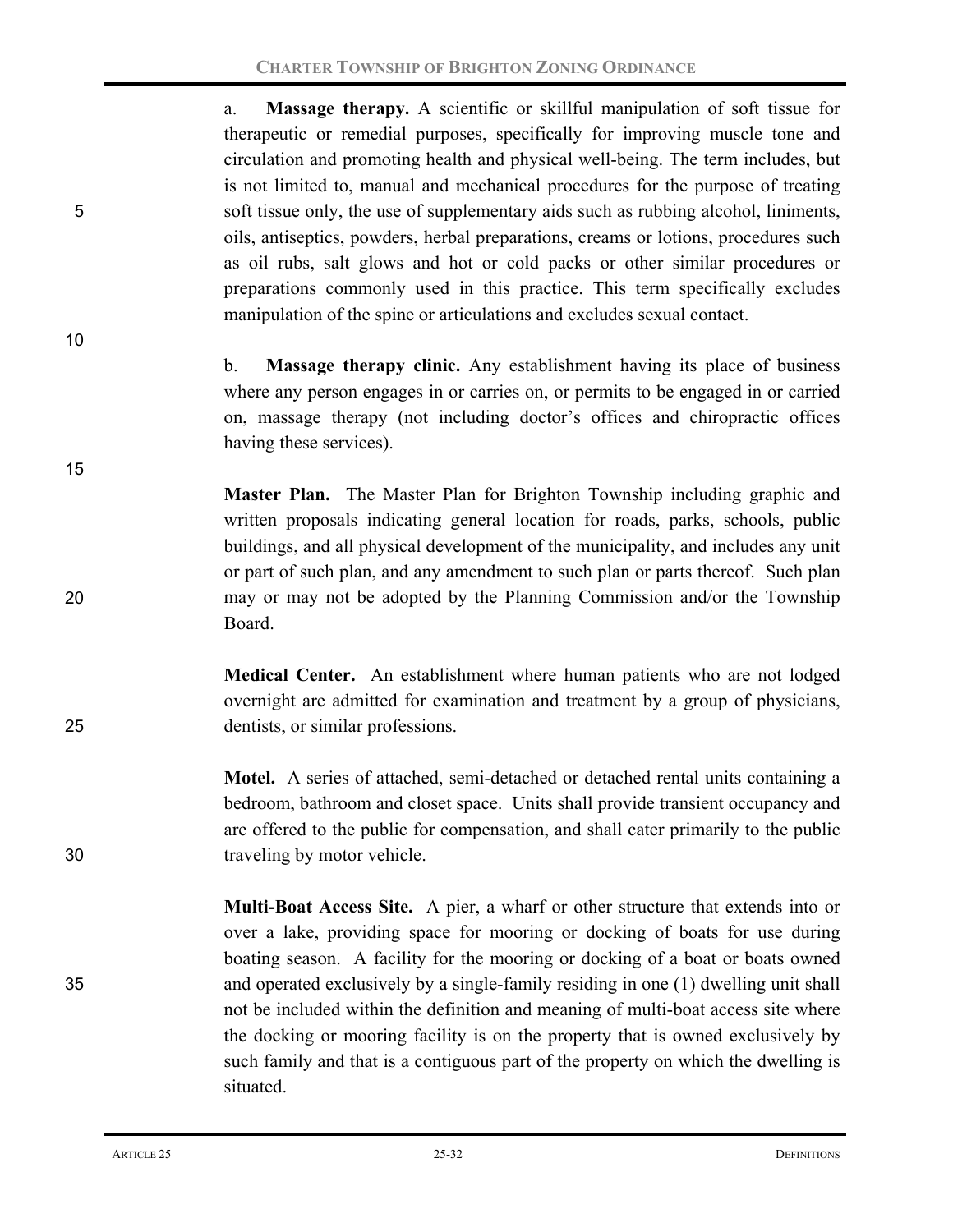**Multiple Family Residential Premises.** A site used or occupied as residences for three (3) or more families or as group housing.

5 **Municipality.** The Charter Township of Brighton, Livingston County, Michigan.

**Natural Features.** Any one (1) or more of the following: soils, topography, geology, vegetation, woodlands, hedgerow, historic/landmark tree, animal-life, endangered species habitat, floodplain, watercourse, lakes, rivers, streams, creeks, 10 ponds, wetland, groundwater, watersheds, aesthetic resources, such as views, and microclimate, which is influenced by site topography and vegetation.

**Noise.** The following words, terms, and phrases related to noise, when used in this Ordinance, shall have the following meanings ascribed. Terms used in this 15 Ordinance but not defined shall have the meanings ascribed to them by the American National Standards Institute (ANSI) or its successor body.

- (a) **A-Weighted Sound Level.** The sound pressure level in decibels as measured on a sound level meter using an A-weighting network. The level so read is 20 designated DB(A).
- (b) **Day-Night Average Sound Level.** The twenty-four (24) hour energy average of the A-weighted sound pressure level, with the levels during the period of 10:00 p.m. to 7:00 a.m. the following day increased by ten (10) DB(A) before 25 averaging.
	- (c) **Emergency.** Any occurrence or set of circumstances involving actual or imminent physical trauma or property damage which demands immediate attention.
	- (d) **Impulsive Sound.** Sound of short duration, usually less than one (1) second, with an abrupt onset and rapid decay. Examples of sources of impulsive sound include explosion, drop forge impacts, and discharge of firearms.
- 35 (e) **Noise Disturbance.** Any sound which endangers or injures the safety or health of humans or animals, annoys or disturbs a reasonable person with normal sensitivities, or endangers or injures personal or real property.

## (f) **Sound.** An oscillation in pressure, particle displacement, particle velocity, or 40 other physical parameter, in a medium with internal forces that causes compression and rarefaction of that medium.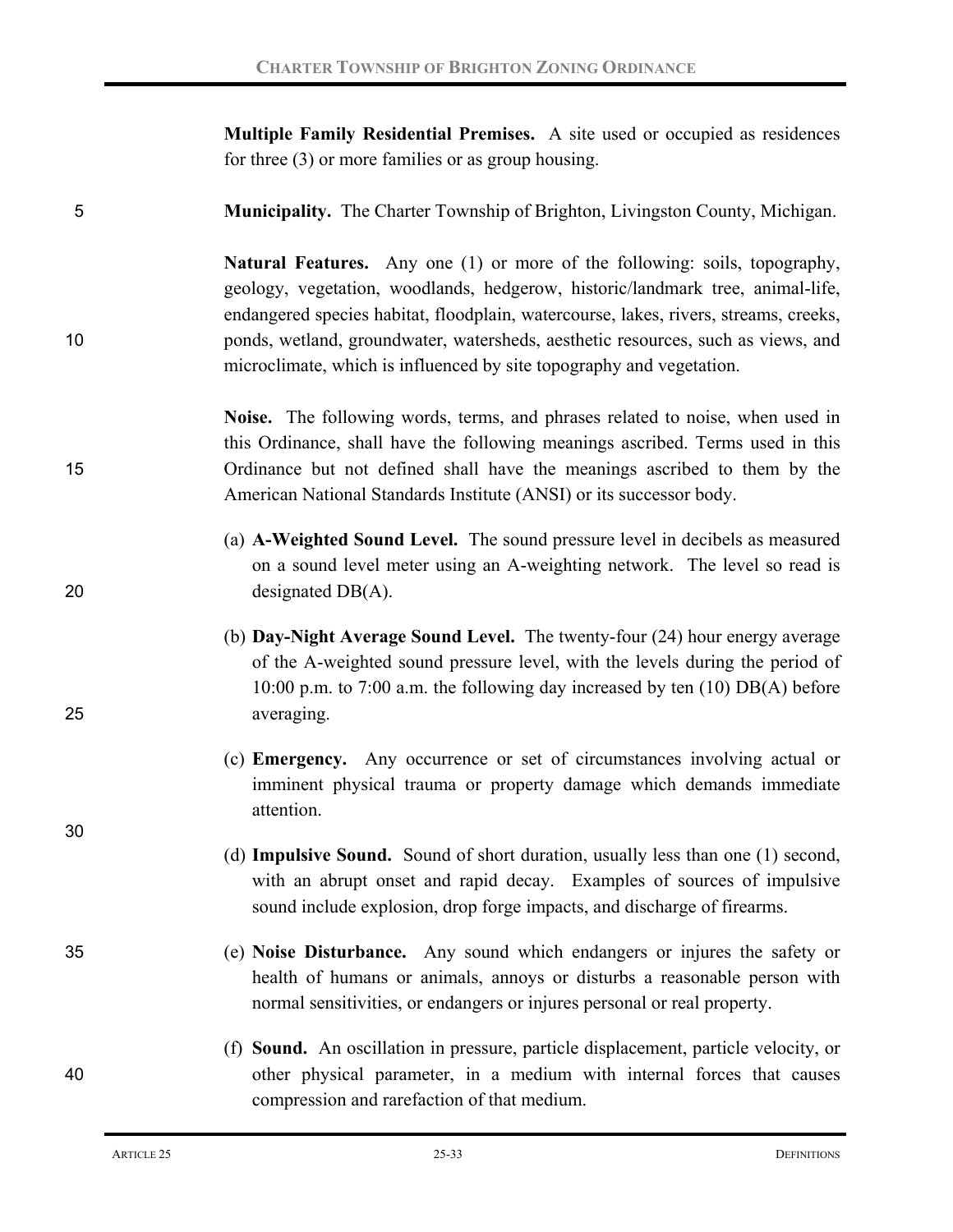| 5  | (g) <b>Sound Level.</b> The weighted sound pressure level obtained by the use of a<br>sound level meter and frequency weighing network (for the purposes of this<br>section an A-weighted network), as specified by the American National<br>Standards Institute.                                                            |  |  |
|----|------------------------------------------------------------------------------------------------------------------------------------------------------------------------------------------------------------------------------------------------------------------------------------------------------------------------------|--|--|
| 10 | Nonconformities. Existing lots, buildings, structures, and uses of land that were<br>lawful prior to the effective date of this Ordinance, but which have become non-<br>conforming under the terms of this Ordinance and its amendments.                                                                                    |  |  |
|    | <b>Non-Conforming Building.</b> A building or portion thereof lawfully existing at<br>the effective date of this Ordinance, or amendments thereto and that does not<br>conform to the provisions of this Ordinance in the district in which it is located.                                                                   |  |  |
| 15 | Non-Conforming Lot. A lot that was lawfully in existence at the effective date<br>of this Ordinance, or amendments thereto, which lot does not meet the minimum<br>area or lot dimensional requirements of the zoning district in which the lot is<br>located.                                                               |  |  |
| 20 | Non-Conforming Site. A development on a site which met Ordinance<br>requirements for site design elements at the time the site was developed, such as<br>the amount of parking, parking lot pavement or landscaping; but which does not<br>meet the current site standards of the Township.                                  |  |  |
| 25 | Non-Conforming Structure. A structure or portion thereof that was lawfully in<br>existence at the effective date of this Ordinance, or amendments thereto, which<br>structure does not conform to the location, bulk and/or dimensional requirements<br>of the zoning district in which the lot is located.                  |  |  |
| 30 | Non-Conforming Use. A use that was lawfully in existence at the effective date<br>of this Ordinance, or amendment thereto, and which use is no longer permitted in<br>the district in which it is located.                                                                                                                   |  |  |
| 35 | Non-Residential District. Any district not included as a residential district.                                                                                                                                                                                                                                               |  |  |
|    | Nursery, Plant Materials. A space, building or structure, or combination<br>thereof, for the storage of live trees, shrubs or plants offered for sale on the<br>premises including products used for gardening or landscaping. The definition of<br>nursery within the meaning of this Ordinance does not include any space, |  |  |
| 40 | building, or structure used for the sale of fruits, vegetables or Christmas trees.                                                                                                                                                                                                                                           |  |  |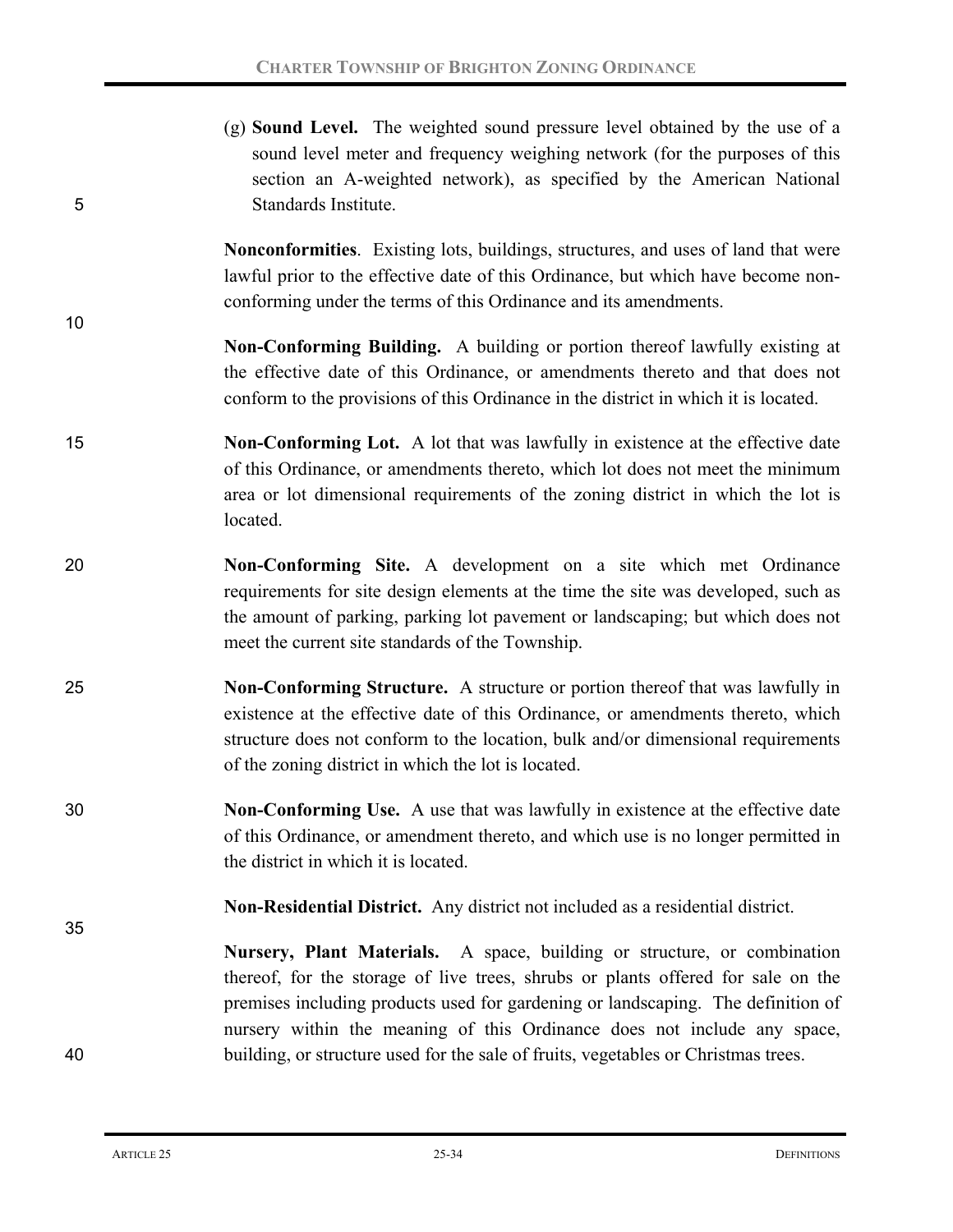**Nuisance.** An offensive, annoying, unpleasant, or obnoxious thing or practice, a cause or source of annoyance, especially a continuing or repeating invasion of any physical characteristics of activity or use across a property line which can be perceived by or affects a human being, or the generation of an excessive or 5 concentrated movement of people or things, such as, but not limited to:

|    | Noise<br>$\blacksquare$             |    | Electronic or Atomic<br>$\blacksquare$ |
|----|-------------------------------------|----|----------------------------------------|
| 10 | Dust<br>$\blacksquare$              | 20 | Radiation                              |
|    | Smoke<br>$\blacksquare$             |    | • Objectionable effluent               |
|    | Odor<br>$\blacksquare$              |    | • Noise of congregation of             |
|    | Glare<br>$\blacksquare$             |    | people, particularly at                |
|    | Fumes<br>$\blacksquare$ .           |    | night                                  |
| 15 | Flashes<br>$\blacksquare$           | 25 | • Passenger traffic                    |
|    | Vibration<br>$\blacksquare$         |    | • Invasion of non-abutting             |
|    | <b>Shock Wave</b><br>$\blacksquare$ |    | road frontage by traffic               |
|    | Heat<br>$\blacksquare$              |    |                                        |

(Ord. #231, 12/27/05)

30

## **Sec. 25-09 Definitions O-P**

**Obscuring.** To conceal from view, and/or make less conspicuous.

- 35 **Open Air Business.** Business and commercial uses conducted solely outside of any building unless otherwise specified herein. Examples of open air businesses include:
- (1) Retail sales of garden supplies and equipment, including but not limited to, 40 trees, shrubbery, plants, flowers, seed, topsoil, trellises, and lawn furniture.
	- (2) Roadside stands for the sale of agricultural products, including fruits, vegetables, and Christmas trees.
- 45 (3) Various outdoor recreation uses, including but not limited to: tennis courts, archery courts, shuffleboard, horseshoe courts, miniature golf, golf driving ranges, and amusement parks.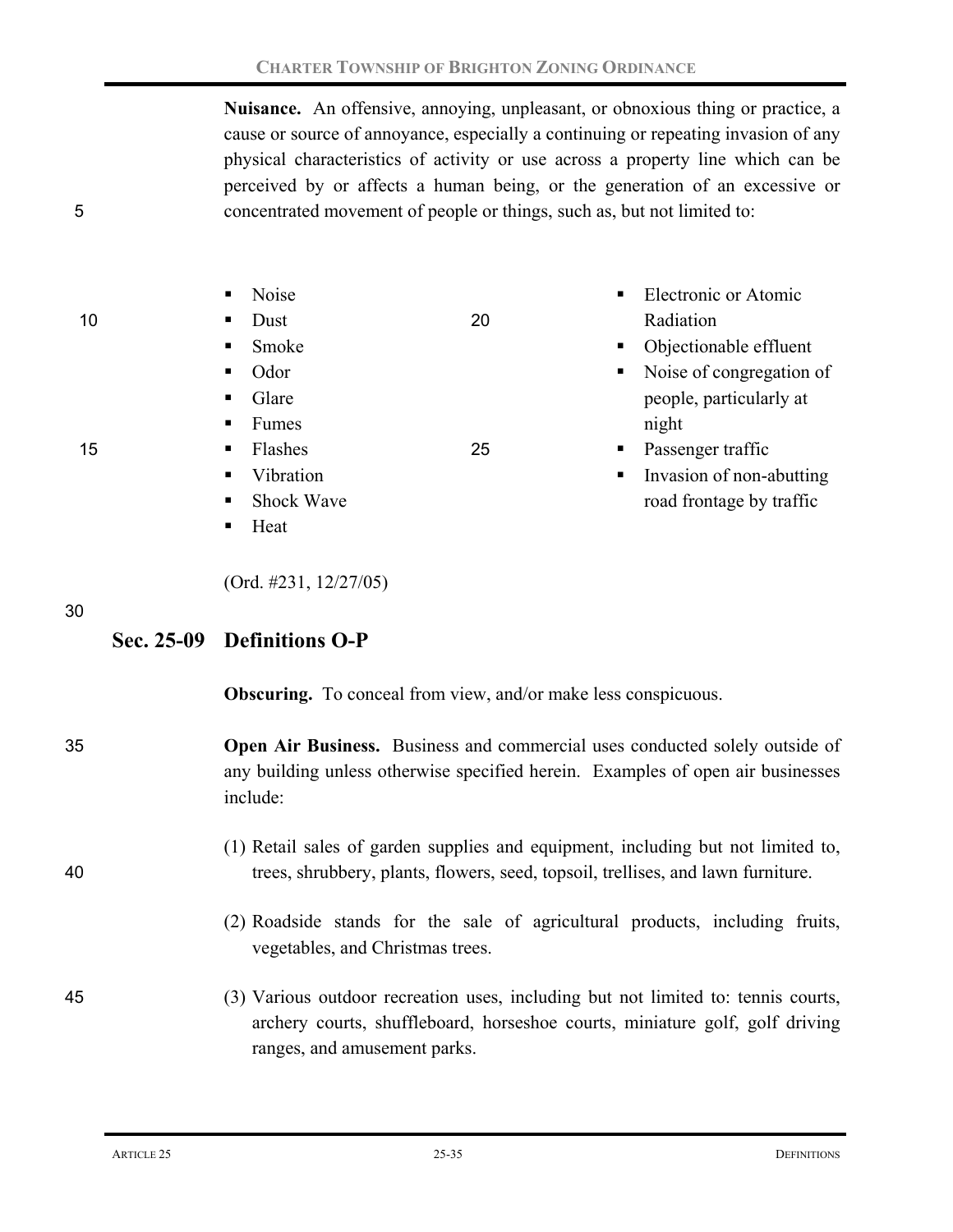- (4) Outdoor display and sale of automobiles, recreational vehicles, garages, swimming pools, playground equipment, and similar goods.
- **Open Space.** That part of a lot, which is open and unobstructed by any built 5 features from its lowest level to the sky, and is accessible to all residents upon the lot. This area is intended to provide light and air, and is designed for environmentally, scenic, or recreational purposes. Open space may include, but is not limited to lawns, decorative plantings, walkways, active and passive recreation areas, playgrounds, fountains, swimming pools, living plant materials, 10 wetlands and water courses. Open space shall not be deemed to include driveways, parking lots or other surfaces designed or intended for vehicular travel. Areas qualifying as open space within a PUD shall be more narrowly defined as provided for in Article 12 and shall exclude submerged lands and golf courses.
- **Ordinary High Water Mark**. The line between upland and bottomland which persists through successive changes in water levels, below which the presence and action of the water is so common or recurrent that the character of the land is markedly distinct from the upland and is apparent in the soil itself, the 20 configuration of the surface of the soil and the vegetation.
	- **Outdoor Storage.** The storage of materials or goods, outside of a building, which has been approved by the Township, in accordance with this Ordinance.
- 25 **Parapet.** The extension of a false front or wall above a roof line.

**Parcel.** A continuous area, tract, or acreage of land that has not been divided or subdivided according to the provisions of the Land Division Act, Public Act 288 of 1967, as amended, MCLA 560.101 et seq.

**Parking Lot.** A facility providing vehicular parking spaces along with adequate drives and aisles, for maneuvering, so as to provide access for entrance and exit for the parking of more than two (2) vehicles.

35 **Parking Space.** An area of definite length and width for the parking of one (1) vehicle only, exclusive of drives, aisles, or entrances giving access thereto, and fully accessible for parking of a permitted vehicle.

15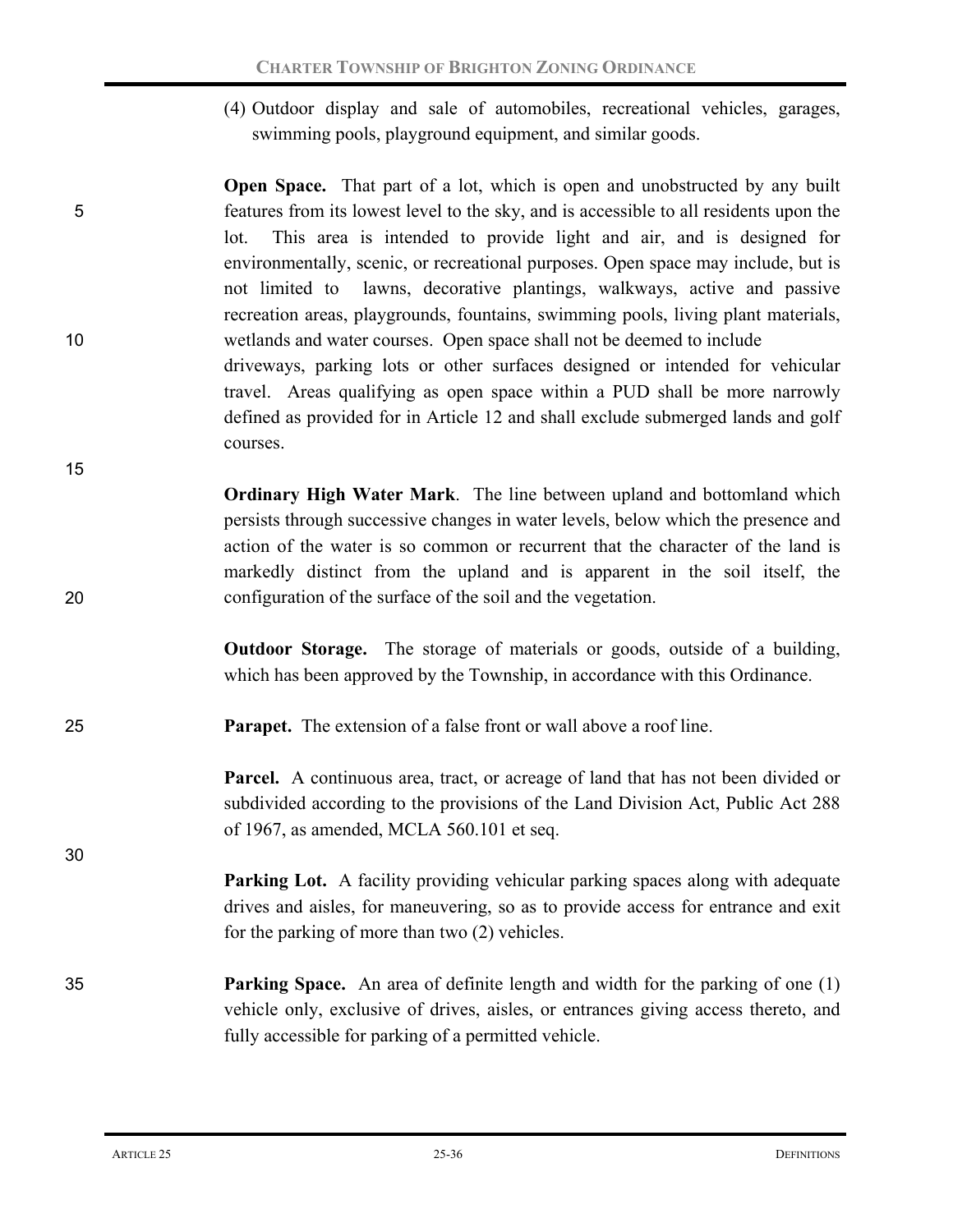**Planning Commission.** The Planning Commission of the Charter Township of Brighton, Livingston County, Michigan.

**Pond.** A permanent water body that has definite banks, a bed, visible evidence of 5 a continued occurrence of water, and a surface area of water that is less than five (5) acres and does not have a stream outlet.

> **Premises.** A tract of land, a lot of record, or a zoning lot in the same ownership or control that is not divided by a public road or right-of-way.

> **Principal Use.** The principal purpose for which land or a building is arranged, designed or intended, or for which land or a building is or may be occupied.

**Public Utility.** A person, firm, corporation, municipal department, board, or 15 commission duly authorized to furnish under Federal, State, or Municipal regulations to the public: gas, steam, electricity, sewage disposal, communication, telegraph, transportation, or water.

## **Sec. 25-10 Definitions R-S**

20

10

**Recreational Park.** An area of a residential platted subdivision, condominium project, multi-family developments, and planned unit developments (PD) districts which is dedicated for the use of the owners and occupants of the development. It shall include any common area of a condominium project so dedicated. The 25 recreational park may be dedicated for the purposes of swimming and picnicking for owners or occupants of the development.

**Recreational Premises.** Publicly owned or operated site used or occupied predominantly for recreational purposes, such as: parks, play areas, indoor or 30 outdoor swimming pools, bathing beaches, boating and fishing areas, winter recreation areas, nature study areas, community halls, and fairgrounds.

**Recreational Equipment and Vehicles**. Portable structures, machines or devices, self propelled or towable by another vehicle, capable of moving upon the 35 highways without special movement permits; primarily designed, constructed or modified to provide temporary living quarters or for recreational camping, or travel use and such trailers and other devices as shall be primarily intended for such transporting of all such structures, machines or devices. Motorcycles, bicycles, mini-bikes and such vehicles as jeeps, four-wheel drives and pickup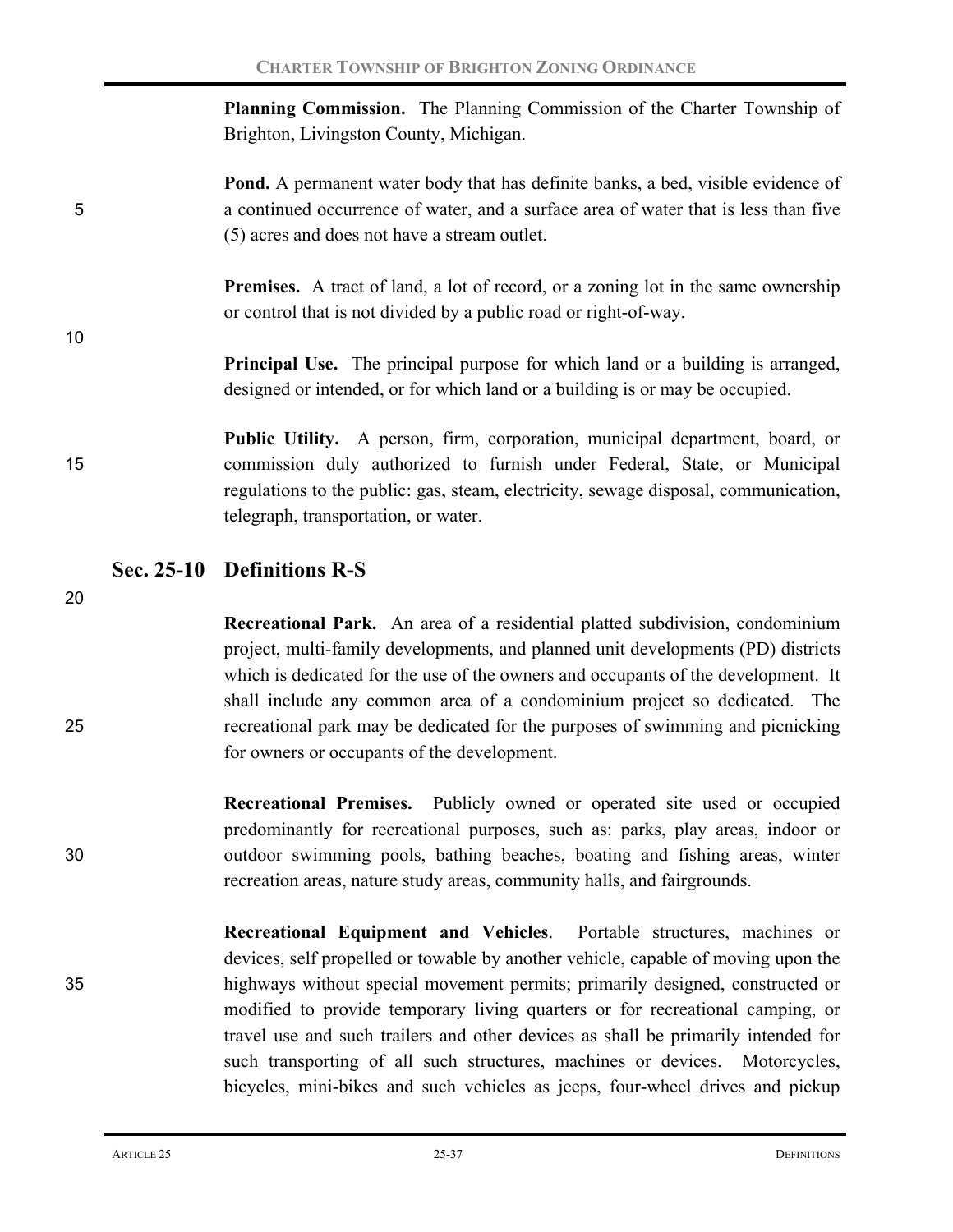trucks with attached cabs which do not exceed the roofline of the vehicle are specifically excluded from this definition. This definition does not include a temporary building, structure or use, permitted to exist during periods of construction of the main building, structure or use. Various types of recreational 5 equipment and vehicles include:

- (a) **Travel Trailer.** A portable vehicle on a chassis, which is designed to be used as a temporary dwelling during travel, recreational, and vacation uses, and which may be identified as a "travel trailer" or a "fifth wheel" by the 10 manufacturer. Travel trailers generally include self-contained sanitary, water and electrical facilities. On an industry-wide basis, this type of recreational vehicle is classified as a non-motorized recreational vehicle.
- (b) **Pickup Camper.** A structure designed to be mounted on a pickup or truck 15 chassis with sufficient equipment to render it suitable for use as a temporary dwelling during the process of travel, recreational and vacation uses. On an industry-wide basis, this type of recreational vehicle is classified as a nonmotorized recreational vehicle.
- 20 (c) **Motor Home.** A recreational vehicle intended for temporary human habitation, sleeping, and/or eating, mounted upon a chassis with wheels and capable of being moved from place to place under its own power. Motor homes generally contain sanitary, water and electrical facilities. On an industry-wide basis, this type of recreational vehicle is classified as either a 25 Class A or Class B recreational vehicle. A Class A or bus type recreational vehicle has the luggage compartment below the living quarters. The Class C recreational vehicle is a van with the bed over the cab and is much larger than a passenger van due to the bed over the cab.
- 30 (d) **Van/Camper.** A recreational vehicle intended for temporary human habitation, sleeping and/or eating. This class of recreational vehicles includes conversion vans and camper vans which may contain refrigerator as well as water and electrical facilities. This class closely resembles passenger vans, but some models may be taller to allow for extra head room. On an industry-35 wide basis, this type of recreational vehicle is classified as a Class B recreational vehicle.
	- (e) **Folding Tent Trailer.** A folding structure mounted on wheels and designed for travel and vacation use.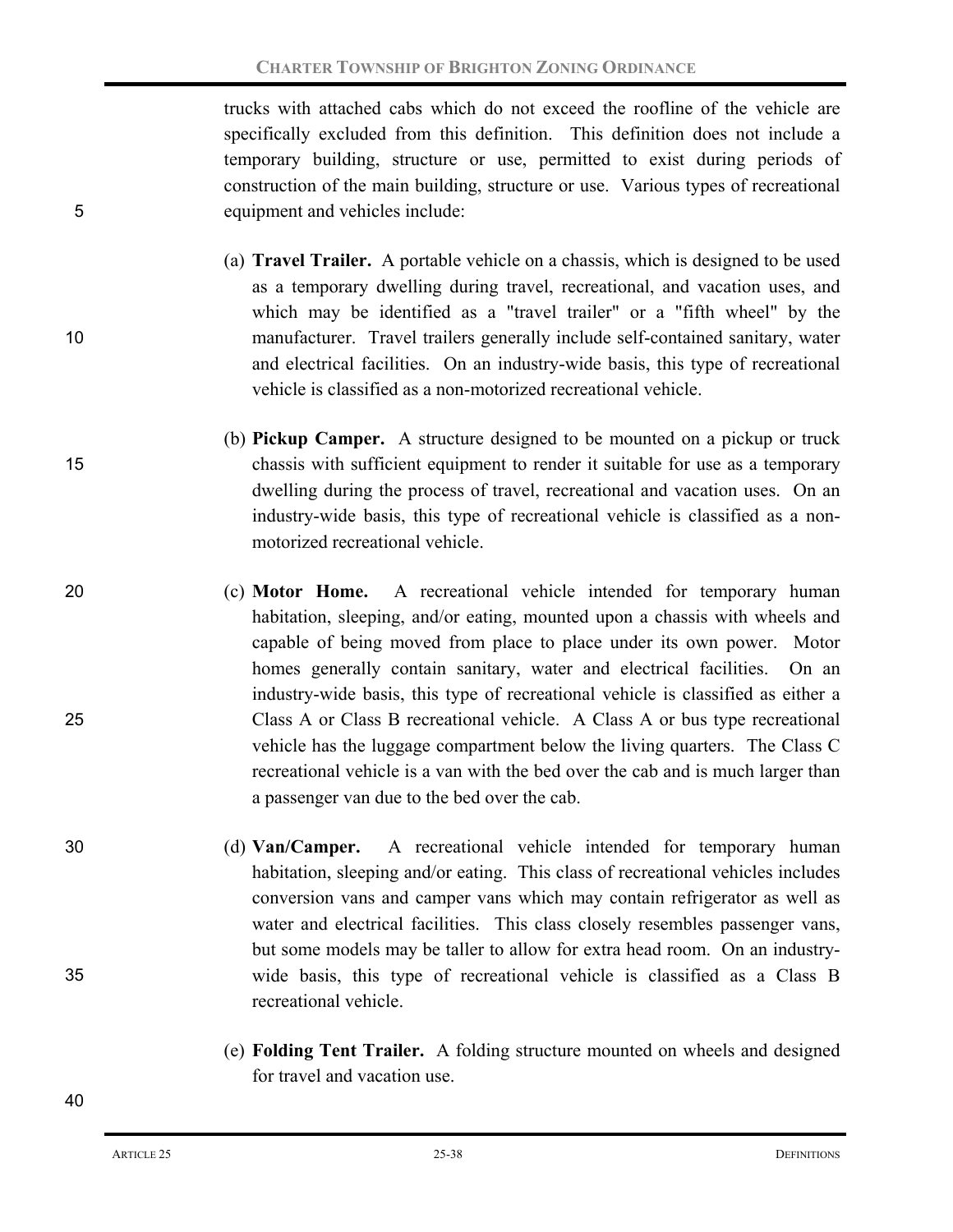- (f) **Boats and Boat Trailers.** Boats, floats, rafts, canoes, plus the normal equipment to transport them on the highway.
- (g) **Other Recreational Equipment.** Snowmobiles, jet skis, all terrain or special 5 terrain vehicles, utility trailers, plus the normal equipment used to transport them on the highway.

**Residential Zoning District.** R-1, R-2, R-3, R-4, R-5, RC, RCE, RM-1, and RMH Districts.

**Restaurant.** Any use that includes the sale of food and/or beverages to a customer in a ready-to-consume state. The method of operation may be characteristic of a carry-out, drive-in, drive-through, fast food, standard restaurant, or lounge/tavern, or combination thereof, as defined below:

- (a) **Café.** A use that involves the sale or delivery of any prepared food or beverage for consumption in a defined area on premises but outside of the building in which it is prepared. Examples of defined areas include an external deck, patio, mall, garden, or balcony.
- (b) **Carry-Out Restaurant.** A use that involves the sale of food, beverages, and/or desserts in disposable or edible containers or wrappers in a ready-toconsume state for consumption off the premises.
- 25 (c) **Drive-Up Restaurant.** A use that involves delivery of prepared food so as to allow its consumption within a motor vehicle or elsewhere on the premises, but outside of an enclosed building.
- (d) **Drive-Through Restaurant.** A use that involves the delivery of prepared 30 food to the customer within a vehicle, typically passing through a passthrough window, for consumption off of the premises.
	- (e) **Standard Restaurant.** A standard restaurant is a use that involves either of the following:
		- (1) The delivery of prepared food by waiters and waitresses to customers seated at tables within a completely enclosed building.

10

15

20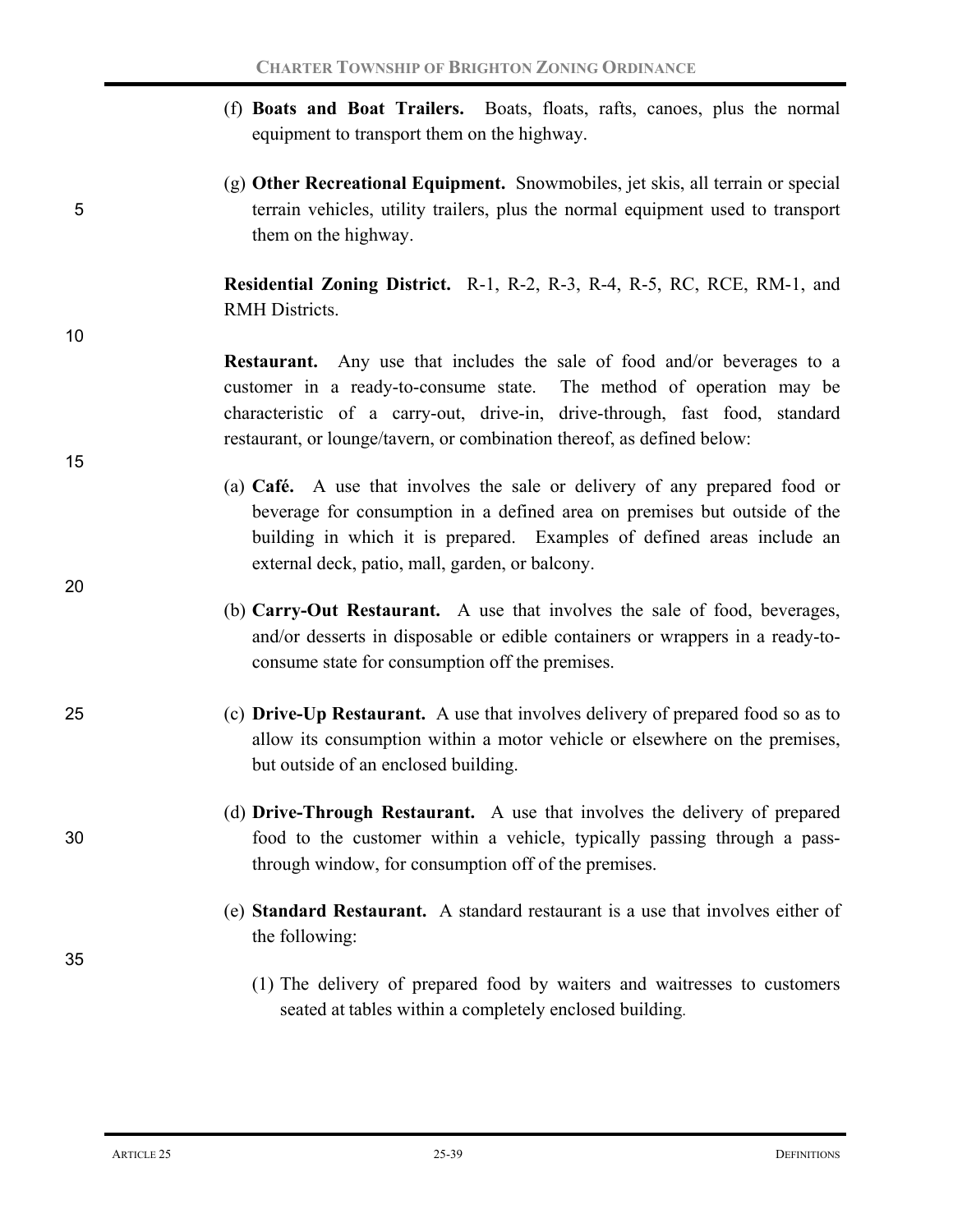- (2) The prepared food is acquired by customers at a cafeteria line and is subsequently consumed by the customers within a completely enclosed building.
- 5 (f) **Lounge/Tavern.** A lounge or tavern is a type of restaurant that is operated primarily for the dispensing of alcoholic beverages. The preparation and sale of food or snacks to customers may be permitted.
	- **River.** See Stream.

## **Riparian Lot.** A lot that adjoins the bank or shore line of a lake, stream, or other body of water giving it riparian rights including access to water, dockage of boats, and use of water for general purpose subject to the limitations of this Ordinance and the Inland Lakes and Streams Act PA 346 of 1972 as amended.

## **Road.** A public or private thoroughfare or right-of-way, other than a public or private alley, dedicated to or designed for travel and access to any land, lot or parcel, whether designated as a road, avenue, highway, boulevard, drive lane, place, court, or any similar designation. Various types of roads are defined as 20 follows:

- (a) **Alley.** Any dedicated public way affording a secondary means of access to abutting property, and not intended for general traffic circulations.
- 25 (b) **Arterial Road.** A road which carries high volumes of traffic at relatively high speeds, and serves as an avenue for circulation of traffic onto, off of, or around the Township. An arterial road may also be defined as a major thoroughfare, major arterial, minor arterial or county primary road. Since the primary function of the arterial is to provide mobility, access to adjacent land 30 uses may be controlled to optimize capacity along the roadway.
	- (c) **Collector Road.** A road whose principal function is to carry traffic between minor and local roads and arterial roads but may also provide direct access to abutting properties.
	- (d) **Commercial Driveway.** Any vehicular access except those serving up to three (3) dwelling units, or serving just an essential public service structure.
	- (e) **Cul-de-Sac.** A road that terminates in a vehicular turnaround.

40

35

10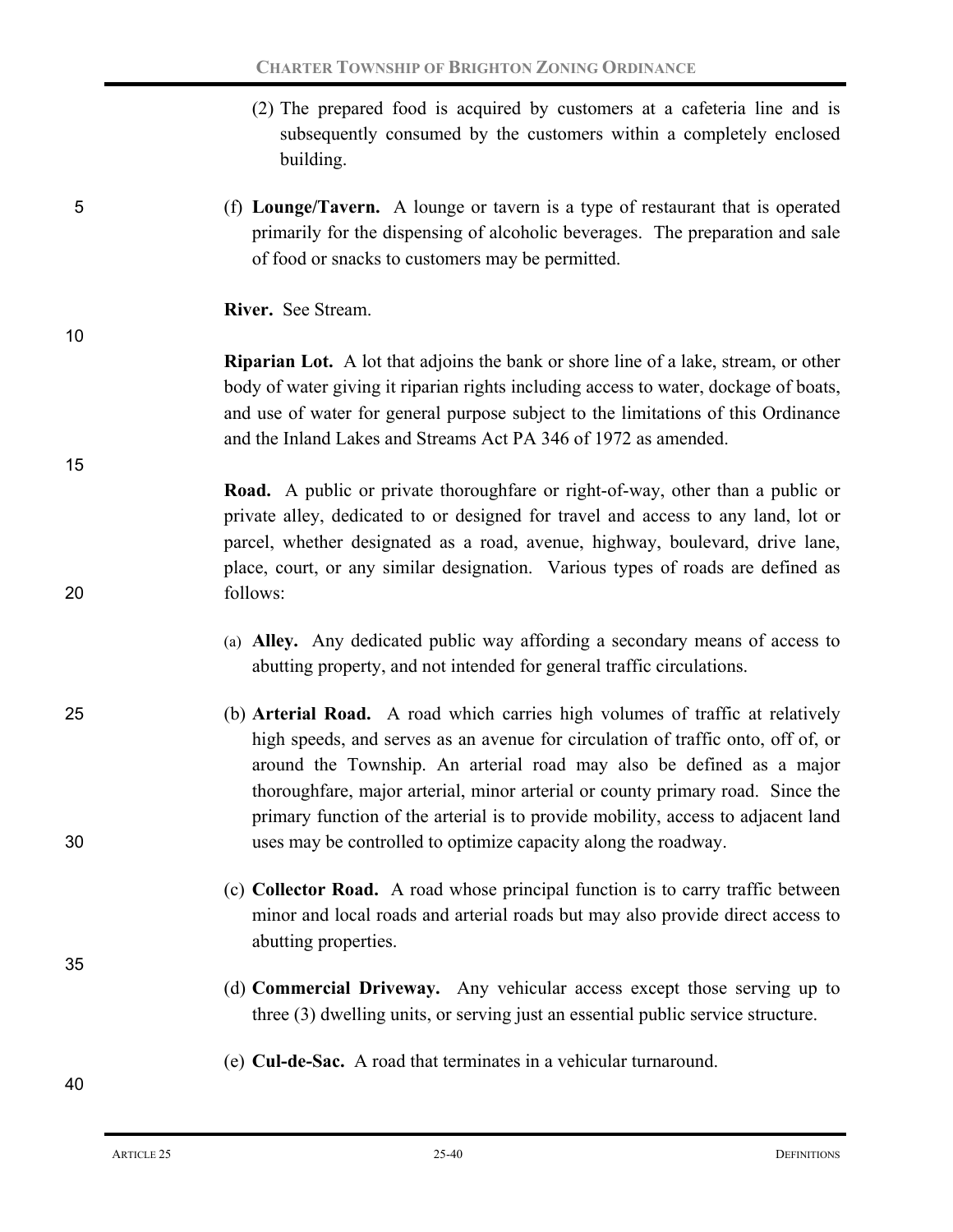- (f) **Local or Minor Road.** A road whose principal function is to provide access to abutting properties and is designed to be used or is used to connect minor and local roads with collector or arterial roads. Local roads are designed for low volumes and speeds of 25 mph or less, with numerous curb cuts and on-5 street parking permitted.
- (g) **Private Road**. A road owned and maintained by the owners of the property it serves and non-residential main buildings. Private roads include roads within site condominium projects, roads serving more than three (3) single family 10 dwelling units and roads within commercial, office or industrial complexes. The definition of 'private road' does not include drives serving multiple family buildings with three (3) or more attached dwelling units, parking lot aisles or drives connecting parking lots to internal roads.
- 15 (h) **Public Road.** Any road or portion of a road which has been dedicated to and accepted for maintenance by Brighton Township, Livingston County, State of Michigan or the federal government.
- (i) **Service Drive.** An access road which parallels the public right-of-way in 20 front of or behind a building or buildings or may be aligned perpendicular to the road between buildings, which provides shared access between two (2) or more lots or uses.
- (j) **Shared Residential Driveway.** A residential driveway that provides 25 vehicular access to three (3) single family dwelling units or two primary residential buildings.

**Roof Line.** The top edge of a roof or building parapet, whichever is higher, excluding cupolas, pylons, chimneys, or similar minor projections.

**Room.** For the purpose of determining lot area requirements and density in a multiple-family district, a living room, dining room or bedroom, equal to at least eighty (80) square feet in area. A room shall not include the area in kitchen, sanitary facilities, utility provisions, corridors, hallways, and storage. Plans 35 presented showing one (1), two (2), or three (3) bedroom units and including a "den", "library", or other extra room shall count such extra room as a bedroom for the purpose of computing density.

**Screening.** Man-made structures or placement of natural materials that functions 40 to shield, protect, and/or conceal.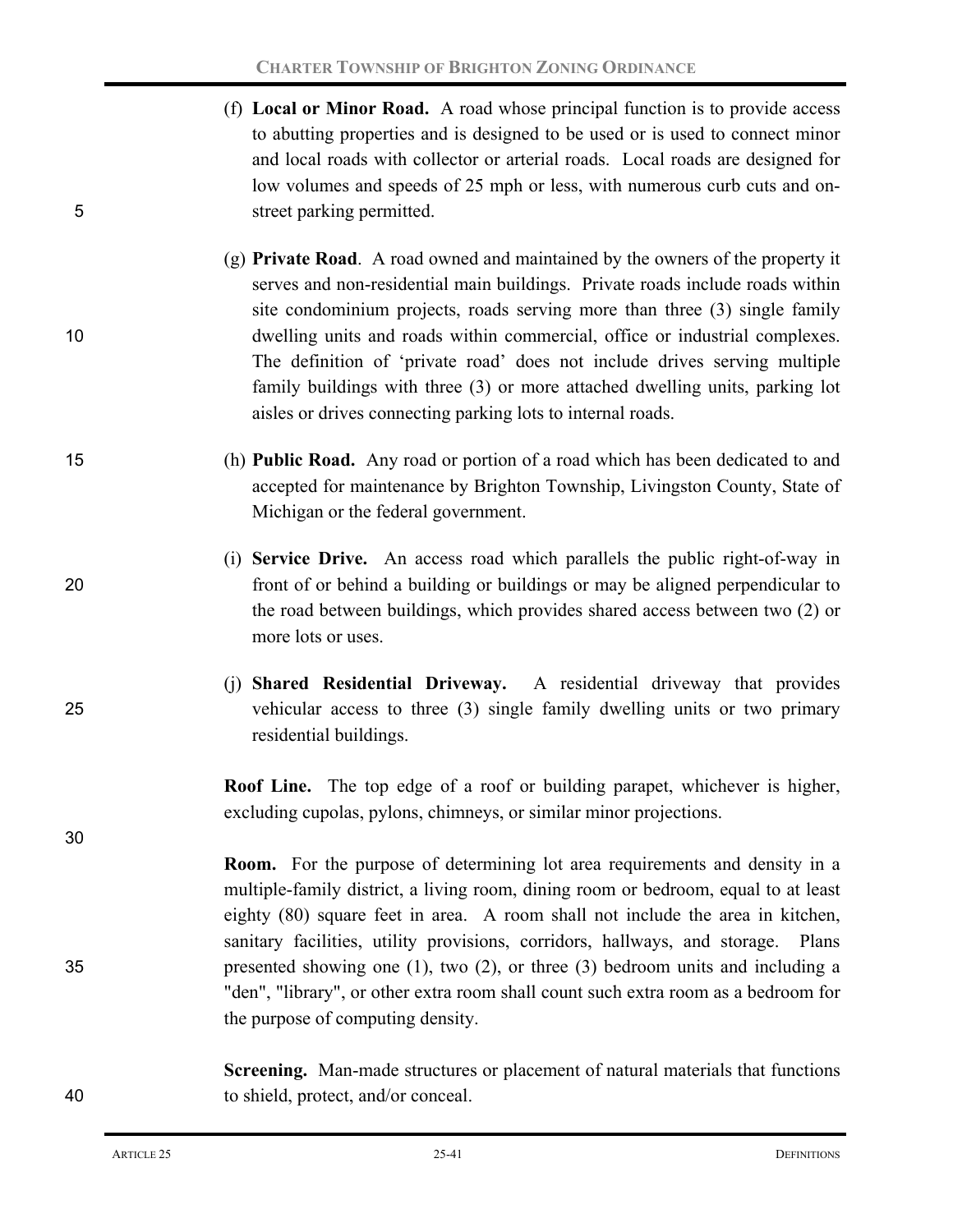

commodities of similar nature grown, produced, or obtained from the site.

**Seasonal Commercial Outdoor Sales.** Accessory uses clearly incidental to the principal use of the property where located, of a temporary duration of time. Seasonal commercial outdoor sales shall include the sales of merchandise related to holidays, promotional sales, or special events such as but not limited to 35 Christmas trees, pumpkins, fireworks, tent sales, sidewalk sales, and event paraphernalia.

**Service Station.**A place for the dispensing, sale, or offering for sale of motor fuels, including gas, diesel, and hydrogen, directly to users of motor vehicles, 40 together with the sale of minor accessories and services for motor vehicles, but not including major automobile repair.

> **Servicing Business.** The individual(s) or business responsible for the maintenance, servicing and upkeep of the billboard and its site.

**Setback.** The distance between a front, side, or rear lot line and the nearest supporting member of a structure on the lot. Setbacks shall be measured from the public or private road right-of-way line or shared driveway easement. The "Minimum Setback Requirement" is the minimum distance established by this 50 Ordinance to conform to the required setback provisions of the district in which the lot is located.

30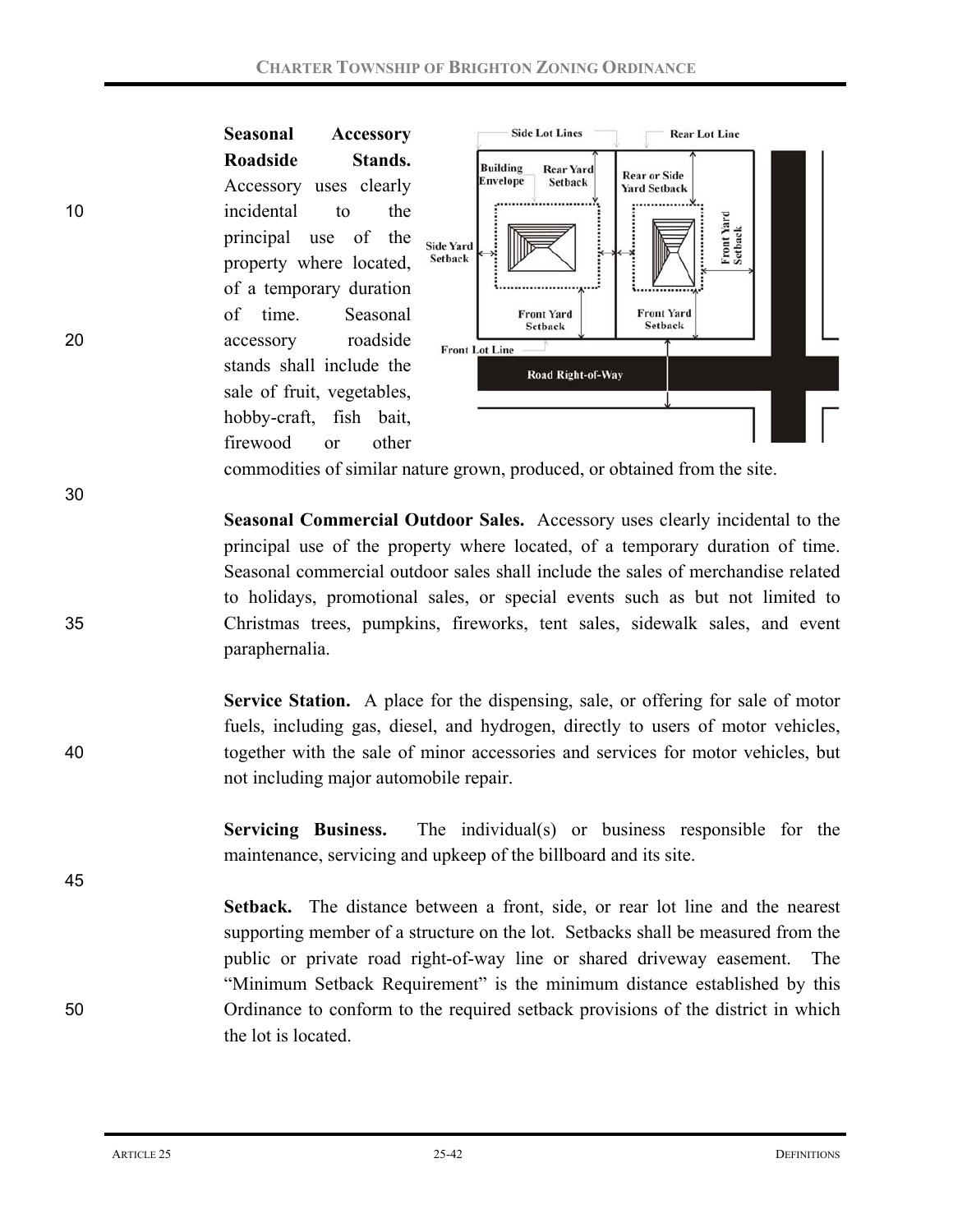|    | <b>Shadow Flicker.</b> A moving shadow of the windmill blades which are cast on the<br>ground or against structures located on the site or on adjacent parcels of land.                                                                                                                                                                                    |
|----|------------------------------------------------------------------------------------------------------------------------------------------------------------------------------------------------------------------------------------------------------------------------------------------------------------------------------------------------------------|
| 5  | <b>Shoreline.</b> That line that follows the ordinary high water mark of the waterbody<br>that a lot adjoins. (See Ordinary High Water Mark).                                                                                                                                                                                                              |
|    | <b>Shoreline Setback.</b> The setback of principal dwellings along the shoreline of a<br>lot.                                                                                                                                                                                                                                                              |
| 10 | Sidewalk/Bikepath. A surface paved with concrete or asphalt intended<br>exclusively for pedestrian, bicycle, or other non-motorized transportation.                                                                                                                                                                                                        |
| 15 | Sign. Any device, structure, fixture, or placard which uses words, numbers,<br>figures, graphic designs, logos, or trademarks for the purpose of identifying or<br>bringing attention to an establishment, product, goods, services, or other message<br>to the general public. Various types of signs and sign-related terms are defined as<br>follows:   |
| 20 | (a) Accessory Sign. Sign which pertains to the principal use of the premises<br>upon which it is located.                                                                                                                                                                                                                                                  |
| 25 | (b) Aerial Balloons. Balloons, inflatable figures, or inflatable objects that are<br>anchored or affixed to any one location, property, structure or building and<br>used solely to advertise the sale or rental of any product, property or service.<br>Balloons that are typically hand-held shall not be subject to regulation under<br>this Ordinance. |
| 30 | (c) Animated Sign. Sign that uses lights, moving parts, or other means to depict<br>action, create an image of a living creature or person, or create a special effect<br>or scene.                                                                                                                                                                        |
|    | (d) Awning Sign. A sign which is painted on, printed on, or attached flat against<br>the surface of an awning.                                                                                                                                                                                                                                             |
| 35 | (e) <b>Banner Sign.</b> Any temporary flexible sign produced on cloth, paper, fabric or<br>similar material, either with or without frames.                                                                                                                                                                                                                |
|    | (f) Billboard. Any sign, whether freestanding or attached to another structure,<br>which identifies a use or advertises products and services not available on the                                                                                                                                                                                         |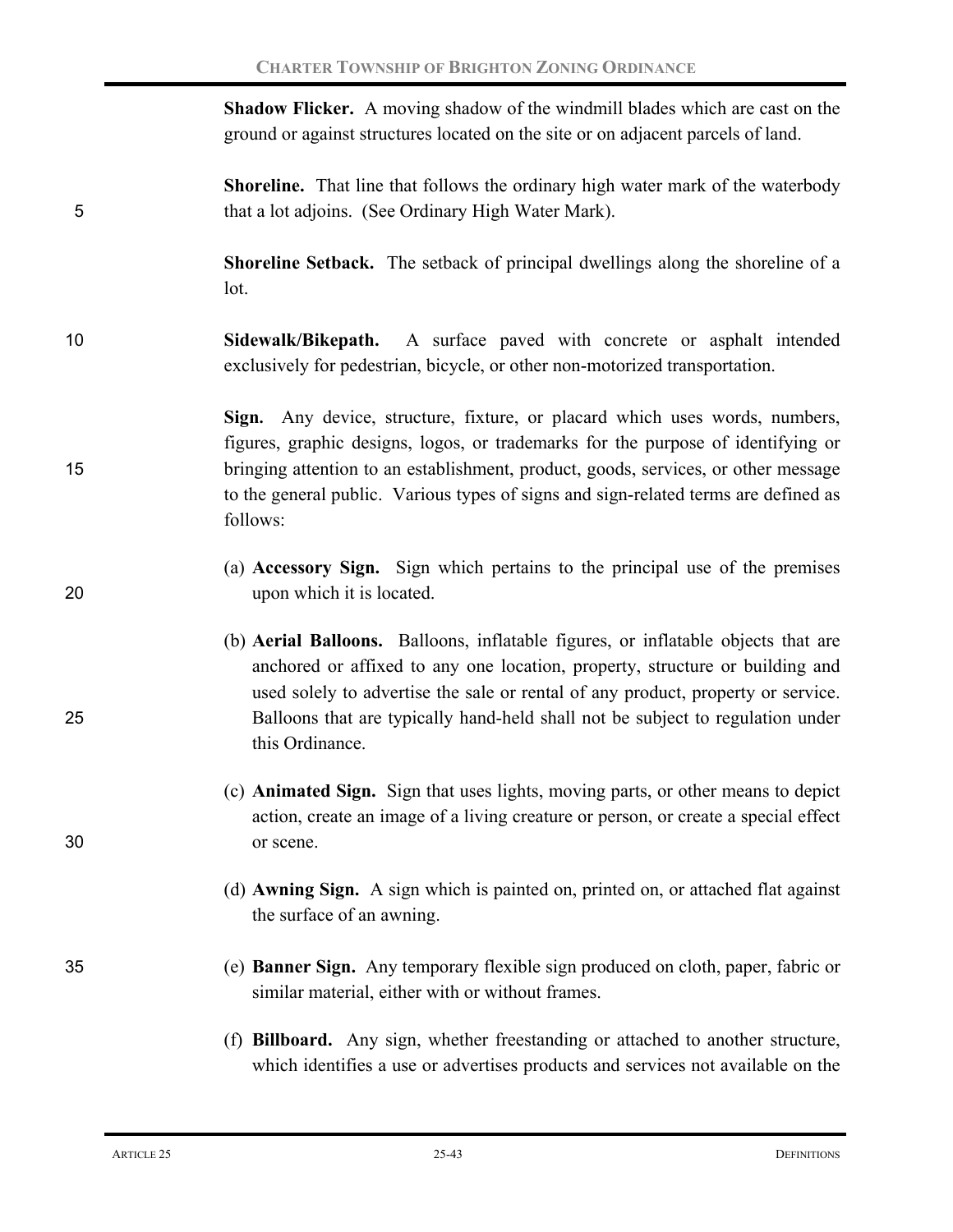site or parcel on which the sign is located; a sign which directs travelers or provides a message unrelated to the site on which the sign is located

- (g) **Billboard Identification Plate.** A four (4) inch by six (6) inch noncorrosive 5 plate upon which is engraved or stamped the names of the owner and the servicing business of the billboard and their addresses.
	- (h) **Billboard Owner.** The individual(s), company or organization who/which holds title to the physical structure of the billboard.
- (i) **Billboard Permit Fee.** An annual fee, set by the Township Board, paid to the Township for the purpose of maintaining an updated billboard inventory in the Township and providing for the inspection of billboard sites and structures to assure that they do not compromise the health, safety and welfare of 15 Township residents or workmen who may service the sign.
	- (j) **Billboard Servicing Business.** The individual(s) or business that are responsible for the maintenance, servicing and upkeep of the billboard and its site.
	- (k) **Bulletin Board.** A type of "changeable copy" sign which displays the name of an institution, school, library, community center, fraternal lodge, golf course, country club, park or other recreational facility, and which displays announcements of its services and activities upon the premises.
		- (l) **Community Special Event Sign.** A temporary sign announcing local community events.
- (m)**Construction Sign.** A sign erected on a site designated by a building permit 30 issued by the Township, which advises the public of the pertinent facts regarding the construction of the building and its site improvements.
- (n) **Development Entry Sign.** A sign which identifies the name of a multiple residential development or the developer or the type of residential structures 35 included in the development, and which is harmonious in appearance with that of the activity.
	- (o) **Directional Sign.**A sign which assists motorists in determining or confirming a correct route; specifically enter, exit and parking signs.

10

20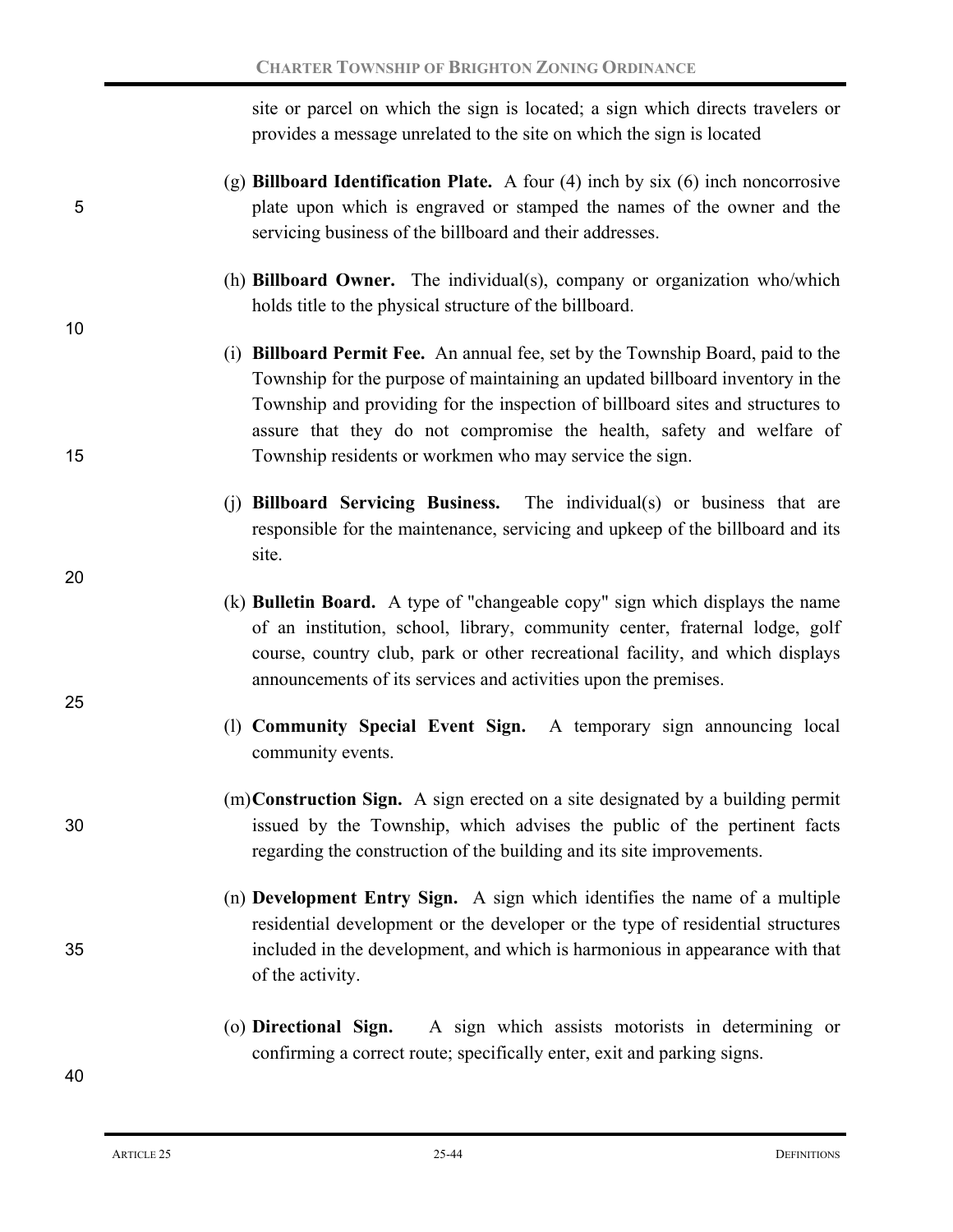| 5  | (p) Expressway Business. A motel, hotel, conference center, service station,<br>movie theater, recreation facility, or restaurant that abuts I-96 and is within<br>one thousand $(1,000)$ feet of a full service interchange (on-ramp or off-ramp<br>in both directions).                                                                                                                                                |
|----|--------------------------------------------------------------------------------------------------------------------------------------------------------------------------------------------------------------------------------------------------------------------------------------------------------------------------------------------------------------------------------------------------------------------------|
|    | (q) Flashing Sign. A sign that contains an intermittent or sequential flashing<br>light source.                                                                                                                                                                                                                                                                                                                          |
| 10 | (r) Freestanding Sign. A sign which is erected upon or supported by the ground,<br>including "pole or pylon signs" and "ground signs."                                                                                                                                                                                                                                                                                   |
| 15 | (s) Gasoline Price Sign. A sign that is used to advertise the price of gasoline. If<br>a brand identification sign is attached to or is a part of the sign advertising<br>price, that portion of the sign used for advertising price shall be considered the<br>gasoline price sign.                                                                                                                                     |
| 20 | (t) Ground or Monument Sign. A three-dimensional, self-supporting, base-<br>mounted freestanding sign, consisting of two (2) or more sides extending up<br>from the base, and upon which a message, business, group of businesses or<br>center name is affixed.                                                                                                                                                          |
| 25 | (u) <b>Identification Sign.</b> A sign which carries only the name of the firm, the<br>major enterprise, or the principal product or service offered for sale on the<br>premises or a combination of these intended only to identify location of said<br>premises and not to advertise, and located only on the premises on which the<br>firm, major enterprise, or principal product or service identified is situated. |
| 30 | (v) Illegal Sign. A sign that does not meet the requirements of this Ordinance<br>and does not qualify for nonconforming status under this Ordinance.                                                                                                                                                                                                                                                                    |
|    | (w) Incidental Sign. A small sign, emblem, or decal informing the public of<br>goods, facilities, or services available on the premises. Examples of incidental<br>signs include credit card signs, signs indicating the hours of business, no<br>smoking signs, and signs used to designate bathrooms.                                                                                                                  |
| 35 | (x) Low Profile Sign. A freestanding sign of limited height designed to be<br>compatible with its surrounding environment.                                                                                                                                                                                                                                                                                               |
| 40 | (y) <b>Marketing Sign.</b> An on-premises temporary free-standing sign placed upon a<br>property that has an approved site plan by the Township for either a<br>commercial or residential development. A marketing sign may be placed to                                                                                                                                                                                 |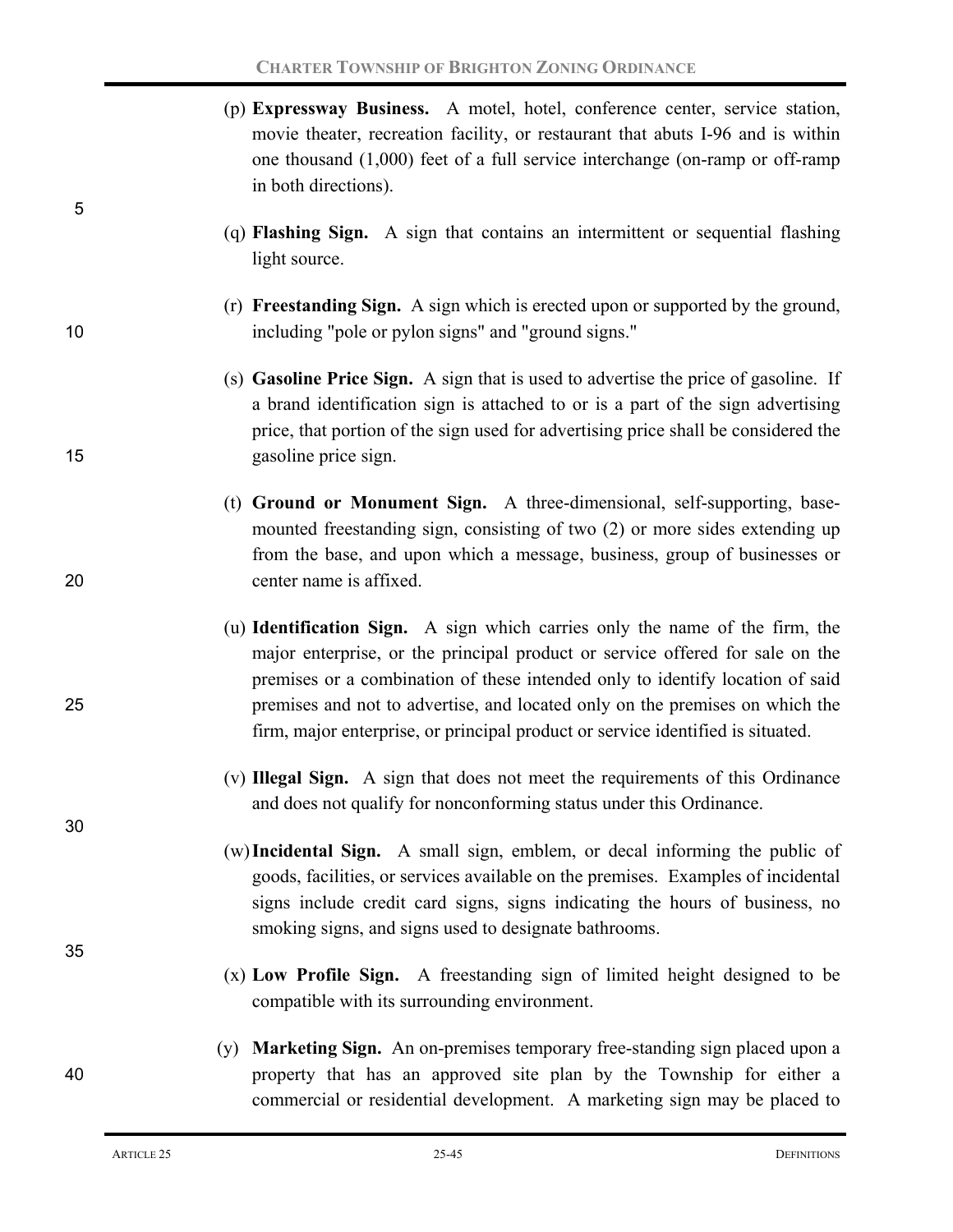indicate the specific intent of the proposed construction and to provide information relative to availability including sales, rentals or leases.

| 5  | (z) <b>Marquee Sign.</b> A permanent rooflike structure or awning supported by and<br>extending from the face of the building.                                                                                                                                                                                               |
|----|------------------------------------------------------------------------------------------------------------------------------------------------------------------------------------------------------------------------------------------------------------------------------------------------------------------------------|
| 10 | (aa) Model Sign. Sign placed on premises of a subdivision or other real estate<br>development to promote the sale or rental of lots, homes, or building space in<br>a real estate development including signage for model units.                                                                                             |
|    | (bb) Moving Sign. A sign in which the sign itself or any portion of the sign moves<br>or revolves. A "rotating sign" is a type of moving sign. Such motion does not<br>refer to the method of changing the message on the sign.                                                                                              |
| 15 | (cc) Mural. A design or representation that is painted or drawn on the exterior<br>surface of a structure and does not advertise a business, product, service, or<br>activity.                                                                                                                                               |
| 20 | (dd) Non-Conforming Sign. A sign which is prohibited under the terms of this<br>Ordinance, but was erected lawfully and was in use on the date of enactment<br>of this Ordinance, or amendment thereto or a sign which does not conform to<br>the requirements of this Ordinance, but for which a variance has been granted. |
| 25 | (ee) Obsolete Sign. A sign that advertises a product or service that is no longer<br>available or that advertises a business or service that has closed.                                                                                                                                                                     |
| 30 | (ff) Off-Premise Sign. A sign which identifies a use or advertises products and<br>services not available on the site or parcel on which the sign is located; a sign<br>which directs travelers or provides a message unrelated to the site on which<br>the sign is located.                                                 |
| 35 | (gg) On-Premise Sign. A sign providing the address and name of owner of a<br>parcel of land; a sign advertising a business, service or product sold or<br>produced on the same site or parcel.                                                                                                                               |
|    | (hh) Pole or Pylon Sign. A type of freestanding sign that is elevated above the<br>ground on poles or braces and not attached to any building or other structure.                                                                                                                                                            |
| 40 | <b>Political Sign.</b> A temporary sign relating to matters to be voted upon at an<br>(ii)<br>election called by a public body.                                                                                                                                                                                              |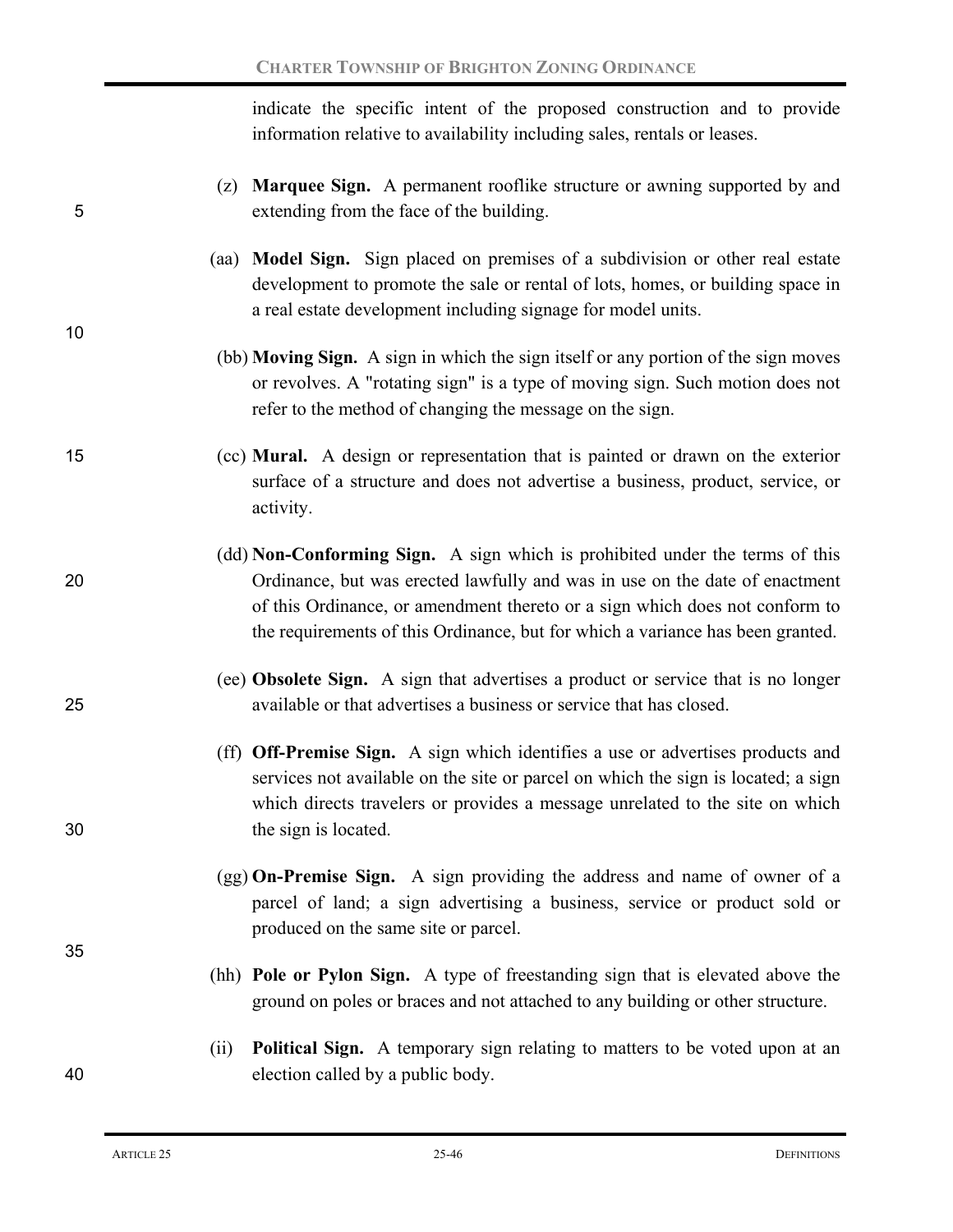| 5  | (jj)              | <b>Portable Sign.</b> A sign designed to be moved from place to place, whether or<br>not it is permanently attached to the ground or structure. This includes hot-air<br>and gas filled balloons, sandwich boards, streamers, ribbons, non-<br>governmental flags, searchlights and signs mounted on a portable structure,<br>including those with wheels but excludes political signs, real estate signs,<br>construction signs, and regulatory/government signs. |
|----|-------------------|--------------------------------------------------------------------------------------------------------------------------------------------------------------------------------------------------------------------------------------------------------------------------------------------------------------------------------------------------------------------------------------------------------------------------------------------------------------------|
| 10 |                   | (kk) Projecting Sign. A sign, other than a flat wall sign, that projects more than<br>twelve (12) inches from the face of the building or structure upon which it is<br>located.                                                                                                                                                                                                                                                                                   |
|    | (11)              | <b>Public Sign.</b> Sign erected in the public interest by or upon orders from a<br>local, state, or federal public body for the purpose of traffic control, public<br>safety, or public information.                                                                                                                                                                                                                                                              |
| 15 |                   | (mm) Real Estate Sign. An on-premise temporary sign placed upon a property<br>advertising that particular property for sale, or for rent, or for lease.                                                                                                                                                                                                                                                                                                            |
| 20 |                   | (nn) <b>Roof Sign.</b> Any sign that extends above the roof line or is erected over the<br>surface of the roof.                                                                                                                                                                                                                                                                                                                                                    |
|    |                   | (oo) Sandwich/Menu Sign. Sign consisting of two (2) advertising boards laid<br>back-to- back and at least partially supported by each other.                                                                                                                                                                                                                                                                                                                       |
| 25 |                   | (pp) Sign Height. The maximum vertical distance from the uppermost extremity<br>of a sign or sign support to the average preexisting natural grade surrounding<br>the sign base within a radius of fifteen (15) feet from the sign base. In a case<br>of unusual topography, the Planning Commission may grant an exception to                                                                                                                                     |
| 30 |                   | the determined height, provided that the uppermost extremity of the sign does<br>not exceed forty-two (42) inches above the existing elevation of the centerline<br>of the road upon which the site fronts.                                                                                                                                                                                                                                                        |
| 35 |                   | (qq) Sign Setback. The distance between the centerline of the nearest existing<br>roadway and any structural member and/or the face of a sign.                                                                                                                                                                                                                                                                                                                     |
|    | (rr)              | Surface Display Area. The area occupied by a sign message as computed<br>according to this Ordinance and expressed to the nearest tenth of a square<br>foot.                                                                                                                                                                                                                                                                                                       |
| 40 | (s <sub>s</sub> ) | <b>Temporary Sign.</b> A sign which is intended to be erected only a few days or<br>weeks, including portable signs, trailer signs, banners, pennants, or any other                                                                                                                                                                                                                                                                                                |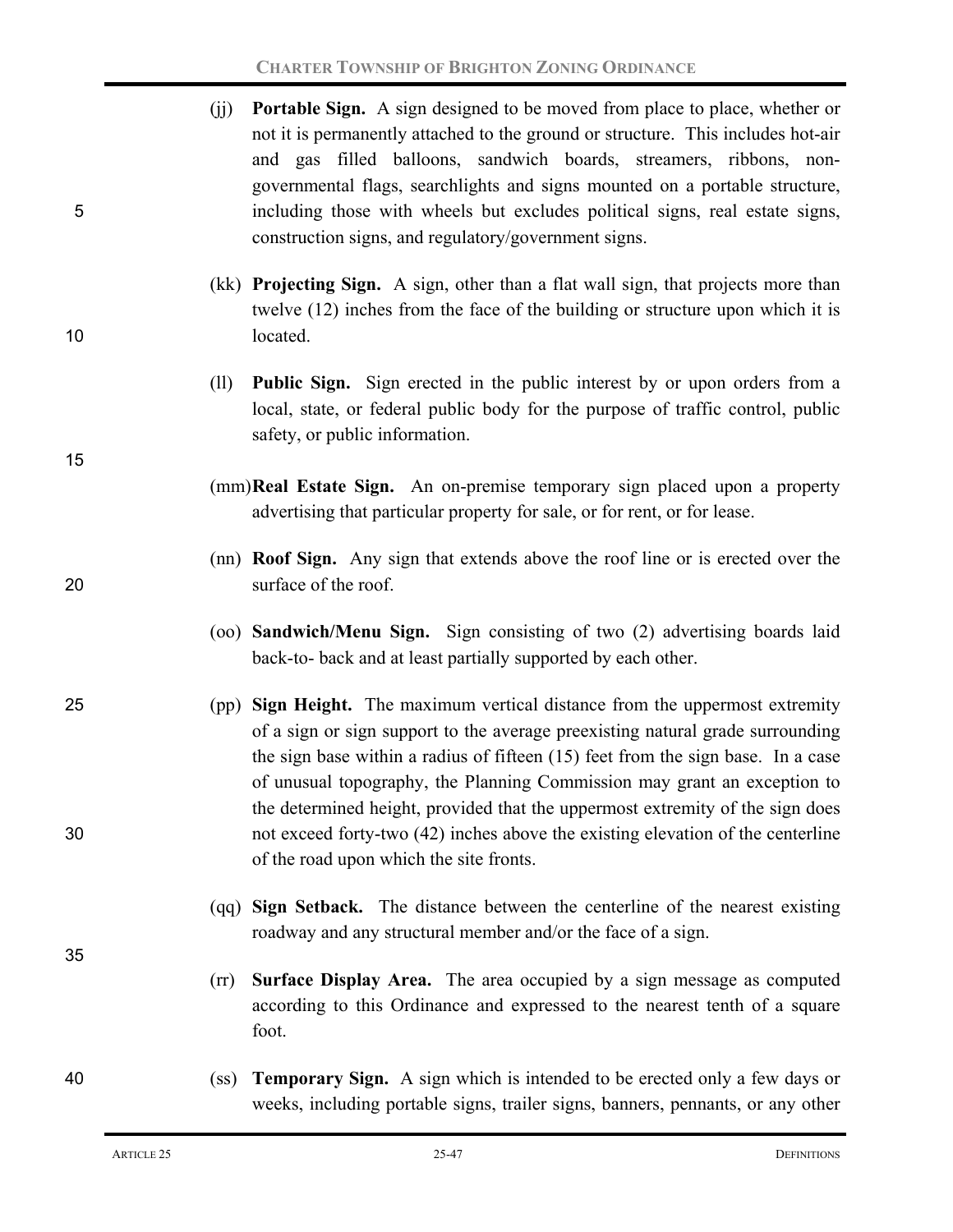sign which is not permanently affixed to a building face or to a pole, pylon, or other support that is permanently anchored on the ground.

- (tt) **Vehicle Sign.** A sign painted or mounted on the side of a vehicle, including a 5 sign on the face of a truck trailer.
	- (uu) **Wall Sign.** A sign placed flat, attached to the building, extending from the building as a canopy sign or projecting sign, or placed on a separate canopy such as over gasoline pumps.
	- (vv) **Warning Signs***.* Signs advising of "No Trespassing", "No Soliciting", and "No Dumping".

## (ww)**Window Sign.** A sign which is applied, affixed, or attached to the interior or 15 exterior of any building window and visible to the general public from the exterior.

**Sound Level.** The measurement of sound in decibels (dB) which are the units of measure used to express the magnitude of sound pressure and intensity.

**Special Events**. Temporary uses that are unlike the customary or usual activities generally associated with the property where the event is to be located that is likely to attract crowds. Special events shall include carnivals, festivals, rodeos, motor vehicle shows, animal shows, charity events, and other activities open to 25 the public.



**Stable.** A building for the keeping of horses.

**Steep Slope.** A naturally occurring land form with a vertical change in elevation of ten  $(10)$ feet or more over a length of fifty (50) feet or more measured parallel to the contour lines and a slope of twenty percent (20%) or more.

Story. That part of a building, except a basement or mezzanine as defined herein, included between the surface of any one floor and the surface of the next floor above it, or if there is no floor above, then the ceiling next above. A mezzanine shall be deemed a full

10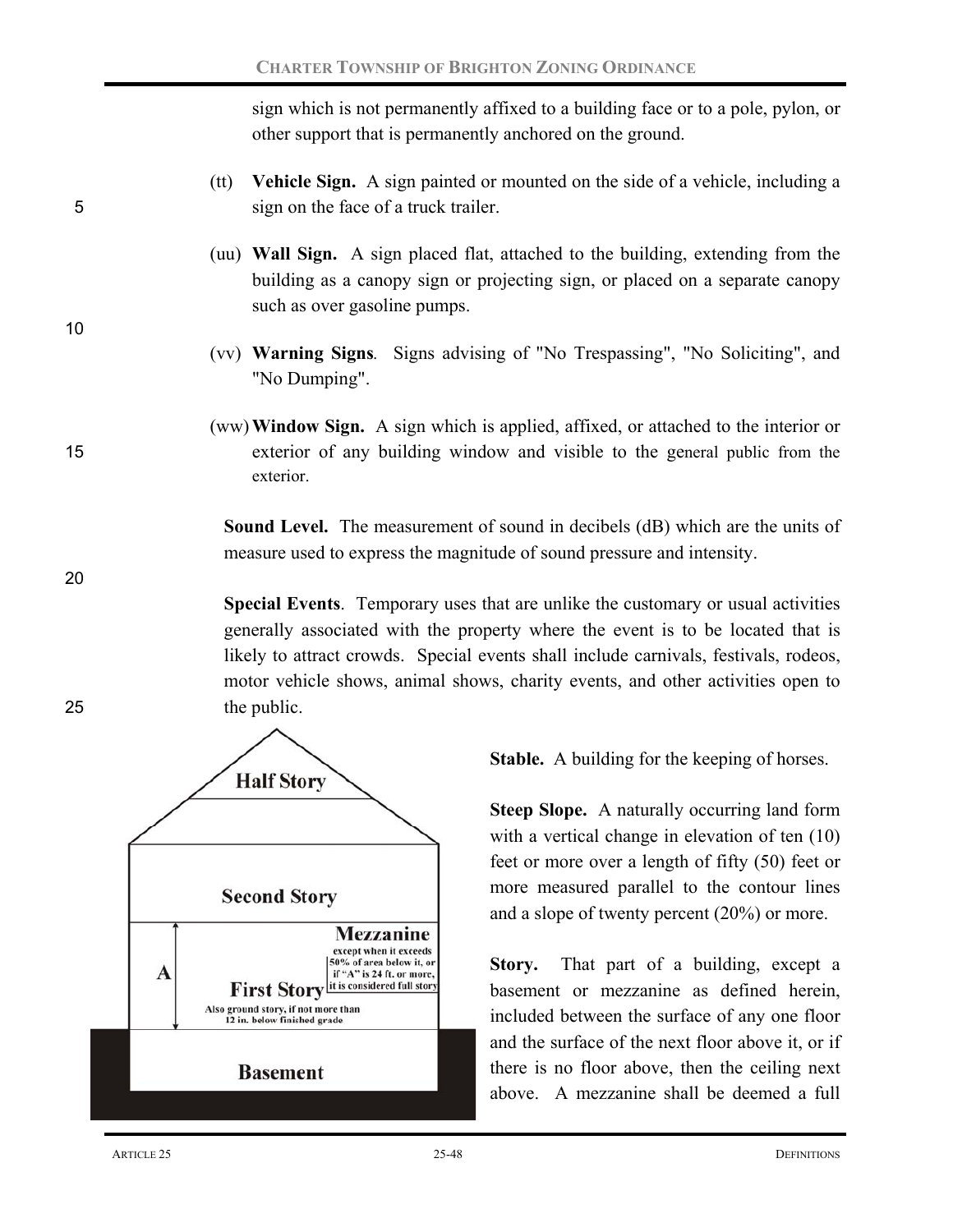story when it covers more than fifty percent (50%) of the area of the story underneath said mezzanine, or, if the vertical distance from the floor next below the mezzanine to the floor next above it is twenty-four (24) feet or more.

- 5 **Story, Half.** The uppermost story lying under a sloping roof, the usable floor area of which does not exceed two-thirds (2/3) of the floor area of the uppermost full story.
- **Stream.** A waterway that has definite banks, a bed and visible evidence of a 10 continued flow or continued occurrence of water.
	- **Structure.** Anything constructed or erected, the use of which requires location on the ground or attachment to something having location on the ground.
- 15 **Structurally Attached.** A structural member or support integrally connecting two (2) separate detached buildings or structures exists, which may be a breezeway, roof, or partition wall, other than an abutting fence or wall not exceeding six (6) feet in height. A motor vehicle or a semi-trailer or other type of truck conveyance may not be so attached to a building or structure.
	- **Subdivision Regulations.** The Subdivision Regulation Ordinance, Chapter 17 of the Code of Ordinances of the Township.
- **Swimming Pool.** Any structure that contains water over 24 inches in depth and 25 which is used, or intended to be used, for swimming or recreational bathing. This includes in-ground, above-ground and on-ground swimming pools, hot tubs and spas.

(Ord. #246, 12/25/09), (Ord. #231, 12/27/05)

30

20

# **Sec. 25-11 Definitions T-U**

**Temporary Accessory Building or Structure.** A building or structure constructed of light weight materials, such as aluminum, sheet metal or steel, 35 which is not intended as a permanent structure, without a concrete floor or foundation, intended for and limited to, the storage of hand or garden tools and/or supplies or equipment, incidental to the maintenance of the main building (residential dwelling), within the Residential Districts. Temporary accessory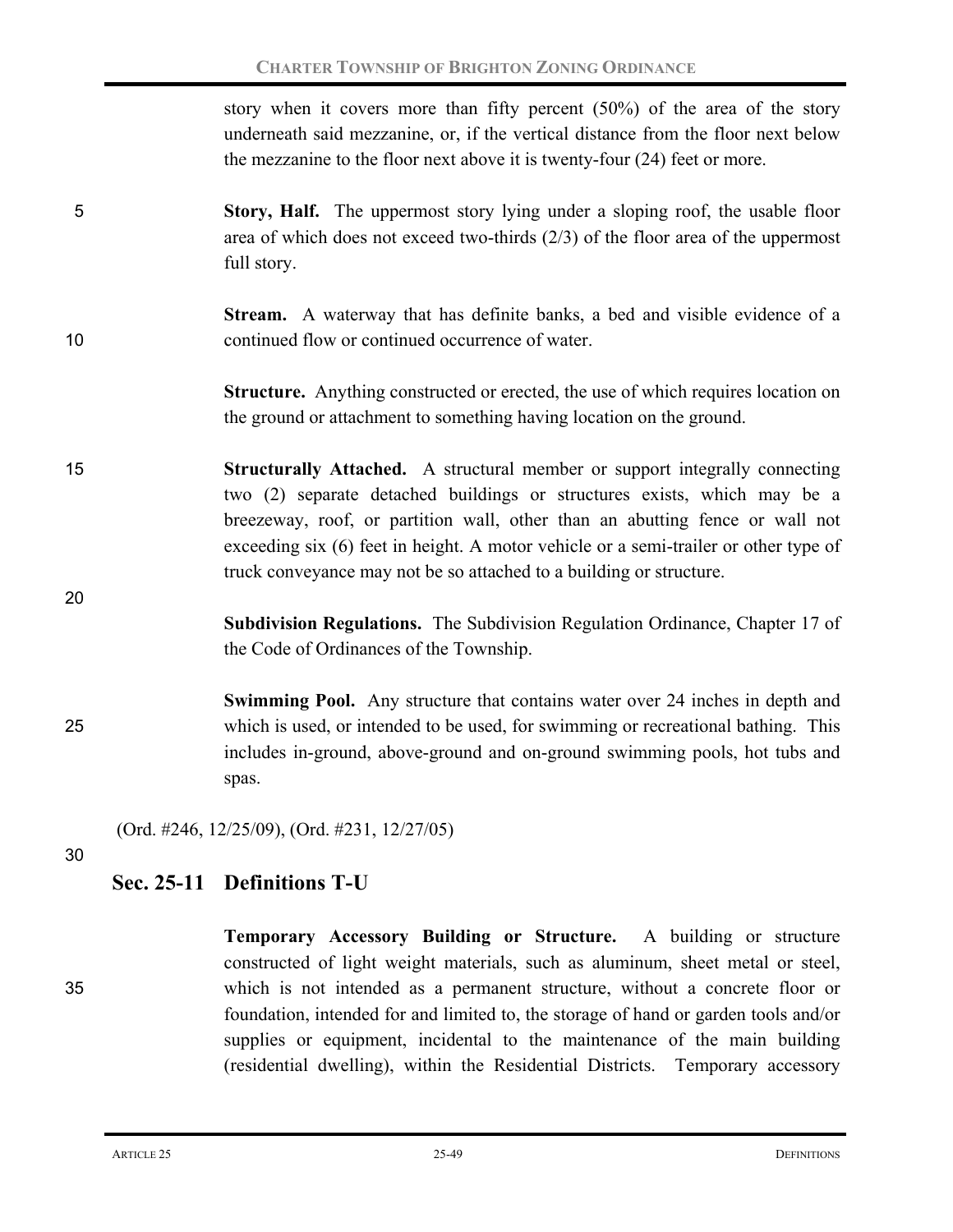structures in all other zoning districts shall be expressly prohibited, unless and until first approved by the Zoning Board of Appeals.

- **Temporary Accessory Residential Sales.** Accessory uses clearly incidental to 5 the principal use of the property where located, of a temporary duration of time. Temporary accessory uses shall include garage, moving, and yard sales, sale of fish bait, produce, flowers, private motor vehicles, hobbycraft, firewood, furniture, and personal effects, and other uses of similar character which are not intended as a permanent activity.
	- **Temporary Building or Structure.** A building or structure which is not permanently affixed to the property, and is permitted to exist for a specific reason for a specific period of time. An example of a temporary building is a trailer used on a construction site or a tent.
		- **Temporary Use.** A use which is not permanent to the property and is permitted to exist for a specific reason for a specific period of time.
			- **Township.**The Charter Township of Brighton, Livingston County, Michigan.
		- **Township Board.**The Board of Trustees of the Charter Township of Brighton, Livingston County, Michigan.
- **Township Planner.** The individual designated by the Charter Township of 25 Brighton to administer this Ordinance.

**Use.** The purpose for which land, a premises, or a building thereon is arranged, designed, or intended, or for which it is or may be occupied, maintained, let, or leased.

30

10

15

20

# **Sec. 25-12 Definitions V-X**

**Variance, Dimensional.** Permission to depart from the literal requirements relating to setbacks, building height, lot width, and/or lot area as regulated by this 35 Ordinance.

> **Variance, Use.** Permission to establish a use of land that is otherwise not provided for in the zoning district as regulated by this Ordinance.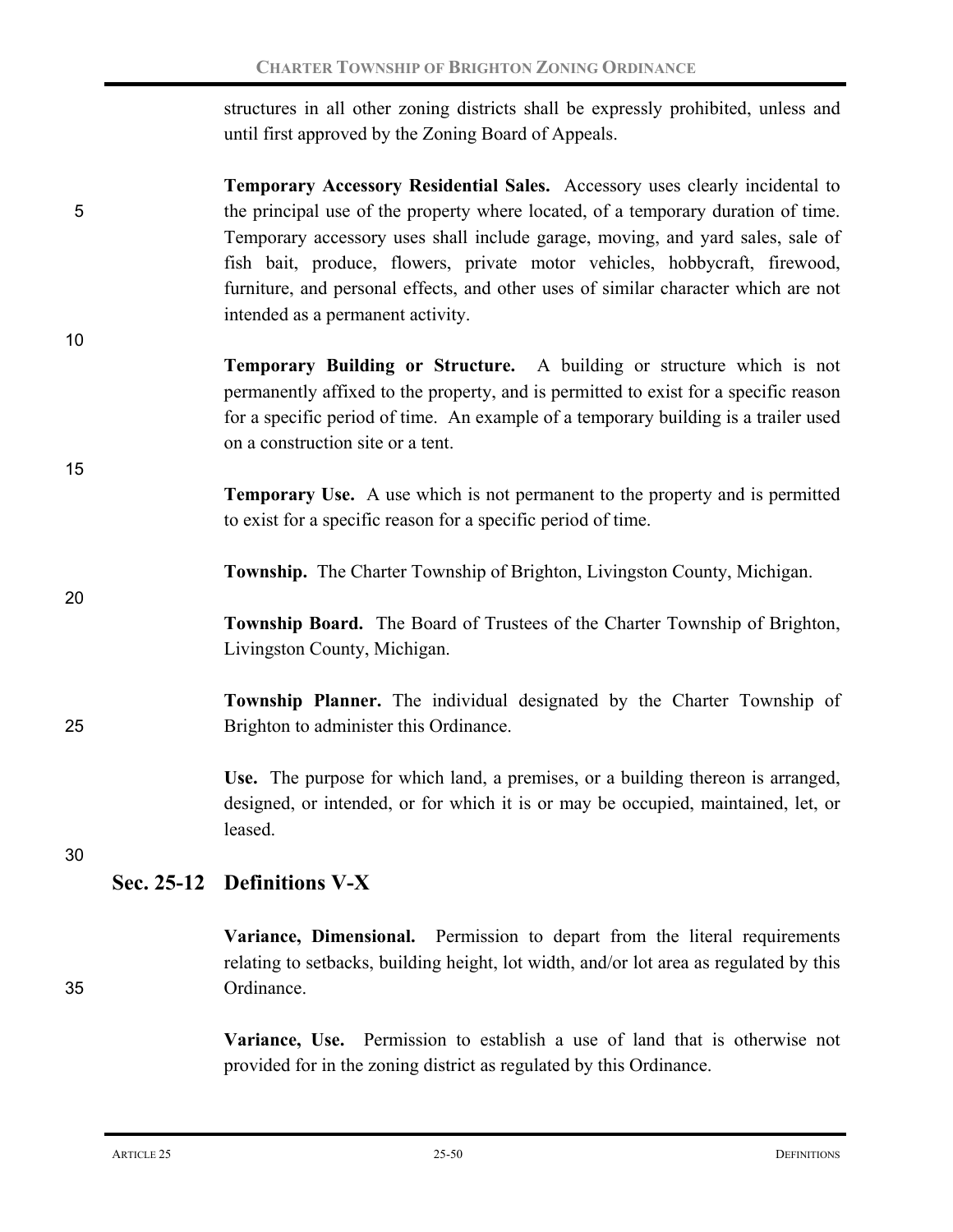**Waterway.** Any natural or open artificial watercourse, diversion, lake, stream, river, creek, ditch, channel, canal conduit, culvert, drain, gully, ravine or wash in which waters flow in a definite direction or course, either continuously or intermittently, and which has a definite channel, bed and banks and shall include 5 the floodplain.

**Wetland.** Any land characterized by the presence of water at a frequency and duration sufficient to support (and that under normal circumstances does support) wetland vegetation or aquatic life and is commonly referred to as a bog, swamp, 10 or marsh.

**Wetland, State Regulated.** Land characterized by the presence of water at a frequency and duration sufficient to support (and that under normal circumstances does support) wetland vegetation or aquatic life and is commonly referred to as a 15 bog, swamp, or marsh and which is any of the following:

- (a) Contiguous to any lake, pond, river, or stream.
- (b) Not contiguous to any lake, pond, river, or stream; and more than five (5) 20 acres in size.
- (c) Not contiguous to any lake, pond, river or stream; and five (5) acres or less in size if the Michigan Department of Environmental Quality (MDEQ) determines that protection of the area is essential to the preservation of the 25 natural resources of the state from pollution, impairment, or destruction and the MDEQ has so notified the owner.

**Wetland, Township Regulated. (***See Article 24***).** Land characterized by the presence of water at a frequency and duration sufficient to support (and that under 30 normal circumstances does support) wetland vegetation or aquatic life and is commonly referred to as a bog, swamp, or marsh and which is any of the following:

- (a) Contiguous to any lake, pond, river, or stream.
	- (b) Not contiguous to any lake, pond, river, or stream; and more than two (2) acres in size.

## (c) Not contiguous to any lake, pond, river or stream; and two (2) acres or less in 40 size where the Township determines that the wetland is essential to the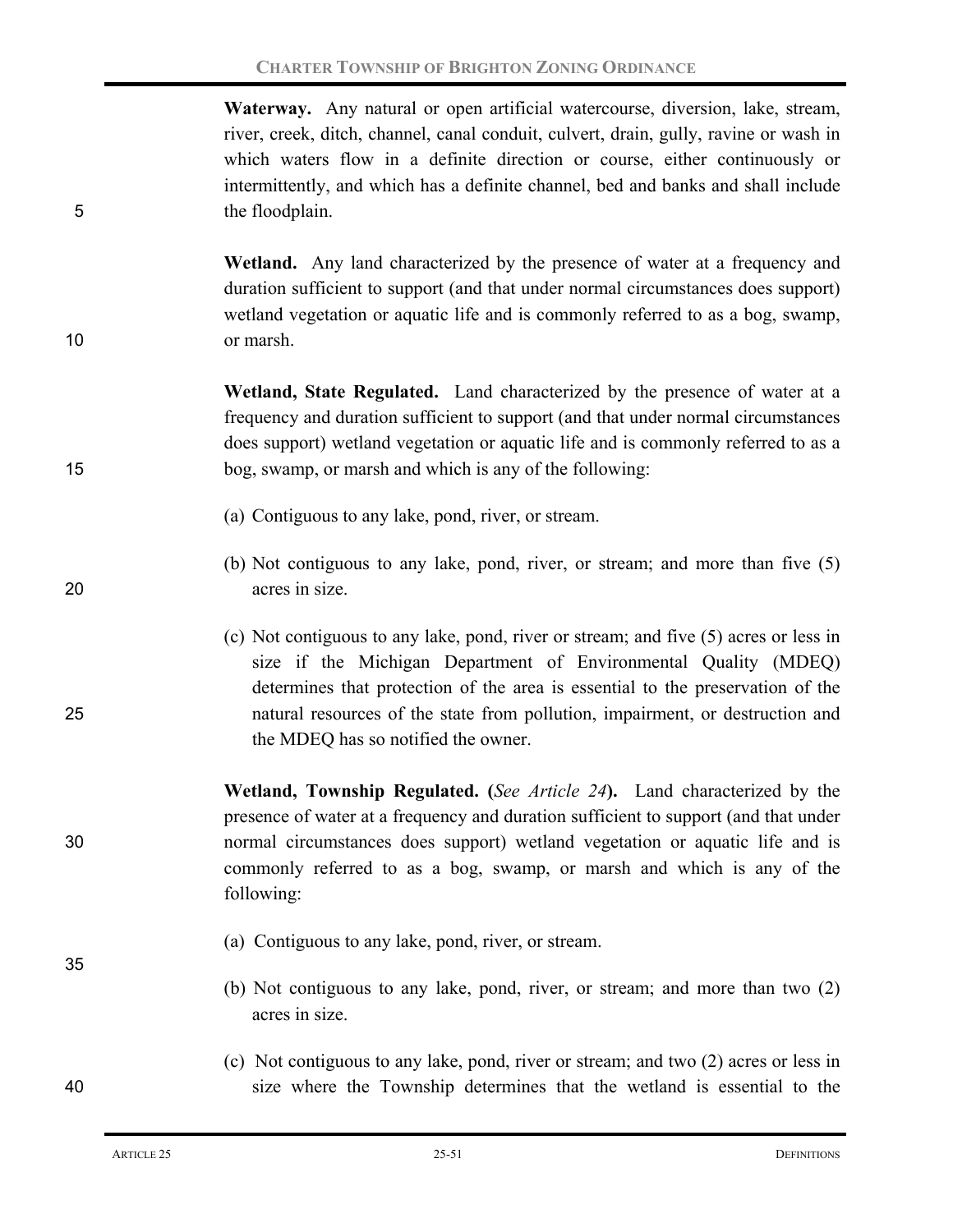preservation of the natural resources of the Township as determined in *Section 24-02(3) (a) through (j)*.

- **Wind Energy Systems**.An accessory land use for generating electrical power by 5 the use of wind by means of a wind turbine generator and windmill blades mounted on a tower and their related wind measuring and electrical equipment located on a parcel of land having a principal use planned to be part of a submitted site plan or building permit plot plan or has a principal land use already located upon a parcel of land.
- **Wind Site Assessment.** A written assessment report to determine the specific wind speeds, sound, and shadow flicker at a specific site to determine impact on adjacent properties.
- 15 **Wireless Communication Facilities.** All structures and accessory facilities relating to the use of the radio frequency spectrum for the purpose of transmitting or receiving radio signals. This may include, but shall not be limited to, radio towers, television towers, telephone devices, personal communication transmission equipment and exchanges, microwave relay towers, telephone 20 transmission equipment building and commercial mobile radio service facilities. This definition does not include "reception antenna" for an individual lot as otherwise defined and regulated in this Ordinance.
- (a) **Attached Wireless Communication Facilities.** Wireless communication 25 facilities affixed to existing structures, including but not limited to existing buildings, towers, water tanks, or utility poles.
- (b) **Wireless Communication Support Structures.** Structures erected or modified to support wireless communication antennas. Support structures 30 within this definition include, but shall not be limited to, monopoles, lattice towers, light poles, wood poles and guyed towers, or other structures which appear to be something other than a mere support structure.
- (c) **Co-location***.* Location by two (2) or more wireless communication providers 35 of wireless communication facilities on a common structure, tower, or building, to reduce the overall number of structures required to support wireless communication antennas within the Township.

**Woodland.** A forested area of one-half  $(\frac{1}{2})$  acre or more with a gross basal area 40 (GBA) of thirty (30) square feet per one-half  $(\frac{1}{2})$  acre, containing twenty (20)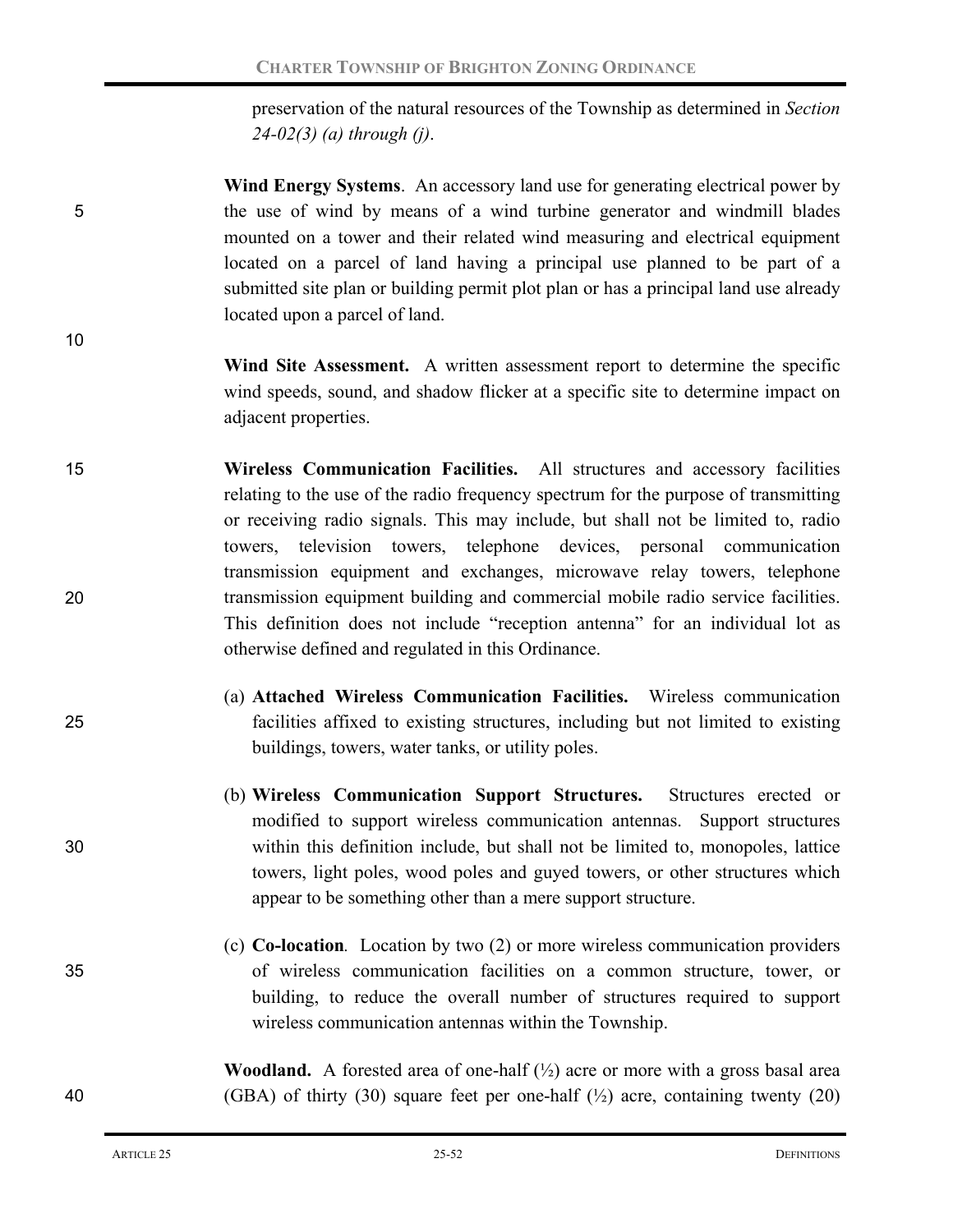trees per one-half  $(\frac{1}{2})$  acre greater than eight (8) inches in diameter at breast height (DBH), or a plantation of one-half  $(\frac{1}{2})$  acre or more with a minimum average DBH of ten (10) inches. The critical root zone of all trees on the perimeter of the forested area or plantation defines the area of a woodland. A tree 5 nursery or farm where trees have been planted for harvesting or transplant would not be considered a woodland.

(Ord. #246, 12/25/09), (Ord. #231, 12/27/05)

## 10 **Sec. 25-13 Definitions Y-Z**

**Yards.** The area on the same lot with a main building unoccupied and unobstructed from the ground upward, except as otherwise provided in this Ordinance. The measure of yard is the minimum horizontal distance between the 15 lot line and the building or structure.

- (a) **Front Yard.** That area of the lot located between the main building and the front lot line, extending the full width of the lot, the depth of which is the minimum horizontal distance between the front lot line and the nearest point 20 of the main building.
- (b) **Rear Yard.** That area of the lot located between the main building and the rear lot line, extending the full width of the lot, the depth of which is the minimum horizontal distance between the rear lot line and the nearest point of 25 the main building. In the case of a corner lot, the rear yard is opposite the front lot line with the smallest road frontage.
- (c) **Required Yard.** The area of the lot located between a lot line and the yard line within which no structure shall be located except as provided in this 30 Ordinance.
	- (d) **Non-Required Yard**. The area of the lot located between the yard lines where structures can be located except as provided in this Ordinance.
- 35 (e) **Side Yard.** That area of the lot located between the main building and the side lot lines, between a main building and the side lot line, extending from the front yard to the rear yard, the width of which is the horizontal distance from the nearest point of the side lot line to the nearest point of the main building.